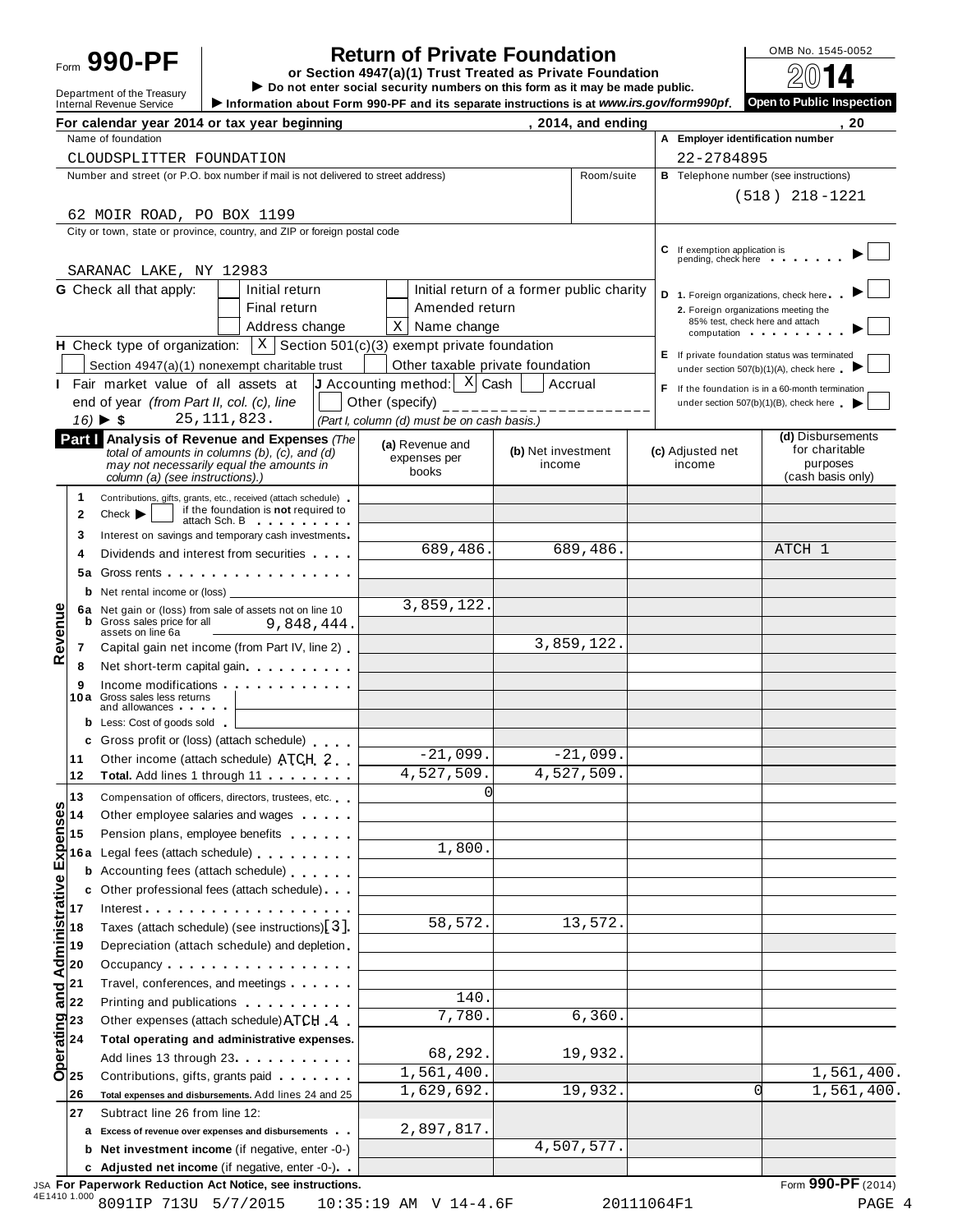|                  |              | CLOUDSPLITTER FOUNDATION<br>Form 990-PF (2014)                                                                                                                                                                                 |                                                                            |                | 22-2784895<br>Page 2  |
|------------------|--------------|--------------------------------------------------------------------------------------------------------------------------------------------------------------------------------------------------------------------------------|----------------------------------------------------------------------------|----------------|-----------------------|
|                  | Part II      | Attached schedules and amounts in the<br><b>Balance Sheets</b> description column should be for end-of-year                                                                                                                    | Beginning of year                                                          | End of year    |                       |
|                  |              | amounts only. (See instructions.)                                                                                                                                                                                              | (a) Book Value                                                             | (b) Book Value | (c) Fair Market Value |
|                  | 1            |                                                                                                                                                                                                                                |                                                                            |                |                       |
|                  | $\mathbf{2}$ | Savings and temporary cash investments                                                                                                                                                                                         | 2,985,697.                                                                 | 3,511,857.     | 3,511,857.            |
|                  | 3            | 5.043.<br>Accounts receivable $\triangleright$ __________________                                                                                                                                                              |                                                                            |                |                       |
|                  |              | Less: allowance for doubtful accounts $\blacktriangleright$ ______________                                                                                                                                                     | 5,043.                                                                     | 5,043.         | 5,043.                |
|                  | 4            |                                                                                                                                                                                                                                |                                                                            |                |                       |
|                  |              | Less: allowance for doubtful accounts $\blacktriangleright$ ______________                                                                                                                                                     |                                                                            |                |                       |
|                  | 5            |                                                                                                                                                                                                                                |                                                                            |                |                       |
|                  | 6            | Receivables due from officers, directors, trustees, and other                                                                                                                                                                  |                                                                            |                |                       |
|                  |              | disqualified persons (attach schedule) (see instructions)                                                                                                                                                                      |                                                                            |                |                       |
|                  | 7            | Other notes and loans receivable (attach schedule) $\triangleright$ _ _ _ _                                                                                                                                                    |                                                                            |                |                       |
|                  |              |                                                                                                                                                                                                                                |                                                                            |                |                       |
|                  | 8            |                                                                                                                                                                                                                                | the control of the control of the control of the control of the control of |                |                       |
| ssets            | 9            | Prepaid expenses and deferred charges entitled as a series of the set of the set of the set of the set of the                                                                                                                  |                                                                            |                |                       |
| ⋖                | 10 a         | Investments - U.S. and state government obligations (attach schedule)                                                                                                                                                          |                                                                            |                |                       |
|                  | b            | Investments - corporate stock (attach schedule) ATCH 5                                                                                                                                                                         | 6,670,445.                                                                 | 4,949,209.     | 7,162,094.            |
|                  | c            | Investments - corporate bonds (attach schedule)                                                                                                                                                                                |                                                                            |                |                       |
|                  | 11           | Investments - land, buildings,<br>_________________<br>and equipment: basis                                                                                                                                                    |                                                                            |                |                       |
|                  |              | Less: accumulated depreciation<br>(attach schedule)                                                                                                                                                                            |                                                                            |                |                       |
|                  | 12           | Investments - mortgage loans                                                                                                                                                                                                   |                                                                            |                |                       |
|                  | 13           | Investments - other (attach schedule) ATCH 6                                                                                                                                                                                   | 6,016,118.                                                                 | 10,132,960.    | 14, 432, 829.         |
|                  | 14           | Land, buildings, and<br>equipment: basis<br>_________________                                                                                                                                                                  |                                                                            |                |                       |
|                  |              | Less: accumulated depreciation<br>. _ _ _ _ _ _ _ _<br>(attach schedule)                                                                                                                                                       |                                                                            |                |                       |
|                  | 15           | Other assets (describe $\sum_{-2}$ = $\sum_{-2}$ = $\sum_{-2}$ = $\sum_{-2}$ = $\sum_{-2}$ = $\sum_{-2}$ = $\sum$ )                                                                                                            | 23,949.                                                                    |                |                       |
|                  | 16           | Total assets (to be completed by all filers - see the                                                                                                                                                                          |                                                                            |                |                       |
|                  |              | instructions. Also, see page 1, item I)                                                                                                                                                                                        | 15,701,252.                                                                | 18,599,069.    | 25, 111, 823.         |
|                  | 17           | Accounts payable and accrued expenses entitled as a set of the set of the set of the set of the set of the set of the set of the set of the set of the set of the set of the set of the set of the set of the set of the set o |                                                                            |                |                       |
|                  | 18           | Grants payable                                                                                                                                                                                                                 |                                                                            |                |                       |
|                  | 19           |                                                                                                                                                                                                                                |                                                                            |                |                       |
| Liabilities      | 20           | Loans from officers, directors, trustees, and other disqualified persons                                                                                                                                                       |                                                                            |                |                       |
|                  | 21           | Mortgages and other notes payable (attach schedule)                                                                                                                                                                            |                                                                            |                |                       |
|                  | 22           |                                                                                                                                                                                                                                |                                                                            |                |                       |
|                  |              |                                                                                                                                                                                                                                |                                                                            |                |                       |
|                  | 23           | Total liabilities (add lines 17 through 22)                                                                                                                                                                                    | 0                                                                          |                |                       |
|                  |              | Foundations that follow SFAS 117, check here ▶                                                                                                                                                                                 |                                                                            |                |                       |
|                  |              | and complete lines 24 through 26 and lines 30 and 31.                                                                                                                                                                          |                                                                            |                |                       |
|                  | 24           |                                                                                                                                                                                                                                |                                                                            |                |                       |
|                  | 25           | Temporarily restricted experience and the set of the set of the set of the set of the set of the set of the set of the set of the set of the set of the set of the set of the set of the set of the set of the set of the set  |                                                                            |                |                       |
|                  | 26           |                                                                                                                                                                                                                                |                                                                            |                |                       |
|                  |              | Foundations that do not follow SFAS 117, $\ldots$ $\blacktriangleright \boxed{\times}$                                                                                                                                         |                                                                            |                |                       |
| or Fund Balances |              | check here and complete lines 27 through 31.                                                                                                                                                                                   |                                                                            |                |                       |
|                  | 27           | Capital stock, trust principal, or current funds                                                                                                                                                                               |                                                                            |                |                       |
| Assets           | 28           | Paid-in or capital surplus, or land, bldg., and equipment fund                                                                                                                                                                 |                                                                            |                |                       |
|                  | 29           | Retained earnings, accumulated income, endowment, or other funds                                                                                                                                                               | 15,701,252.                                                                | 18,599,069.    |                       |
| $\frac{1}{2}$    | 30           | Total net assets or fund balances (see instructions)                                                                                                                                                                           | 15,701,252.                                                                | 18,599,069.    |                       |
|                  | 31           | Total liabilities and net assets/fund balances (see                                                                                                                                                                            |                                                                            |                |                       |
|                  |              |                                                                                                                                                                                                                                | 15,701,252.                                                                | 18,599,069.    |                       |
|                  |              | Part III Analysis of Changes in Net Assets or Fund Balances                                                                                                                                                                    |                                                                            |                |                       |
|                  |              | 1 Total net assets or fund balances at beginning of year - Part II, column (a), line 30 (must agree with                                                                                                                       |                                                                            |                |                       |
|                  |              |                                                                                                                                                                                                                                |                                                                            | 1              | 15,701,252.           |
|                  |              | 2 Enter amount from Part I, line 27a                                                                                                                                                                                           |                                                                            | $\mathbf{2}$   | 2,897,817.            |
|                  |              |                                                                                                                                                                                                                                |                                                                            | 3              |                       |
|                  |              | 4 Add lines 1, 2, and 3                                                                                                                                                                                                        |                                                                            | 4              | 18,599,069.           |
|                  |              | 5 Decreases not included in line 2 (itemize) >                                                                                                                                                                                 |                                                                            | 5              |                       |
|                  |              | 6 Total net assets or fund balances at end of year (line 4 minus line 5) - Part II, column (b), line 30                                                                                                                        |                                                                            | 6              | 18,599,069.           |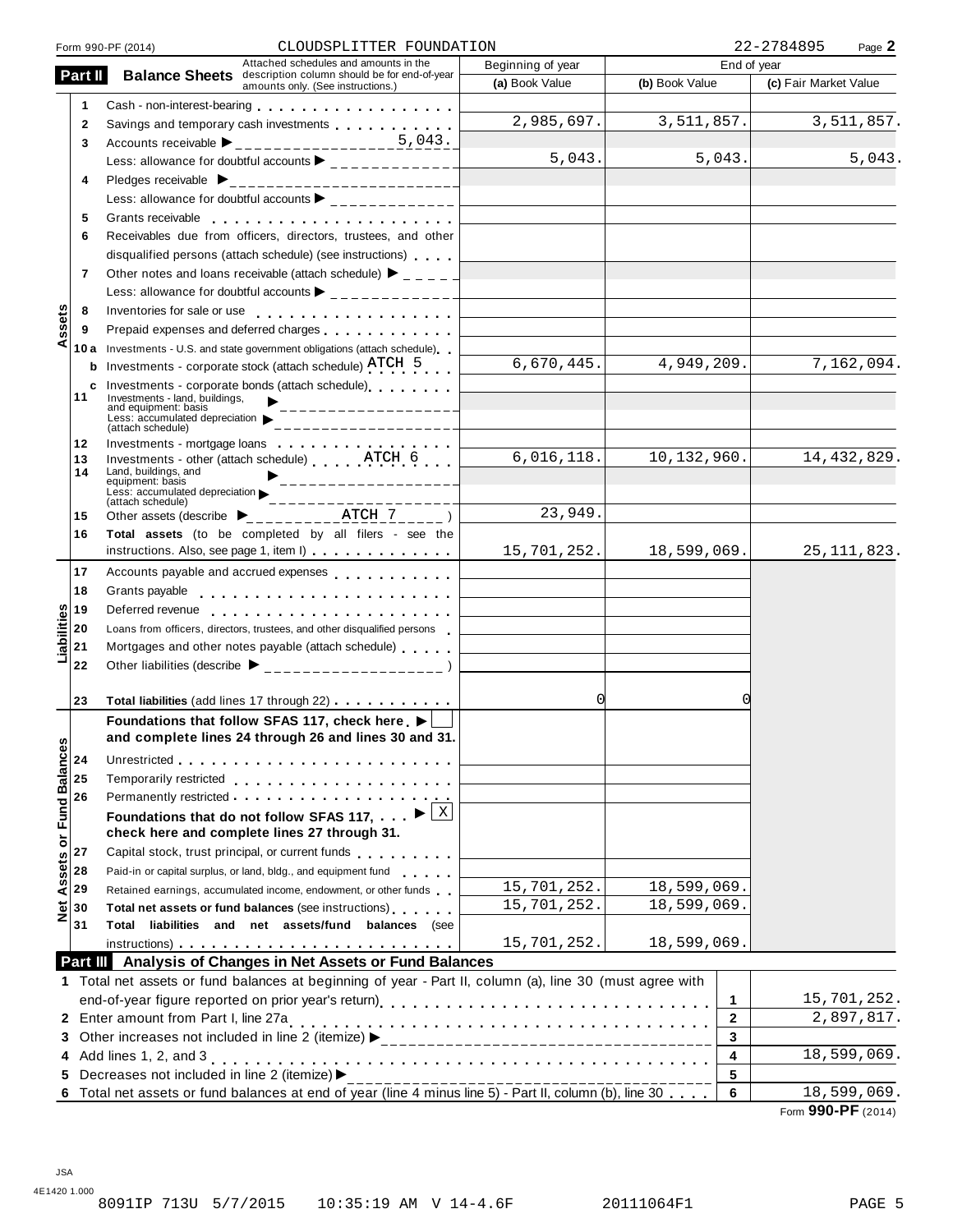| Form 990-PF (2014)<br><b>Part IV</b>                          | <b>Capital Gains and Losses for Tax on Investment Income</b>                                                                          |                                                                                                                 |                                                     |                                                               | Page 3                           |
|---------------------------------------------------------------|---------------------------------------------------------------------------------------------------------------------------------------|-----------------------------------------------------------------------------------------------------------------|-----------------------------------------------------|---------------------------------------------------------------|----------------------------------|
|                                                               | (a) List and describe the kind(s) of property sold (e.g., real estate,<br>2-story brick warehouse; or common stock, 200 shs. MLC Co.) |                                                                                                                 | (b) How<br>acquired<br>P - Purchase<br>D - Donation | (c) Date<br>acquired<br>(mo., day, yr.)                       | (d) Date sold<br>(mo., day, yr.) |
| SEE PART IV SCHEDULE<br>1a                                    |                                                                                                                                       |                                                                                                                 |                                                     |                                                               |                                  |
| b                                                             |                                                                                                                                       |                                                                                                                 |                                                     |                                                               |                                  |
| c                                                             |                                                                                                                                       |                                                                                                                 |                                                     |                                                               |                                  |
| d                                                             |                                                                                                                                       |                                                                                                                 |                                                     |                                                               |                                  |
| e                                                             |                                                                                                                                       |                                                                                                                 |                                                     |                                                               |                                  |
| (e) Gross sales price                                         | (f) Depreciation allowed<br>(or allowable)                                                                                            | (g) Cost or other basis<br>plus expense of sale                                                                 |                                                     | (h) Gain or (loss)<br>(e) plus $(f)$ minus $(g)$              |                                  |
| а                                                             |                                                                                                                                       |                                                                                                                 |                                                     |                                                               |                                  |
| b                                                             |                                                                                                                                       |                                                                                                                 |                                                     |                                                               |                                  |
| c                                                             |                                                                                                                                       |                                                                                                                 |                                                     |                                                               |                                  |
| d                                                             |                                                                                                                                       |                                                                                                                 |                                                     |                                                               |                                  |
| e                                                             |                                                                                                                                       |                                                                                                                 |                                                     |                                                               |                                  |
|                                                               |                                                                                                                                       | Complete only for assets showing gain in column (h) and owned by the foundation on 12/31/69                     |                                                     | (I) Gains (Col. (h) gain minus                                |                                  |
| (i) F.M.V. as of 12/31/69                                     | (i) Adjusted basis<br>as of 12/31/69                                                                                                  | (k) Excess of col. (i)<br>over col. (i), if any                                                                 |                                                     | col. (k), but not less than -0-) or<br>Losses (from col. (h)) |                                  |
| а                                                             |                                                                                                                                       |                                                                                                                 |                                                     |                                                               |                                  |
| b                                                             |                                                                                                                                       |                                                                                                                 |                                                     |                                                               |                                  |
| c                                                             |                                                                                                                                       |                                                                                                                 |                                                     |                                                               |                                  |
| d                                                             |                                                                                                                                       |                                                                                                                 |                                                     |                                                               |                                  |
| e                                                             |                                                                                                                                       |                                                                                                                 |                                                     |                                                               |                                  |
| Capital gain net income or (net capital loss)<br>$\mathbf{2}$ |                                                                                                                                       | If gain, also enter in Part I, line 7<br>If (loss), enter -0- in Part I, line 7                                 | $\mathbf{2}$                                        |                                                               | 3,859,122.                       |
| 3.                                                            | Net short-term capital gain or (loss) as defined in sections 1222(5) and (6):                                                         |                                                                                                                 |                                                     |                                                               |                                  |
|                                                               |                                                                                                                                       | If gain, also enter in Part I, line 8, column (c) (see instructions). If (loss), enter -0- in                   |                                                     |                                                               |                                  |
|                                                               |                                                                                                                                       |                                                                                                                 | 3                                                   |                                                               | 0                                |
| Part V                                                        |                                                                                                                                       | Qualification Under Section 4940(e) for Reduced Tax on Net Investment Income                                    |                                                     |                                                               |                                  |
|                                                               |                                                                                                                                       | (For optional use by domestic private foundations subject to the section 4940(a) tax on net investment income.) |                                                     |                                                               |                                  |
|                                                               |                                                                                                                                       |                                                                                                                 |                                                     |                                                               |                                  |
| If section $4940(d)(2)$ applies, leave this part blank.       |                                                                                                                                       |                                                                                                                 |                                                     |                                                               |                                  |
|                                                               |                                                                                                                                       |                                                                                                                 |                                                     |                                                               |                                  |
|                                                               |                                                                                                                                       | Was the foundation liable for the section 4942 tax on the distributable amount of any year in the base period?  |                                                     |                                                               | Yes $x \mid \text{No}$           |
|                                                               | If "Yes," the foundation does not qualify under section 4940(e). Do not complete this part.                                           |                                                                                                                 |                                                     |                                                               |                                  |

|  |                                                                                                                                                                                                                                       |  | A Tatas the consequente concurst in sook entropy for sook voors ook the instructions hofers motive on souther |  |
|--|---------------------------------------------------------------------------------------------------------------------------------------------------------------------------------------------------------------------------------------|--|---------------------------------------------------------------------------------------------------------------|--|
|  | $\blacksquare$ . The set of the set of the set of the set of the set of the set of the set of the set of the set of the set of the set of the set of the set of the set of the set of the set of the set of the set of the set of the |  |                                                                                                               |  |

|              |                                                                      |                                                                                                                                                                                 | Enter the appropriate amount in each column for each year; see the instructions before making any entries.                           |              |                                                             |
|--------------|----------------------------------------------------------------------|---------------------------------------------------------------------------------------------------------------------------------------------------------------------------------|--------------------------------------------------------------------------------------------------------------------------------------|--------------|-------------------------------------------------------------|
|              | (a)<br>Base period years<br>Calendar year (or tax year beginning in) | (b)<br>Adjusted qualifying distributions                                                                                                                                        | (c)<br>Net value of noncharitable-use assets                                                                                         |              | (d)<br>Distribution ratio<br>(col. (b) divided by col. (c)) |
|              | 2013                                                                 | 1,098,272.                                                                                                                                                                      | 21,569,833.                                                                                                                          |              | 0.050917                                                    |
|              | 2012                                                                 | 553,125.                                                                                                                                                                        | 19,012,730.                                                                                                                          |              | 0.029092                                                    |
|              | 2011                                                                 | 552,957.                                                                                                                                                                        | 17,369,414.                                                                                                                          |              | 0.031835                                                    |
|              | 2010                                                                 | 477,415.                                                                                                                                                                        | 7,459,557.                                                                                                                           |              | 0.064000                                                    |
|              | 2009                                                                 | 212,736.                                                                                                                                                                        | 1,679,147.                                                                                                                           |              | 0.126693                                                    |
| $\mathbf{2}$ |                                                                      |                                                                                                                                                                                 |                                                                                                                                      | $\mathbf{2}$ | 0.302537                                                    |
| 3            |                                                                      | Average distribution ratio for the 5-year base period - divide the total on line 2 by 5, or by the<br>number of years the foundation has been in existence if less than 5 years |                                                                                                                                      | 3            | 0.060507                                                    |
|              |                                                                      | 4 Enter the net value of noncharitable-use assets for 2014 from Part X, line 5                                                                                                  |                                                                                                                                      | 4            | 24,782,640.                                                 |
| 5.           |                                                                      |                                                                                                                                                                                 |                                                                                                                                      | 5            | 1,499,523.                                                  |
| 6.           |                                                                      |                                                                                                                                                                                 |                                                                                                                                      | 6            | 45,076.                                                     |
| $\mathbf{7}$ |                                                                      |                                                                                                                                                                                 |                                                                                                                                      | 7            | 1,544,599.                                                  |
| 8            | Part VI instructions.                                                |                                                                                                                                                                                 | If line 8 is equal to or greater than line 7, check the box in Part VI, line 1b, and complete that part using a 1% tax rate. See the | 8            | 1,561,400.                                                  |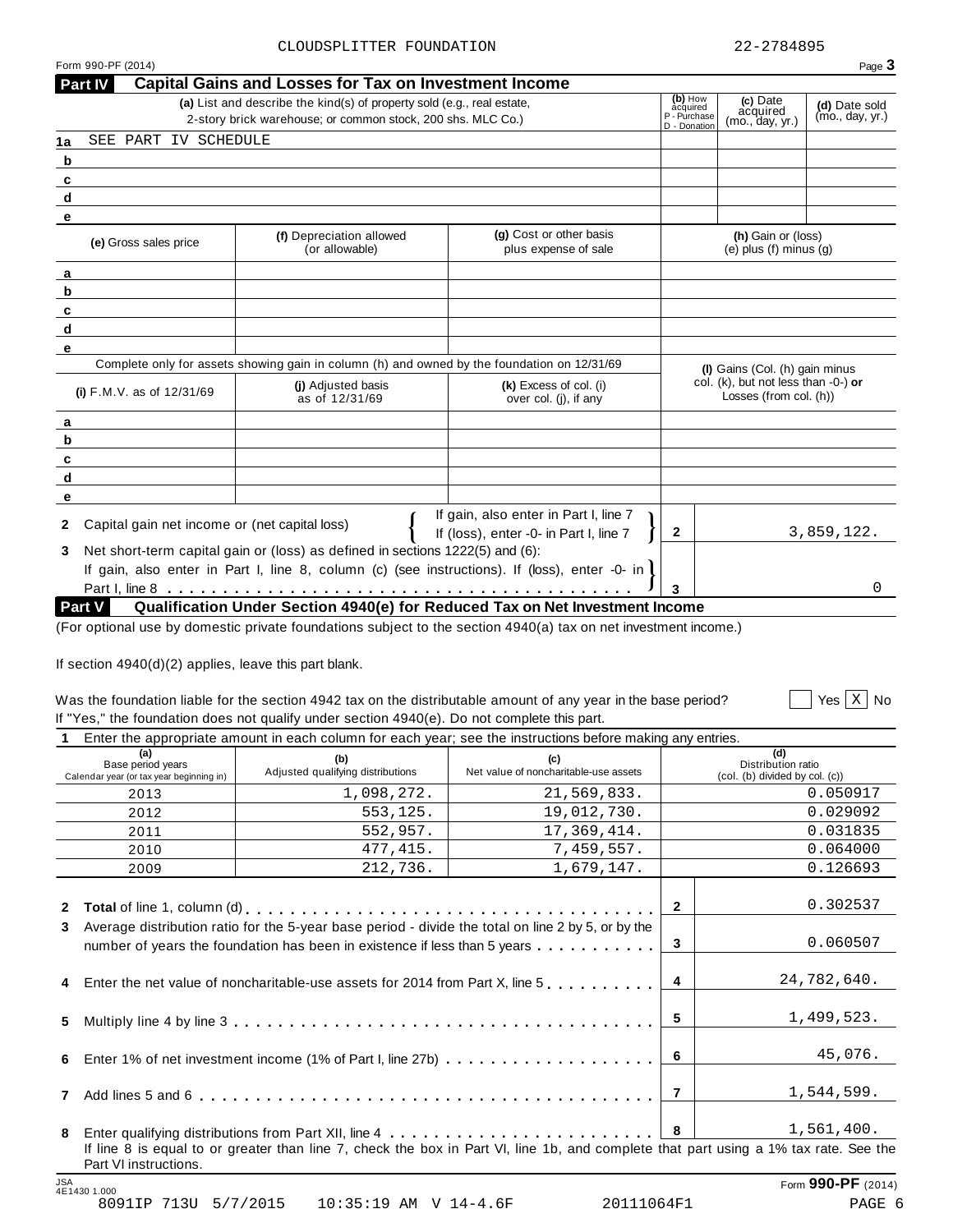|        | 22-2784895<br>CLOUDSPLITTER FOUNDATION<br>Form 990-PF (2014)                                                                                                                                     |                |         | Page 4 |
|--------|--------------------------------------------------------------------------------------------------------------------------------------------------------------------------------------------------|----------------|---------|--------|
|        | Excise Tax Based on Investment Income (Section 4940(a), 4940(b), 4940(e), or 4948 - see instructions)<br>Part VI                                                                                 |                |         |        |
|        | 1a Exempt operating foundations described in section 4940(d)(2), check here $\blacktriangleright$ and enter "N/A" on line 1.                                                                     |                |         |        |
|        | Date of ruling or determination letter: _____________ (attach copy of letter if necessary - see instructions)                                                                                    |                |         |        |
|        | <b>b</b> Domestic foundations that meet the section 4940(e) requirements in Part V, check<br>$\mathbf{1}$                                                                                        |                | 45,076. |        |
|        |                                                                                                                                                                                                  |                |         |        |
|        | c All other domestic foundations enter 2% of line 27b. Exempt foreign organizations enter 4% of )                                                                                                |                |         |        |
|        | Part I, line 12, col. (b).                                                                                                                                                                       |                |         |        |
| 2      | $\mathbf{2}$<br>Tax under section 511 (domestic section 4947(a)(1) trusts and taxable foundations only. Others enter -0-)<br>3                                                                   |                | 45,076. |        |
| 3      | 4<br>Subtitle A (income) tax (domestic section 4947(a)(1) trusts and taxable foundations only. Others enter -0-)                                                                                 |                |         |        |
| 4<br>5 | 5<br>Tax based on investment income. Subtract line 4 from line 3. If zero or less, enter -0-                                                                                                     |                | 45,076. |        |
| 6      | Credits/Payments:                                                                                                                                                                                |                |         |        |
| а      | 50,769.<br>6а<br>2014 estimated tax payments and 2013 overpayment credited to 2014.                                                                                                              |                |         |        |
| b      | 6b<br>Exempt foreign organizations - tax withheld at source <b>container and the entirely of the entirely of the entirely</b>                                                                    |                |         |        |
| с      | 6c<br>Tax paid with application for extension of time to file (Form 8868)                                                                                                                        |                |         |        |
| d      | 6d<br>Backup withholding erroneously withheld                                                                                                                                                    |                |         |        |
| 7      | $\overline{7}$                                                                                                                                                                                   |                | 50,769. |        |
| 8      | Enter any penalty for underpayment of estimated tax. Check here     if Form 2220 is attached<br>8                                                                                                |                |         |        |
| 9      | 9                                                                                                                                                                                                |                |         |        |
| 10     | Overpayment. If line 7 is more than the total of lines 5 and 8, enter the amount overpaid $\ldots$<br>10                                                                                         |                |         | 5,693. |
| 11     | Enter the amount of line 10 to be: Credited to 2015 estimated tax ><br>5,693. Refunded   11                                                                                                      |                |         |        |
|        | <b>Part VII-A</b> Statements Regarding Activities                                                                                                                                                |                |         |        |
|        | 1a During the tax year, did the foundation attempt to influence any national, state, or local legislation or did it                                                                              |                | Yes     | No     |
|        |                                                                                                                                                                                                  | 1a             |         | X      |
|        | b Did it spend more than \$100 during the year (either directly or indirectly) for political purposes (see                                                                                       |                |         |        |
|        |                                                                                                                                                                                                  | 1b             |         | Χ      |
|        | If the answer is "Yes" to 1a or 1b, attach a detailed description of the activities and copies of any materials                                                                                  |                |         |        |
|        | published or distributed by the foundation in connection with the activities.                                                                                                                    |                |         | Χ      |
| c      |                                                                                                                                                                                                  | 1c             |         |        |
| d      | Enter the amount (if any) of tax on political expenditures (section 4955) imposed during the year:<br>(1) On the foundation. $\triangleright$ \$ (2) On foundation managers. $\triangleright$ \$ |                |         |        |
|        | e Enter the reimbursement (if any) paid by the foundation during the year for political expenditure tax imposed on                                                                               |                |         |        |
|        |                                                                                                                                                                                                  |                |         |        |
| 2      | Has the foundation engaged in any activities that have not previously been reported to the IRS?.                                                                                                 | $\overline{2}$ |         | Χ      |
|        | If "Yes," attach a detailed description of the activities.                                                                                                                                       |                |         |        |
| 3      | Has the foundation made any changes, not previously reported to the IRS, in its governing instrument, articles of                                                                                |                |         |        |
|        | incorporation, or bylaws, or other similar instruments? If "Yes," attach a conformed copy of the changes                                                                                         | 3              |         | Χ      |
| 4a     | Did the foundation have unrelated business gross income of \$1,000 or more during the year?                                                                                                      | 4a             |         | X      |
| b      |                                                                                                                                                                                                  | 4b             |         |        |
| 5      | Was there a liquidation, termination, dissolution, or substantial contraction during the year?<br>                                                                                               | 5              |         | Χ      |
|        | If "Yes," attach the statement required by General Instruction T.                                                                                                                                |                |         |        |
| 6      | Are the requirements of section 508(e) (relating to sections 4941 through 4945) satisfied either:                                                                                                |                |         |        |
|        | • By language in the governing instrument, or                                                                                                                                                    |                |         |        |
|        | • By state legislation that effectively amends the governing instrument so that no mandatory directions that                                                                                     |                |         |        |
|        |                                                                                                                                                                                                  | 6              | Χ       |        |
| 7      | Did the foundation have at least \$5,000 in assets at any time during the year? If "Yes," complete Part II, col. (c), and Part XV                                                                | $\overline{7}$ | Χ       |        |
| 8а     | Enter the states to which the foundation reports or with which it is registered (see instructions)                                                                                               |                |         |        |
|        | NY,                                                                                                                                                                                              |                |         |        |
| b      | If the answer is "Yes" to line 7, has the foundation furnished a copy of Form 990-PF to the Attorney General                                                                                     |                |         |        |
|        | (or designate) of each state as required by General Instruction G? If "No," attach explanation                                                                                                   | 8b             | Χ       |        |
| 9      | Is the foundation claiming status as a private operating foundation within the meaning of section 4942(j)(3) or                                                                                  |                |         |        |
|        | 4942(j)(5) for calendar year 2014 or the taxable year beginning in 2014 (see instructions for Part XIV)? If "Yes,"                                                                               |                |         | Χ      |
|        |                                                                                                                                                                                                  | 9              |         |        |
| 10     | Did any persons become substantial contributors during the tax year? If "Yes," attach a schedule listing their                                                                                   | 10             |         | Χ      |
|        |                                                                                                                                                                                                  |                |         |        |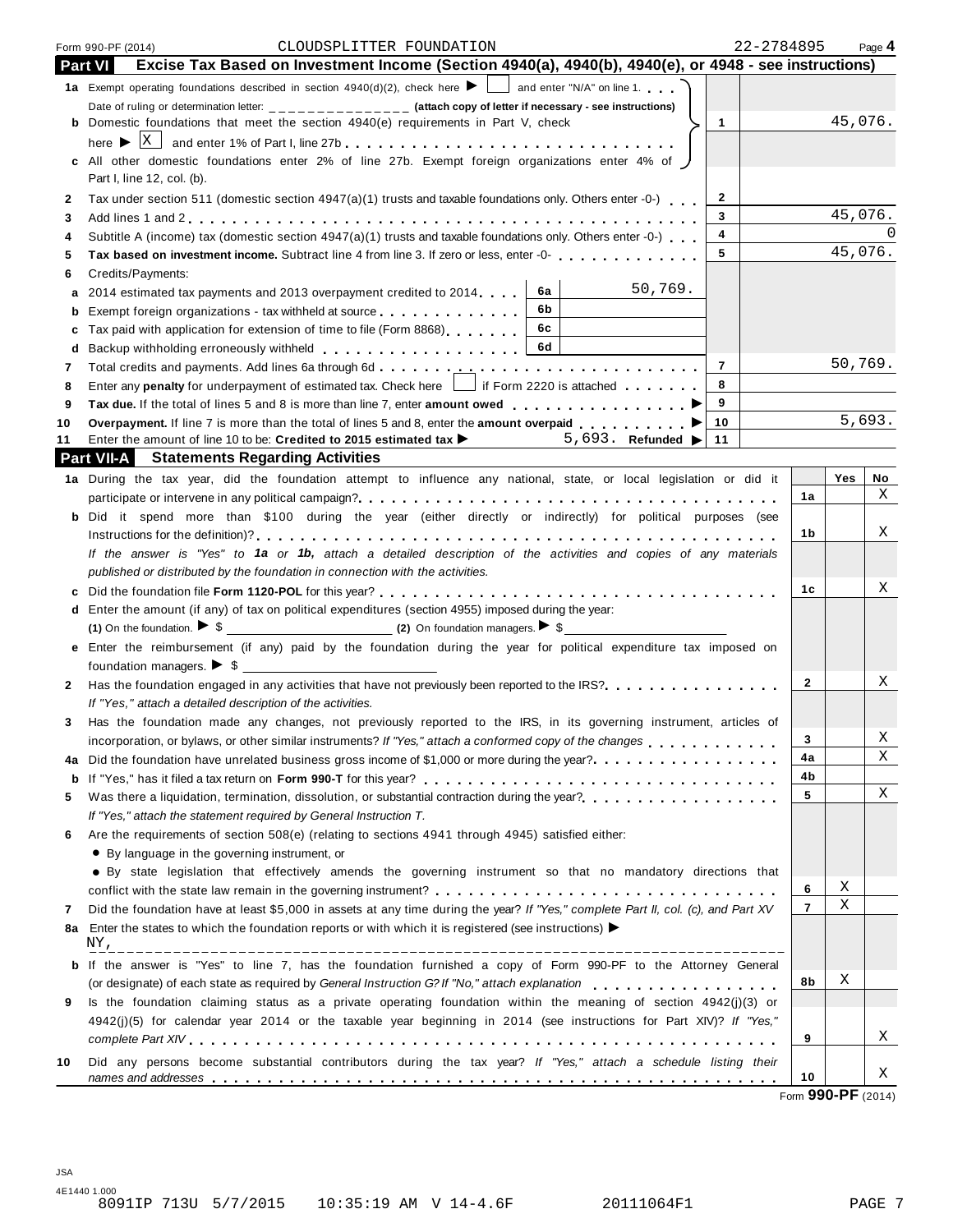| Form 990-PF (2014)                                                 | CLOUDSPLITTER FOUNDATION                                                                                                                                                                    | 22-2784895             |         | Page $5$ |
|--------------------------------------------------------------------|---------------------------------------------------------------------------------------------------------------------------------------------------------------------------------------------|------------------------|---------|----------|
| <b>Part VII-A</b>                                                  | <b>Statements Regarding Activities (continued)</b>                                                                                                                                          |                        |         |          |
|                                                                    | 11 At any time during the year, did the foundation, directly or indirectly, own a controlled entity within the                                                                              |                        |         |          |
|                                                                    | meaning of section 512(b)(13)? If "Yes," attach schedule (see instructions).                                                                                                                |                        | 11      | Χ        |
|                                                                    | 12 Did the foundation make a distribution to a donor advised fund over which the foundation or a disqualified                                                                               |                        |         |          |
|                                                                    |                                                                                                                                                                                             |                        | 12      | Χ        |
|                                                                    | 13 Did the foundation comply with the public inspection requirements for its annual returns and exemption application?                                                                      |                        | Χ<br>13 |          |
|                                                                    | Website address $\bigtriangledown_{\hspace{-.1em}C\hspace{-.1em}C\hspace{-.1em}C} = \underbrace{\hspace{-.1em}\text{WW} \cdot \text{KEET}-\text{FOUNDATION} \cdot \text{ORG}}$              |                        |         |          |
|                                                                    | 14 The books are in care of $\triangleright$ BENDER LANE ADVISORY, LLC<br>14 The books are in care of $\triangleright$ BENDER LANE ADVISORY, LLC                                            |                        |         |          |
|                                                                    | Located at PPO BOX 38016 ALBANY, NY<br>_____________________________ ZIP+4 ▶ _12203                                                                                                         |                        |         |          |
|                                                                    | 15 Section 4947(a)(1) nonexempt charitable trusts filing Form 990-PF in lieu of Form 1041 - Check here                                                                                      |                        |         |          |
|                                                                    | and enter the amount of tax-exempt interest received or accrued during the year $\ldots$ , $\ldots$ , $\ldots$ , $\geq 15$                                                                  |                        |         |          |
|                                                                    | 16 At any time during calendar year 2014, did the foundation have an interest in or a signature or other authority                                                                          |                        | Yes     | No       |
|                                                                    | over a bank, securities, or other financial account in a foreign country?                                                                                                                   |                        | 16      | X        |
|                                                                    | See the instructions for exceptions and filing requirements for FinCEN Form 114, (formerly TD F 90-22.1). If                                                                                |                        |         |          |
| "Yes," enter the name of the foreign country $\blacktriangleright$ | Part VII-B Statements Regarding Activities for Which Form 4720 May Be Required                                                                                                              |                        |         |          |
|                                                                    | File Form 4720 if any item is checked in the "Yes" column, unless an exception applies.                                                                                                     |                        | Yes     | No       |
|                                                                    |                                                                                                                                                                                             |                        |         |          |
|                                                                    | 1a During the year did the foundation (either directly or indirectly):<br>Yes<br>(1) Engage in the sale or exchange, or leasing of property with a disqualified person? $\ldots$ , $\ldots$ | $\lfloor x \rfloor$ No |         |          |
|                                                                    | (2) Borrow money from, lend money to, or otherwise extend credit to (or accept it from) a                                                                                                   |                        |         |          |
|                                                                    | Yes                                                                                                                                                                                         | X<br>No                |         |          |
|                                                                    | (3) Furnish goods, services, or facilities to (or accept them from) a disqualified person?<br>Yes                                                                                           | Χ<br>No                |         |          |
|                                                                    | (4) Pay compensation to, or pay or reimburse the expenses of, a disqualified person?<br>Yes                                                                                                 | $\mathbf{X}$<br>No     |         |          |
|                                                                    | (5) Transfer any income or assets to a disqualified person (or make any of either available for                                                                                             |                        |         |          |
|                                                                    | <b>Yes</b><br>the benefit or use of a disqualified person)?                                                                                                                                 | $\vert X \vert$ No     |         |          |
|                                                                    | (6) Agree to pay money or property to a government official? (Exception. Check "No" if the                                                                                                  |                        |         |          |
|                                                                    | foundation agreed to make a grant to or to employ the official for a period after                                                                                                           |                        |         |          |
|                                                                    | Yes<br>termination of government service, if terminating within 90 days.                                                                                                                    | $\mid X \mid$ No       |         |          |
|                                                                    | <b>b</b> If any answer is "Yes" to 1a(1)-(6), did any of the acts fail to qualify under the exceptions described in Regulations                                                             |                        |         |          |
|                                                                    |                                                                                                                                                                                             |                        | 1b      |          |
|                                                                    |                                                                                                                                                                                             |                        |         |          |
|                                                                    | c Did the foundation engage in a prior year in any of the acts described in 1a, other than excepted acts, that                                                                              |                        |         |          |
|                                                                    |                                                                                                                                                                                             |                        | 1c      | Χ        |
|                                                                    | 2 Taxes on failure to distribute income (section 4942) (does not apply for years the foundation was a private                                                                               |                        |         |          |
|                                                                    | operating foundation defined in section 4942(j)(3) or 4942(j)(5)):                                                                                                                          |                        |         |          |
|                                                                    | a At the end of tax year 2014, did the foundation have any undistributed income (lines 6d and                                                                                               | $\frac{1}{2}$          |         |          |
|                                                                    | 6e, Part XIII) for tax year(s) beginning before 2014?<br>__ Yes                                                                                                                             | $\mathbb{A}$ No        |         |          |
| If "Yes," list the years $\blacktriangleright$                     |                                                                                                                                                                                             |                        |         |          |
|                                                                    | <b>b</b> Are there any years listed in 2a for which the foundation is not applying the provisions of section $4942(a)(2)$                                                                   |                        |         |          |
|                                                                    | (relating to incorrect valuation of assets) to the year's undistributed income? (If applying section 4942(a)(2) to                                                                          |                        |         | Χ        |
|                                                                    |                                                                                                                                                                                             |                        | 2b      |          |
|                                                                    | c If the provisions of section $4942(a)(2)$ are being applied to any of the years listed in 2a, list the years here.                                                                        |                        |         |          |
| ▶                                                                  | 3a Did the foundation hold more than a 2% direct or indirect interest in any business enterprise                                                                                            |                        |         |          |
|                                                                    | Yes                                                                                                                                                                                         | $X $ No                |         |          |
|                                                                    | b If "Yes," did it have excess business holdings in 2014 as a result of (1) any purchase by the foundation or                                                                               |                        |         |          |
|                                                                    | disqualified persons after May 26, 1969; (2) the lapse of the 5-year period (or longer period approved by the                                                                               |                        |         |          |
|                                                                    | Commissioner under section $4943(c)(7)$ to dispose of holdings acquired by gift or bequest; or (3) the lapse of                                                                             |                        |         |          |
|                                                                    | the 10-, 15-, or 20-year first phase holding period? (Use Schedule C, Form 4720, to determine if the                                                                                        |                        |         |          |
|                                                                    |                                                                                                                                                                                             |                        | 3b      |          |
|                                                                    | 4a Did the foundation invest during the year any amount in a manner that would jeopardize its charitable purposes?                                                                          |                        | 4a      | Χ        |
|                                                                    | <b>b</b> Did the foundation make any investment in a prior year (but after December 31, 1969) that could jeopardize its                                                                     |                        |         |          |
|                                                                    | charitable purpose that had not been removed from jeopardy before the first day of the tax year beginning in 2014?                                                                          |                        | 4b      | Χ        |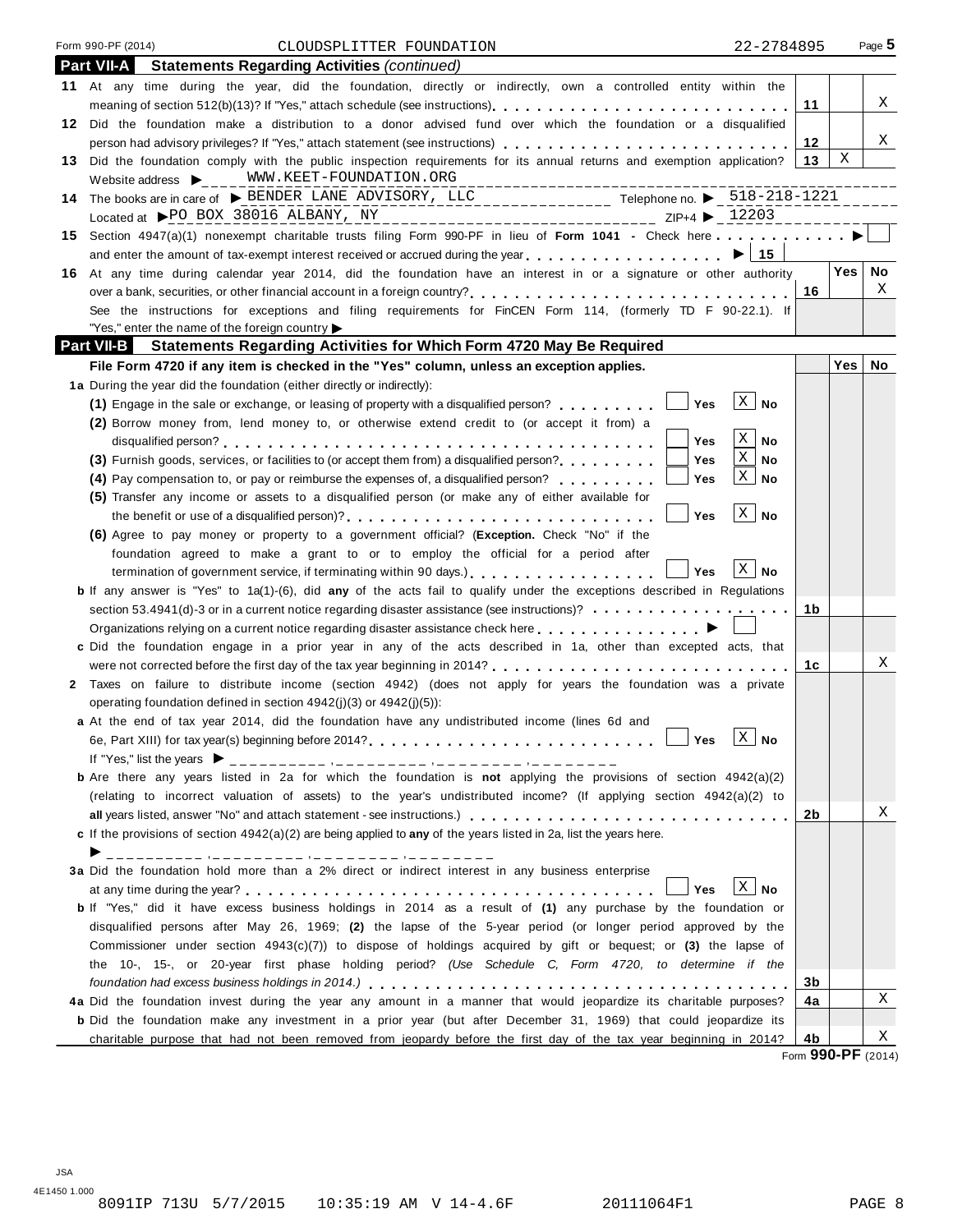|             | Form 990-PF (2014) | CLOUDSPLITTER FOUNDATION                                                                                                       |                                                                 |                                                       |                                                                             | 22-2784895         |                                          | Page $6$ |
|-------------|--------------------|--------------------------------------------------------------------------------------------------------------------------------|-----------------------------------------------------------------|-------------------------------------------------------|-----------------------------------------------------------------------------|--------------------|------------------------------------------|----------|
|             | <b>Part VII-B</b>  | Statements Regarding Activities for Which Form 4720 May Be Required (continued)                                                |                                                                 |                                                       |                                                                             |                    |                                          |          |
| 5а          |                    | During the year did the foundation pay or incur any amount to:                                                                 |                                                                 |                                                       |                                                                             |                    |                                          |          |
|             |                    | (1) Carry on propaganda, or otherwise attempt to influence legislation (section $4945(e)$ )?                                   |                                                                 |                                                       | Yes                                                                         | $X$ No             |                                          |          |
|             |                    | (2) Influence the outcome of any specific public election (see section 4955); or to carry on,                                  |                                                                 |                                                       |                                                                             |                    |                                          |          |
|             |                    | directly or indirectly, any voter registration drive?                                                                          |                                                                 |                                                       | Yes                                                                         | $X$ No             |                                          |          |
|             |                    | (3) Provide a grant to an individual for travel, study, or other similar purposes?                                             |                                                                 |                                                       | Yes                                                                         | $\mathbf{X}$<br>No |                                          |          |
|             |                    | (4) Provide a grant to an organization other than a charitable, etc., organization described in                                |                                                                 |                                                       |                                                                             |                    |                                          |          |
|             |                    |                                                                                                                                |                                                                 |                                                       | Yes                                                                         | $X$ No             |                                          |          |
|             |                    | (5) Provide for any purpose other than religious, charitable, scientific, literary, or educational                             |                                                                 |                                                       |                                                                             |                    |                                          |          |
|             |                    | purposes, or for the prevention of cruelty to children or animals?                                                             |                                                                 |                                                       | Yes                                                                         | $X$ No             |                                          |          |
| b           |                    | If any answer is "Yes" to 5a(1)-(5), did any of the transactions fail to qualify under the exceptions described in             |                                                                 |                                                       |                                                                             |                    |                                          |          |
|             |                    | Regulations section 53.4945 or in a current notice regarding disaster assistance (see instructions)?                           |                                                                 |                                                       |                                                                             |                    | 5b                                       | Χ        |
|             |                    | Organizations relying on a current notice regarding disaster assistance check here                                             |                                                                 |                                                       |                                                                             |                    |                                          |          |
| c           |                    | If the answer is "Yes" to question $5a(4)$ , does the foundation claim exemption from the tax                                  |                                                                 |                                                       |                                                                             |                    |                                          |          |
|             |                    |                                                                                                                                |                                                                 |                                                       | Yes                                                                         | X No               |                                          |          |
|             |                    | If "Yes," attach the statement required by Regulations section 53.4945-5(d).                                                   |                                                                 |                                                       |                                                                             |                    |                                          |          |
| 6а          |                    | Did the foundation, during the year, receive any funds, directly or indirectly, to pay premiums                                |                                                                 |                                                       |                                                                             |                    |                                          |          |
|             |                    |                                                                                                                                |                                                                 |                                                       | <b>Yes</b>                                                                  | X No               |                                          |          |
| b           |                    | Did the foundation, during the year, pay premiums, directly or indirectly, on a personal benefit contract?                     |                                                                 |                                                       |                                                                             |                    | 6b                                       |          |
|             |                    | If "Yes" to 6b, file Form 8870.                                                                                                |                                                                 |                                                       |                                                                             |                    |                                          |          |
| 7а          |                    | At any time during the tax year, was the foundation a party to a prohibited tax shelter transaction?                           |                                                                 |                                                       | ∣ Yes                                                                       | ∑ No               |                                          |          |
|             |                    | <b>b</b> If "Yes," did the foundation receive any proceeds or have any net income attributable to the transaction?             |                                                                 |                                                       |                                                                             |                    | 7b                                       |          |
|             | <b>Part VIII</b>   | Information About Officers, Directors, Trustees, Foundation Managers, Highly Paid Employees,<br>and Contractors                |                                                                 |                                                       |                                                                             |                    |                                          |          |
|             |                    |                                                                                                                                |                                                                 |                                                       |                                                                             |                    |                                          |          |
|             |                    |                                                                                                                                |                                                                 |                                                       |                                                                             |                    |                                          |          |
|             |                    | List all officers, directors, trustees, foundation managers and their compensation (see instructions).<br>(a) Name and address | (b) Title, and average<br>hours per week<br>devoted to position | (c) Compensation<br>(If not paid,<br>enter $-0$ - $)$ | (d) Contributions to<br>employee benefit plans<br>and deferred compensation |                    | (e) Expense account,<br>other allowances |          |
|             |                    |                                                                                                                                |                                                                 |                                                       |                                                                             |                    |                                          |          |
|             |                    |                                                                                                                                |                                                                 |                                                       |                                                                             |                    |                                          | 0        |
|             |                    |                                                                                                                                |                                                                 |                                                       |                                                                             |                    |                                          |          |
|             |                    |                                                                                                                                |                                                                 |                                                       |                                                                             |                    |                                          |          |
|             |                    |                                                                                                                                |                                                                 |                                                       |                                                                             |                    |                                          |          |
|             |                    |                                                                                                                                |                                                                 |                                                       |                                                                             |                    |                                          |          |
|             |                    |                                                                                                                                |                                                                 |                                                       |                                                                             |                    |                                          |          |
|             |                    |                                                                                                                                |                                                                 |                                                       |                                                                             |                    |                                          |          |
|             |                    | Compensation of five highest-paid employees (other than those included on line 1 - see instructions). If none, enter           |                                                                 |                                                       |                                                                             |                    |                                          |          |
|             | "NONE."            |                                                                                                                                |                                                                 |                                                       | (d) Contributions to                                                        |                    |                                          |          |
|             |                    | (a) Name and address of each employee paid more than \$50,000                                                                  | (b) Title, and average<br>hours per week                        | (c) Compensation                                      | employee benefit                                                            |                    | (e) Expense account,                     |          |
|             |                    |                                                                                                                                | devoted to position                                             |                                                       | plans and deferred<br>compensation                                          |                    | other allowances                         |          |
|             |                    |                                                                                                                                |                                                                 |                                                       |                                                                             |                    |                                          |          |
|             | NONE               |                                                                                                                                |                                                                 |                                                       |                                                                             |                    |                                          |          |
|             |                    |                                                                                                                                |                                                                 |                                                       |                                                                             |                    |                                          |          |
|             |                    |                                                                                                                                |                                                                 |                                                       |                                                                             |                    |                                          |          |
|             |                    |                                                                                                                                |                                                                 |                                                       |                                                                             |                    |                                          |          |
|             |                    |                                                                                                                                |                                                                 |                                                       |                                                                             |                    |                                          |          |
| ATCH 8<br>2 |                    |                                                                                                                                |                                                                 |                                                       |                                                                             |                    |                                          |          |
|             |                    |                                                                                                                                |                                                                 |                                                       |                                                                             |                    |                                          |          |
|             |                    |                                                                                                                                |                                                                 |                                                       |                                                                             |                    |                                          |          |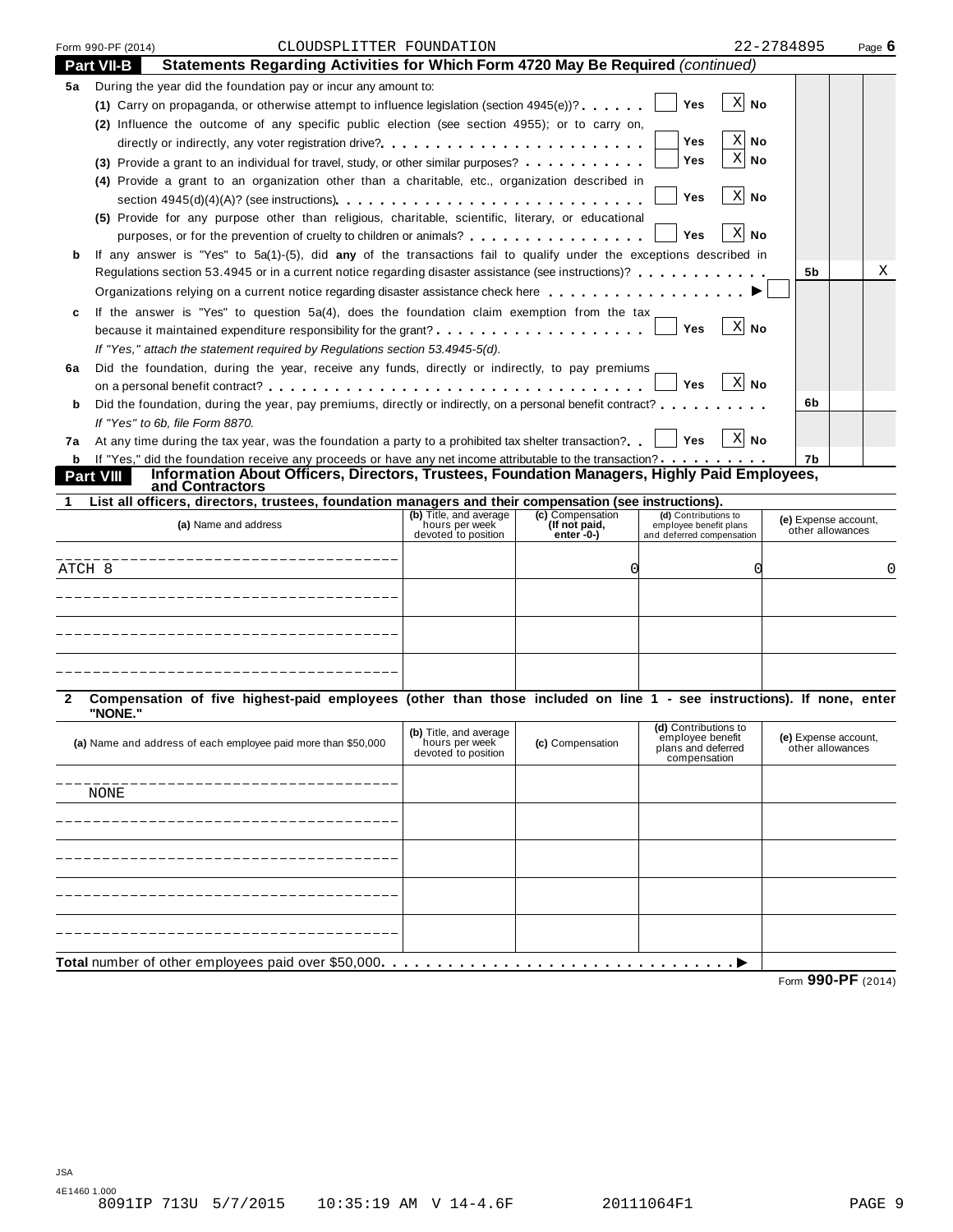| Form 990-PF (2014) |                                                                                                                                                                                       |                     | Page 7           |
|--------------------|---------------------------------------------------------------------------------------------------------------------------------------------------------------------------------------|---------------------|------------------|
| <b>Part VIII</b>   | Information About Officers, Directors, Trustees, Foundation Managers, Highly Paid Employees,<br>and Contractors (continued)                                                           |                     |                  |
| 3                  | Five highest-paid independent contractors for professional services (see instructions). If none, enter "NONE."                                                                        |                     |                  |
|                    | (a) Name and address of each person paid more than \$50,000                                                                                                                           | (b) Type of service | (c) Compensation |
|                    |                                                                                                                                                                                       |                     |                  |
| NONE               |                                                                                                                                                                                       |                     |                  |
|                    |                                                                                                                                                                                       |                     |                  |
|                    |                                                                                                                                                                                       |                     |                  |
|                    |                                                                                                                                                                                       |                     |                  |
|                    |                                                                                                                                                                                       |                     |                  |
|                    |                                                                                                                                                                                       |                     |                  |
|                    |                                                                                                                                                                                       |                     |                  |
|                    |                                                                                                                                                                                       |                     |                  |
| Part IX-A          | <b>Summary of Direct Charitable Activities</b>                                                                                                                                        |                     |                  |
|                    | List the foundation's four largest direct charitable activities during the tax year. Include relevant statistical information such as the number of                                   |                     |                  |
|                    | organizations and other beneficiaries served, conferences convened, research papers produced, etc.                                                                                    |                     | Expenses         |
| 1.                 | PLEASE NOTE, THE FOUNDATION IS NOT INVOLVED IN ANY DIRECT                                                                                                                             |                     |                  |
|                    | CHARITABLE ACTIVITIES. ITS PRIMARY PURPOSE IS TO SUPPORT,                                                                                                                             |                     |                  |
|                    | BY CONTRIBUTIONS, OTHER CHARITABLE ORGANIZATIONS EXEMPT                                                                                                                               |                     |                  |
| 2                  | UNDER INTERNAL REVENUE CODE SECTION 501(C)(3)                                                                                                                                         |                     |                  |
|                    |                                                                                                                                                                                       |                     |                  |
| 3                  |                                                                                                                                                                                       |                     |                  |
|                    |                                                                                                                                                                                       |                     |                  |
|                    |                                                                                                                                                                                       |                     |                  |
| 4                  |                                                                                                                                                                                       |                     |                  |
|                    |                                                                                                                                                                                       |                     |                  |
|                    |                                                                                                                                                                                       |                     |                  |
| Part IX-B          | <b>Summary of Program-Related Investments (see instructions)</b><br>Describe the two largest program-related investments made by the foundation during the tax year on lines 1 and 2. |                     | Amount           |
| NONE<br>1          |                                                                                                                                                                                       |                     |                  |
|                    |                                                                                                                                                                                       |                     |                  |
|                    |                                                                                                                                                                                       |                     |                  |
| 2                  |                                                                                                                                                                                       |                     |                  |
|                    |                                                                                                                                                                                       |                     |                  |
|                    | All other program-related investments. See instructions.                                                                                                                              |                     |                  |
| 3 NONE             |                                                                                                                                                                                       |                     |                  |
|                    |                                                                                                                                                                                       |                     |                  |
|                    |                                                                                                                                                                                       |                     |                  |
|                    |                                                                                                                                                                                       |                     |                  |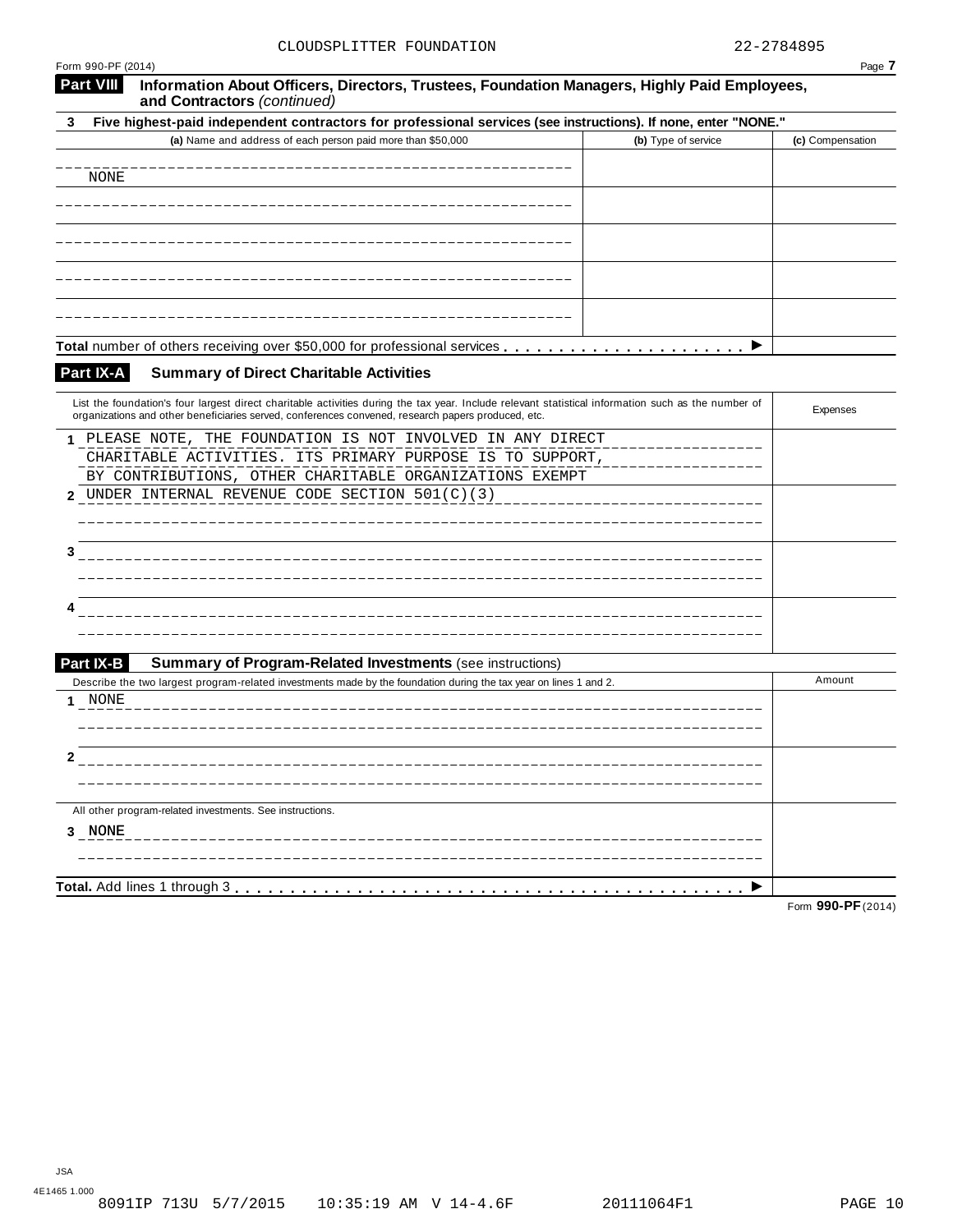| Form 990-PF (2014)                                                                                                                                                                                                                    |                         | Page 8                    |
|---------------------------------------------------------------------------------------------------------------------------------------------------------------------------------------------------------------------------------------|-------------------------|---------------------------|
| Minimum Investment Return (All domestic foundations must complete this part. Foreign foundations,<br>Part X<br>see instructions.)                                                                                                     |                         |                           |
| Fair market value of assets not used (or held for use) directly in carrying out charitable, etc.,<br>$\mathbf 1$<br>purposes:                                                                                                         |                         |                           |
| a                                                                                                                                                                                                                                     | 1a                      | 22,570,816.               |
|                                                                                                                                                                                                                                       | 1b                      | 2,584,182.                |
| C                                                                                                                                                                                                                                     | 1 <sub>c</sub>          | 5,043.                    |
| d                                                                                                                                                                                                                                     | 1d                      | $\overline{25,160,041}$ . |
| Reduction claimed for blockage or other factors reported on lines 1a and<br>е<br>1c (attach detailed explanation) $\ldots \ldots \ldots \ldots \ldots \ldots$                                                                         |                         |                           |
| $\mathbf{2}$                                                                                                                                                                                                                          | $\overline{2}$          |                           |
| 3                                                                                                                                                                                                                                     | 3                       | 25,160,041.               |
| Subtract line 2 from line 1d<br>Cash deemed held for charitable activities. Enter 1 1/2% of line 3 (for greater amount, see<br>4                                                                                                      | 4                       | 377,401.                  |
| Net value of noncharitable-use assets. Subtract line 4 from line 3. Enter here and on Part V, line 4                                                                                                                                  | 5                       | 24,782,640.               |
|                                                                                                                                                                                                                                       | 6                       | 1,239,132.                |
| <b>Part XI</b><br><b>Distributable Amount</b> (see instructions) (Section $4942(j)(3)$ and (j)(5) private operating foundations<br>and certain foreign organizations check here $\blacktriangleright$ and do not complete this part.) |                         |                           |
|                                                                                                                                                                                                                                       | $\mathbf 1$             | 1,239,132.                |
| 2a<br>45,076.<br>Tax on investment income for 2014 from Part VI, line 5<br>2a<br>2b<br>Income tax for 2014. (This does not include the tax from Part VI.) $\begin{bmatrix} \end{bmatrix}$<br>b                                        |                         |                           |
| c                                                                                                                                                                                                                                     | 2c                      | 45,076.                   |
| Distributable amount before adjustments. Subtract line 2c from line 1                                                                                                                                                                 | $\mathbf{3}$            | 1, 194, 056.              |
|                                                                                                                                                                                                                                       | $\overline{\mathbf{4}}$ |                           |
|                                                                                                                                                                                                                                       | $5\phantom{.0}$         | 1,194,056.                |
|                                                                                                                                                                                                                                       | 6                       |                           |
| Distributable amount as adjusted. Subtract line 6 from line 5. Enter here and on Part XIII,                                                                                                                                           |                         |                           |
|                                                                                                                                                                                                                                       | $\overline{7}$          | 1,194,056.                |
| <b>Part XII</b> Qualifying Distributions (see instructions)                                                                                                                                                                           |                         |                           |
| Amounts paid (including administrative expenses) to accomplish charitable, etc., purposes:                                                                                                                                            |                         |                           |
| Expenses, contributions, gifts, etc. - total from Part I, column (d), line 26<br>a                                                                                                                                                    | 1a                      | 1,561,400.                |
| b                                                                                                                                                                                                                                     | 1 <sub>b</sub>          |                           |
| Amounts paid to acquire assets used (or held for use) directly in carrying out charitable, etc.,                                                                                                                                      |                         |                           |
|                                                                                                                                                                                                                                       | $\mathbf{2}$            |                           |
| Amounts set aside for specific charitable projects that satisfy the:                                                                                                                                                                  |                         |                           |
|                                                                                                                                                                                                                                       | 3a                      |                           |
| b                                                                                                                                                                                                                                     | 3 <sub>b</sub>          |                           |
| Qualifying distributions. Add lines 1a through 3b. Enter here and on Part V, line 8, and Part XIII, line 4                                                                                                                            | 4                       | 1,561,400.                |
| Foundations that qualify under section 4940(e) for the reduced rate of tax on net investment income.                                                                                                                                  |                         |                           |
|                                                                                                                                                                                                                                       | 5                       | 45,076.                   |
| Adjusted qualifying distributions. Subtract line 5 from line 4 [1]<br>6                                                                                                                                                               | 6                       | 1,516,324.                |
| Note. The amount on line 6 will be used in Part V, column (b), in subsequent years when calculating whether the foundation<br>qualifies for the section 4940(e) reduction of tax in those years.                                      |                         |                           |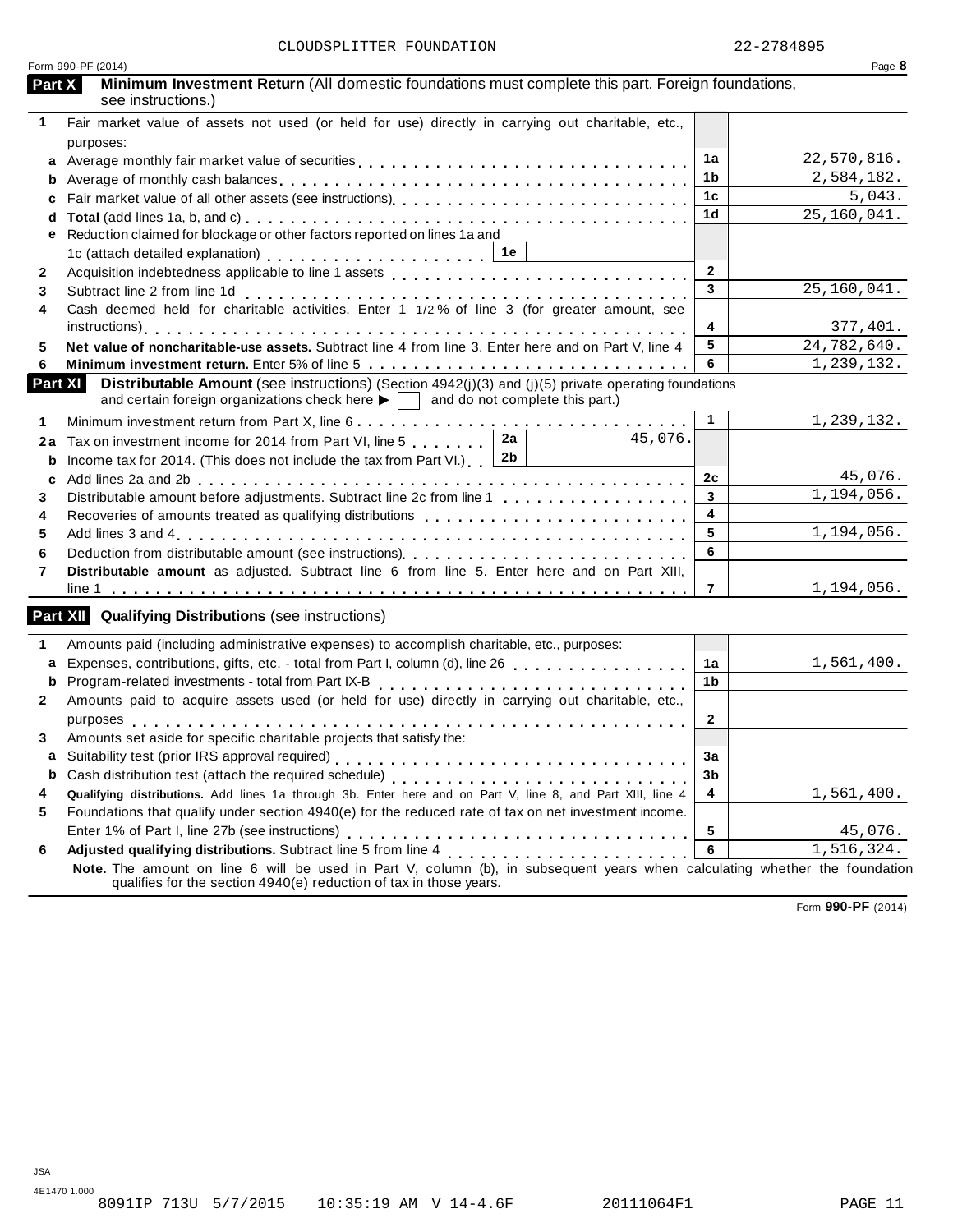30,265.

37,051.

|    | $f$ required - see instructions)               |  |
|----|------------------------------------------------|--|
|    | d Applied to 2014 distributable amount         |  |
|    | e Remaining amount distributed out of corpus   |  |
| 5. | Excess distributions carryover applied to 2014 |  |
|    | (If an amount appears in column (d), the same  |  |
|    | amount must be shown in column $(a)$ )         |  |

**<sup>f</sup> Total** of lines 3a through <sup>e</sup> m m m m m m m m m m m **<sup>4</sup>** Qualifying distributions for <sup>2014</sup> from Part XII, Qualifying distributions for 2014 from Paradine 4:  $\triangleright$  \$  $\frac{1,561,400}{\cdots}$ **a** Applied to 2013, but not more than line 2a **b** Applied to undistributed income of prior years (Election required - see instructions) m m m m m m m **c** Treated as distributions out of corpus (Election required - see instructions) m m m m m m m m m m m

**Part XIII Undistributed Income** (see instructions)

**1** Distributable amount for 2014 from Part XI, line <sup>7</sup> m m m m m m m m m m m m m m m m m m m m m **2** Undistributed income, if any, as of the end of 2014: **a** Enter amount for 2013 only  $\ldots$   $\ldots$ **b** Total for prior years:  $20$   $12$  ,  $20$   $11$  ,  $20$   $10$ **3** Excess distributions carryover, if any, to 2014:

**<sup>a</sup>** From <sup>2009</sup> <sup>m</sup> <sup>m</sup> <sup>m</sup> <sup>m</sup> <sup>m</sup> <sup>m</sup> **<sup>b</sup>** From <sup>2010</sup> <sup>m</sup> <sup>m</sup> <sup>m</sup> <sup>m</sup> <sup>m</sup> <sup>m</sup> **<sup>c</sup>** From <sup>2011</sup> <sup>m</sup> <sup>m</sup> <sup>m</sup> <sup>m</sup> <sup>m</sup> <sup>m</sup> **<sup>d</sup>** From <sup>2012</sup> <sup>m</sup> <sup>m</sup> <sup>m</sup> <sup>m</sup> <sup>m</sup> <sup>m</sup> **<sup>e</sup>** From <sup>2013</sup> <sup>m</sup> <sup>m</sup> <sup>m</sup> <sup>m</sup> <sup>m</sup> <sup>m</sup>

| 6 |                  |  |  | anivant mast be shown in column (a). | Enter the net total of each column as |  |
|---|------------------|--|--|--------------------------------------|---------------------------------------|--|
|   | indicated below: |  |  |                                      |                                       |  |

|  |                      | <b>a</b> Corpus. Add lines 3f, 4c, and 4e. Subtract line 5 $\Box$ |  |
|--|----------------------|-------------------------------------------------------------------|--|
|  |                      | <b>b</b> Prior years' undistributed income. Subtract              |  |
|  | ling 1h from ling 2h |                                                                   |  |

|                                                  |  |  | . |  |
|--------------------------------------------------|--|--|---|--|
| c Enter the amount of prior years' undistributed |  |  |   |  |
| income for which a notice of deficiency has      |  |  |   |  |
| been issued, or on which the section $4942(a)$   |  |  |   |  |
| tax has been previously assessed $\Box$          |  |  |   |  |
| d Subtract line 6c from line 6b Taxable          |  |  |   |  |

**7** Amounts treated as distributions out of corpus to satisfy requirements imposed by section 170(b)(1)(F) or 4942(g)(3) (Election may be required - see instructions)  $\ldots$   $\ldots$   $\ldots$  . **8** Excess distributions carryover from 2009 not Excess distributions carryover from 2009 not<br>applied on line 5 or line 7 (see instructions) **9 Excess distributions carryover to 2015.** Subtract lines 7 and 8 from line 6a **10** Analysis of line 9:

**a** Excess from 2010 **b** Excess from 2011 **c** Excess from 2012 **d** Excess from 2013 **e** Excess from 2014

| Enter the net total of each column as<br>indicated below:                                                                                                                                                        |          |  |
|------------------------------------------------------------------------------------------------------------------------------------------------------------------------------------------------------------------|----------|--|
| <b>a</b> Corpus. Add lines 3f, 4c, and 4e. Subtract line 5                                                                                                                                                       | 434,660. |  |
| <b>b</b> Prior years' undistributed income. Subtract<br>line 4b from line 2b<br>.                                                                                                                                |          |  |
| c Enter the amount of prior years' undistributed<br>income for which a notice of deficiency has<br>been issued, or on which the section 4942(a)<br>tax has been previously assessed                              |          |  |
| <b>d</b> Subtract line 6c from line 6b. Taxable<br>amount - see instructions                                                                                                                                     |          |  |
| e Undistributed income for 2013. Subtract line<br>4a from line 2a. Taxable amount - see<br>instructions <b>interventions</b> in the second service of the service of the service of the service of the service o |          |  |
| f Undistributed income for 2014. Subtract lines<br>4d and 5 from line 1. This amount must be<br>distributed in 2015                                                                                              |          |  |
|                                                                                                                                                                                                                  |          |  |

**(a)** Corpus

67,316.

367,344.

434,660.

**(b)** Years prior to 2013

**(c)** 2013

30,265.

37,051. 367,344.

Form 990-PF (2014) Page **9**

**(d)** 2014

 $\overline{1}$ , 194, 056.

1,194,056.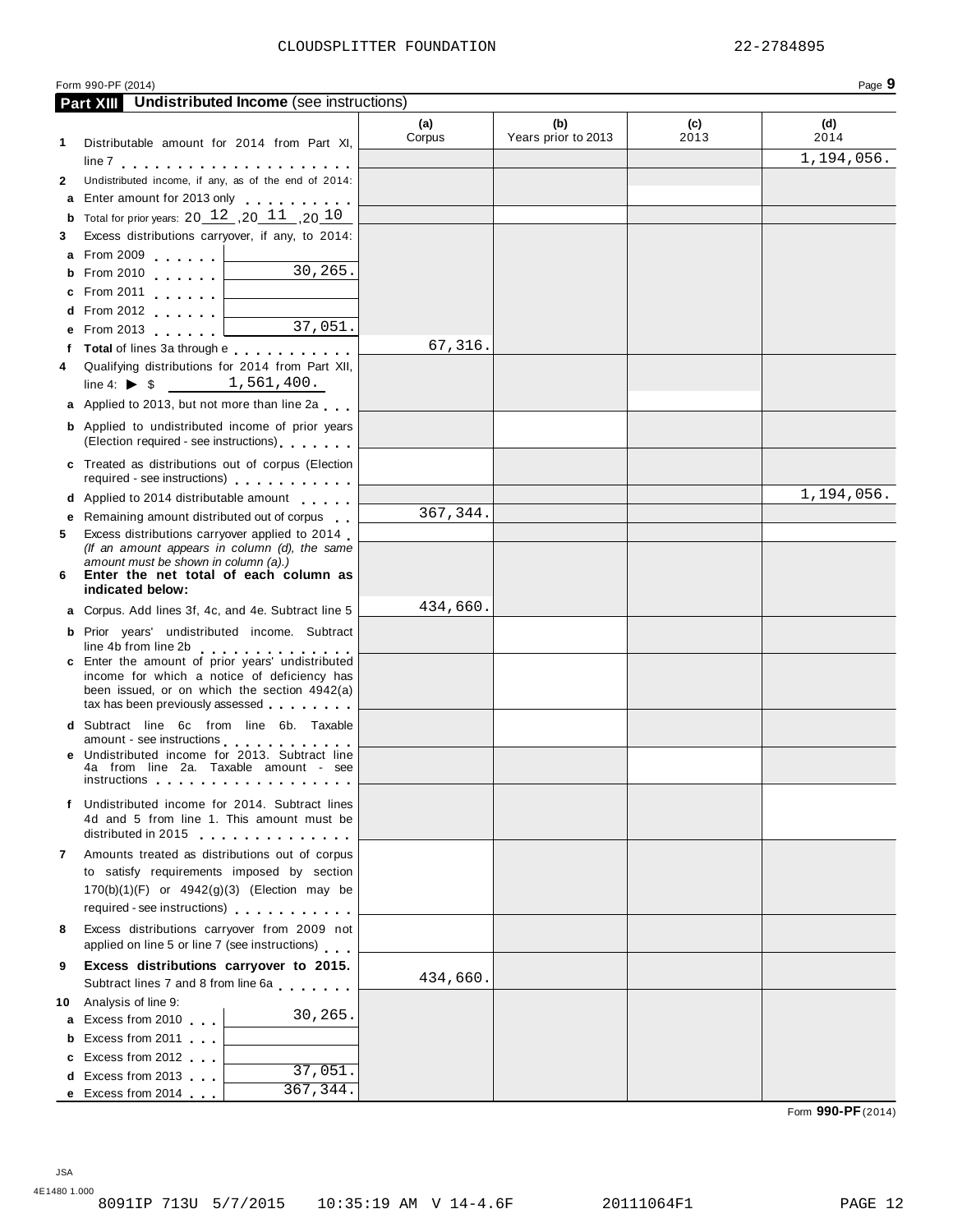|   |                 | Form 990-PF (2014)                                                                                                                                                                          |          | CLOUDSPLITTER FOUNDATION |                                                                                                              |            |               | 22-2784895 | Page 10        |
|---|-----------------|---------------------------------------------------------------------------------------------------------------------------------------------------------------------------------------------|----------|--------------------------|--------------------------------------------------------------------------------------------------------------|------------|---------------|------------|----------------|
|   | <b>Part XIV</b> |                                                                                                                                                                                             |          |                          | <b>Private Operating Foundations</b> (see instructions and Part VII-A, question 9)                           |            |               |            | NOT APPLICABLE |
|   |                 |                                                                                                                                                                                             |          |                          | 1a If the foundation has received a ruling or determination letter that it is a private operating            |            |               |            |                |
|   |                 |                                                                                                                                                                                             |          |                          | foundation, and the ruling is effective for 2014, enter the date of the ruling                               |            |               |            |                |
|   |                 |                                                                                                                                                                                             |          |                          | <b>b</b> Check box to indicate whether the foundation is a private operating foundation described in section |            | 4942(j)(3) or |            | 4942(j)(5)     |
|   |                 | 2a Enter the lesser of the ad-                                                                                                                                                              | Tax year |                          | Prior 3 years                                                                                                |            |               |            |                |
|   |                 | justed net income from Part                                                                                                                                                                 | (a) 2014 | (b) 2013                 | $(c)$ 2012                                                                                                   | $(d)$ 2011 |               |            | (e) Total      |
|   |                 | I or the minimum investment                                                                                                                                                                 |          |                          |                                                                                                              |            |               |            |                |
|   |                 | return from Part X for each<br>year listed<br>$\begin{array}{cccccccccccccc} \bullet & \bullet & \bullet & \bullet & \bullet & \bullet & \bullet & \bullet & \bullet & \bullet \end{array}$ |          |                          |                                                                                                              |            |               |            |                |
|   |                 | <b>b</b> 85% of line 2a $\blacksquare$                                                                                                                                                      |          |                          |                                                                                                              |            |               |            |                |
|   |                 |                                                                                                                                                                                             |          |                          |                                                                                                              |            |               |            |                |
|   |                 | C Qualifying distributions from Part<br>XII, line 4 for each year listed                                                                                                                    |          |                          |                                                                                                              |            |               |            |                |
|   |                 | <b>d</b> Amounts included in line 2c not                                                                                                                                                    |          |                          |                                                                                                              |            |               |            |                |
|   |                 | used directly for active conduct                                                                                                                                                            |          |                          |                                                                                                              |            |               |            |                |
|   |                 | of exempt activities<br><b>e</b> Qualifying distributions made                                                                                                                              |          |                          |                                                                                                              |            |               |            |                |
|   |                 | directly for active conduct of                                                                                                                                                              |          |                          |                                                                                                              |            |               |            |                |
|   |                 | exempt activities. Subtract line                                                                                                                                                            |          |                          |                                                                                                              |            |               |            |                |
| 3 |                 | 2d from line 2c and the state of the state of the state of the state of the state of the state of the state of<br>Complete 3a, b, or c for the                                              |          |                          |                                                                                                              |            |               |            |                |
|   |                 | alternative test relied upon:                                                                                                                                                               |          |                          |                                                                                                              |            |               |            |                |
|   |                 | <b>a</b> "Assets" alternative test - enter:                                                                                                                                                 |          |                          |                                                                                                              |            |               |            |                |
|   |                 | (1) Value of all assets                                                                                                                                                                     |          |                          |                                                                                                              |            |               |            |                |
|   |                 | (2) Value of assets qualifying<br>under section                                                                                                                                             |          |                          |                                                                                                              |            |               |            |                |
|   |                 | 4942(j)(3)(B)(i)                                                                                                                                                                            |          |                          |                                                                                                              |            |               |            |                |
|   |                 | <b>b</b> "Endowment" alternative test-<br>enter 2/3 of minimum invest-                                                                                                                      |          |                          |                                                                                                              |            |               |            |                |
|   |                 | ment return shown in Part X,                                                                                                                                                                |          |                          |                                                                                                              |            |               |            |                |
|   |                 | line 6 for each year listed                                                                                                                                                                 |          |                          |                                                                                                              |            |               |            |                |
|   |                 | C "Support" alternative test - enter:                                                                                                                                                       |          |                          |                                                                                                              |            |               |            |                |
|   |                 | (1) Total support other than<br>gross investment income                                                                                                                                     |          |                          |                                                                                                              |            |               |            |                |
|   |                 | (interest, dividends, rents,                                                                                                                                                                |          |                          |                                                                                                              |            |               |            |                |
|   |                 | payments on securities<br>loans (section $512(a)(5)$ ),                                                                                                                                     |          |                          |                                                                                                              |            |               |            |                |
|   |                 | or royalties) and the control of                                                                                                                                                            |          |                          |                                                                                                              |            |               |            |                |
|   |                 | (2) Support from general<br>public and 5 or more                                                                                                                                            |          |                          |                                                                                                              |            |               |            |                |
|   |                 | exempt organizations as                                                                                                                                                                     |          |                          |                                                                                                              |            |               |            |                |
|   |                 | provided in section 4942<br>$(j)(3)(B)(iii)$                                                                                                                                                |          |                          |                                                                                                              |            |               |            |                |
|   |                 | (3) Largest amount of sup-                                                                                                                                                                  |          |                          |                                                                                                              |            |               |            |                |
|   |                 | port from an exempt<br>organization.                                                                                                                                                        |          |                          |                                                                                                              |            |               |            |                |
|   |                 | (4) Gross investment income                                                                                                                                                                 |          |                          |                                                                                                              |            |               |            |                |

#### Supplementary Information (Complete this part only if the foundation had \$5,000 or more in assets **at any time during the year - see instructions.) Part XV**

**1 Information Regarding Foundation Managers:**

**a** List any managers of the foundation who have contributed more than 2% of the total contributions received by the foundation before the close of any tax year (but only if they have contributed more than \$5,000). (See section 507(d)(2).)

#### ERNEST E. KEET

**b** List any managers of the foundation who own 10% or more of the stock of a corporation (or an equally large portion of the ownership of a partnership or other entity) of which the foundation has a 10% or greater interest.

#### N/A

#### **2 Information Regarding Contribution, Grant, Gift, Loan, Scholarship, etc., Programs:**

Check here  $\blacktriangleright \overline{X}$  if the foundation only makes contributions to preselected charitable organizations and does not accept unsolicited requests for funds if the foundation makes gifts graphs at  $\zeta$  (see instruction unsolicited requests for funds. If the foundation makes gifts, grants, etc. (see instructions) to individuals or organizations under other conditions, complete items 2a, b, c, and d.

**a** The name, address, and telephone number or e-mail address of the person to whom applications should be addressed:

**b** The form in which applications should be submitted and information and materials they should include:

**c** Any submission deadlines:

**d** Any restrictions or limitations on awards, such as by geographical areas, charitable fields, kinds of institutions, or other factors: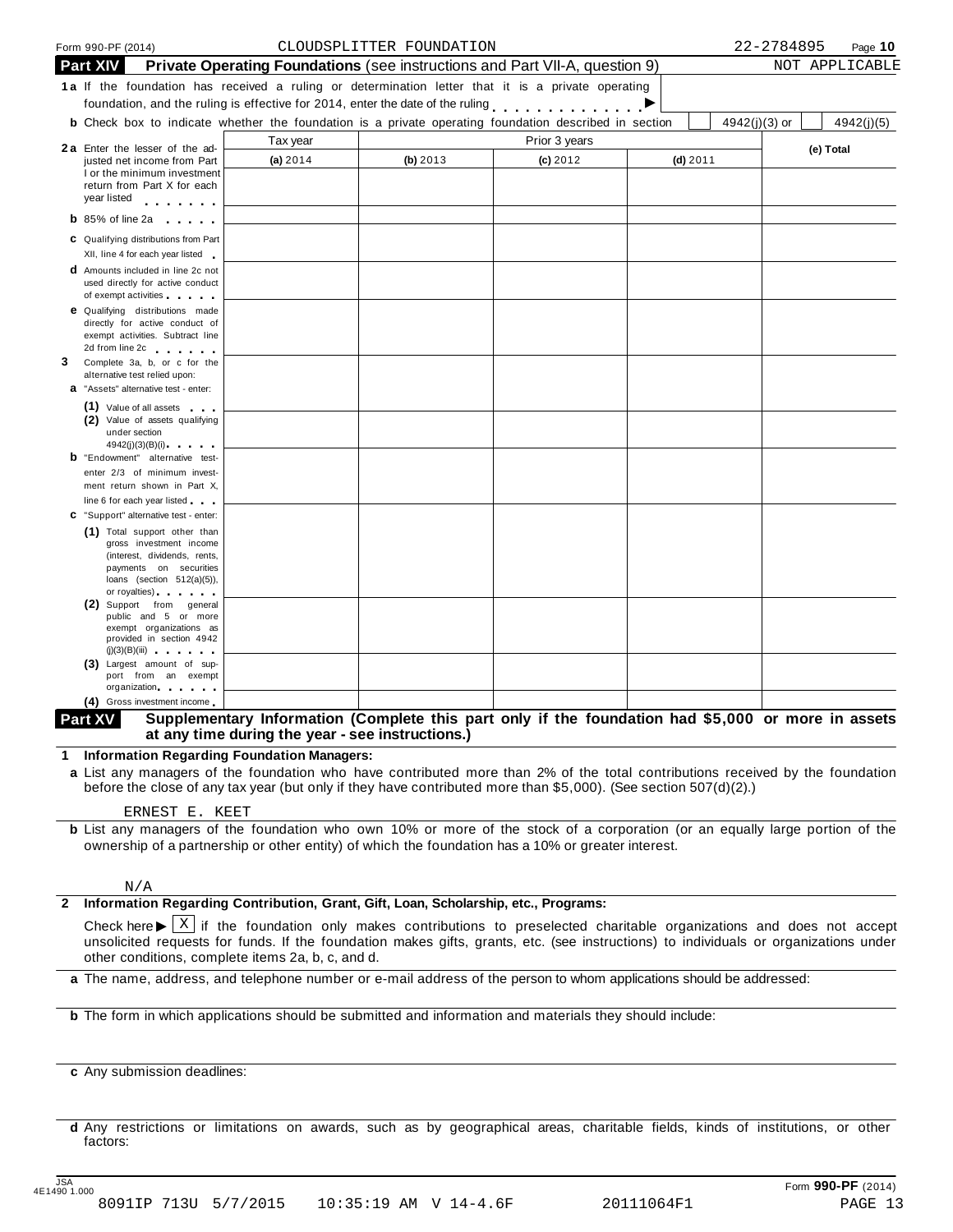| an P |  |  |
|------|--|--|

| <b>Supplementary Information (continued)</b><br>Part XV<br><b>3 Grants and Contributions Paid During the Year or Approved for Future Payment</b><br>Recipient Fecipient Stan individual, Foundation<br>Name and address (home or business) any foundation manager<br>or substantial contributor |  |                                     |            |
|-------------------------------------------------------------------------------------------------------------------------------------------------------------------------------------------------------------------------------------------------------------------------------------------------|--|-------------------------------------|------------|
|                                                                                                                                                                                                                                                                                                 |  |                                     |            |
|                                                                                                                                                                                                                                                                                                 |  | Purpose of grant or<br>contribution | Amount     |
| a Paid during the year                                                                                                                                                                                                                                                                          |  |                                     |            |
|                                                                                                                                                                                                                                                                                                 |  |                                     |            |
| ATCH 9                                                                                                                                                                                                                                                                                          |  |                                     |            |
|                                                                                                                                                                                                                                                                                                 |  |                                     |            |
|                                                                                                                                                                                                                                                                                                 |  |                                     |            |
|                                                                                                                                                                                                                                                                                                 |  |                                     |            |
|                                                                                                                                                                                                                                                                                                 |  |                                     |            |
|                                                                                                                                                                                                                                                                                                 |  |                                     |            |
|                                                                                                                                                                                                                                                                                                 |  |                                     |            |
|                                                                                                                                                                                                                                                                                                 |  |                                     |            |
|                                                                                                                                                                                                                                                                                                 |  |                                     |            |
|                                                                                                                                                                                                                                                                                                 |  |                                     |            |
|                                                                                                                                                                                                                                                                                                 |  |                                     |            |
|                                                                                                                                                                                                                                                                                                 |  |                                     |            |
|                                                                                                                                                                                                                                                                                                 |  |                                     |            |
|                                                                                                                                                                                                                                                                                                 |  |                                     |            |
|                                                                                                                                                                                                                                                                                                 |  |                                     |            |
|                                                                                                                                                                                                                                                                                                 |  |                                     |            |
|                                                                                                                                                                                                                                                                                                 |  |                                     |            |
|                                                                                                                                                                                                                                                                                                 |  |                                     |            |
|                                                                                                                                                                                                                                                                                                 |  |                                     |            |
|                                                                                                                                                                                                                                                                                                 |  |                                     |            |
|                                                                                                                                                                                                                                                                                                 |  |                                     |            |
|                                                                                                                                                                                                                                                                                                 |  |                                     |            |
|                                                                                                                                                                                                                                                                                                 |  |                                     |            |
|                                                                                                                                                                                                                                                                                                 |  |                                     |            |
|                                                                                                                                                                                                                                                                                                 |  |                                     |            |
|                                                                                                                                                                                                                                                                                                 |  |                                     |            |
|                                                                                                                                                                                                                                                                                                 |  |                                     |            |
|                                                                                                                                                                                                                                                                                                 |  |                                     |            |
|                                                                                                                                                                                                                                                                                                 |  |                                     |            |
|                                                                                                                                                                                                                                                                                                 |  |                                     |            |
|                                                                                                                                                                                                                                                                                                 |  |                                     |            |
|                                                                                                                                                                                                                                                                                                 |  |                                     |            |
|                                                                                                                                                                                                                                                                                                 |  |                                     |            |
|                                                                                                                                                                                                                                                                                                 |  | $\rightarrow$ 3a<br>.               | 1,561,400. |
| <b>b</b> Approved for future payment                                                                                                                                                                                                                                                            |  |                                     |            |
|                                                                                                                                                                                                                                                                                                 |  |                                     |            |
|                                                                                                                                                                                                                                                                                                 |  |                                     |            |
|                                                                                                                                                                                                                                                                                                 |  |                                     |            |
|                                                                                                                                                                                                                                                                                                 |  |                                     |            |
|                                                                                                                                                                                                                                                                                                 |  |                                     |            |
|                                                                                                                                                                                                                                                                                                 |  |                                     |            |
|                                                                                                                                                                                                                                                                                                 |  |                                     |            |
|                                                                                                                                                                                                                                                                                                 |  |                                     |            |
|                                                                                                                                                                                                                                                                                                 |  |                                     |            |
|                                                                                                                                                                                                                                                                                                 |  |                                     |            |
|                                                                                                                                                                                                                                                                                                 |  |                                     |            |
|                                                                                                                                                                                                                                                                                                 |  |                                     |            |
|                                                                                                                                                                                                                                                                                                 |  |                                     |            |
|                                                                                                                                                                                                                                                                                                 |  |                                     |            |
|                                                                                                                                                                                                                                                                                                 |  |                                     |            |
|                                                                                                                                                                                                                                                                                                 |  |                                     |            |
|                                                                                                                                                                                                                                                                                                 |  |                                     |            |
|                                                                                                                                                                                                                                                                                                 |  |                                     |            |
|                                                                                                                                                                                                                                                                                                 |  |                                     |            |

4E1491 1.000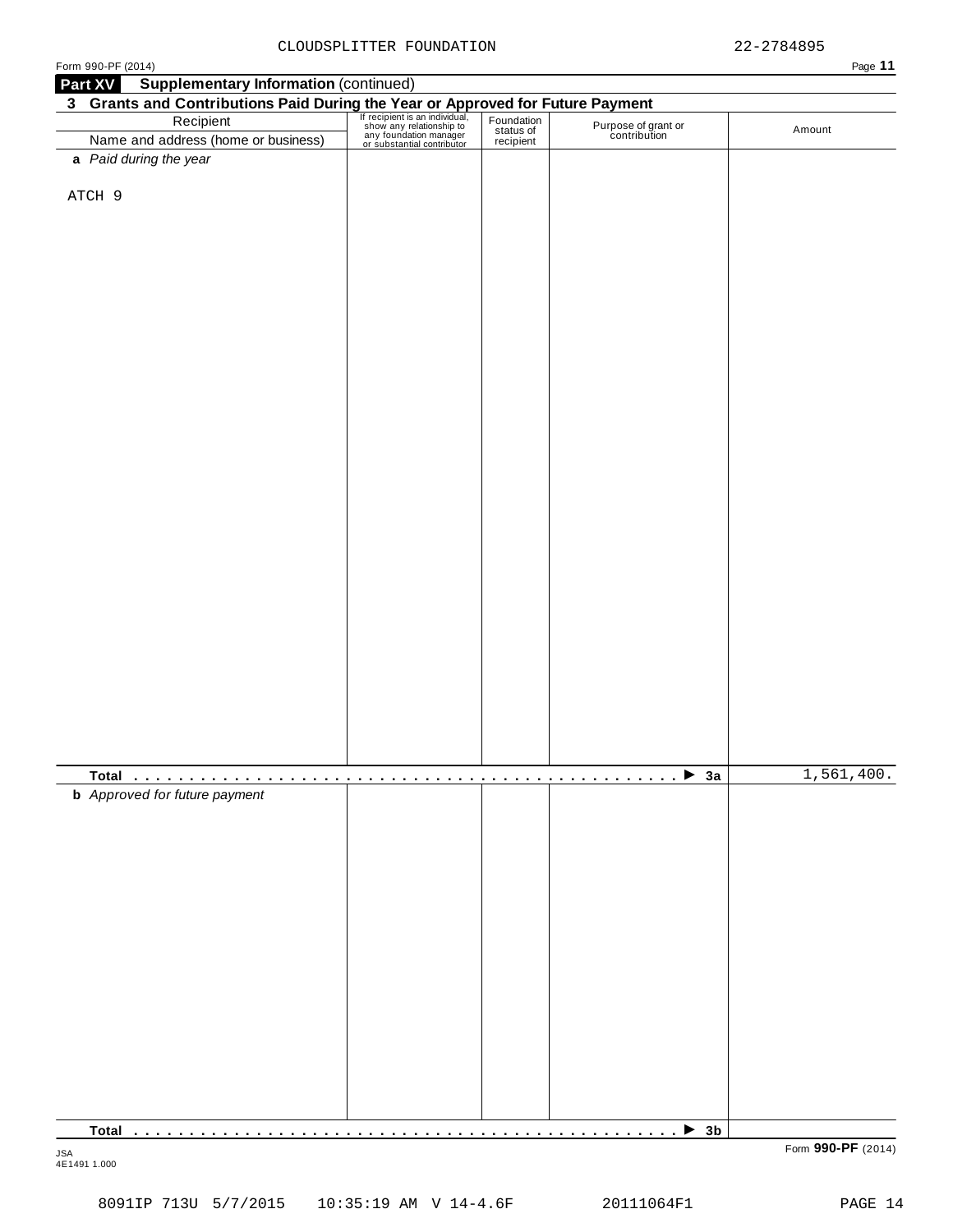| ÷<br>r.<br>٠ |  |
|--------------|--|
|              |  |

| <b>Analysis of Income-Producing Activities</b><br>Part XVI-A                                                                                                                                                                                                                                                                                                                                                |               |                           |                |                                      |                          |
|-------------------------------------------------------------------------------------------------------------------------------------------------------------------------------------------------------------------------------------------------------------------------------------------------------------------------------------------------------------------------------------------------------------|---------------|---------------------------|----------------|--------------------------------------|--------------------------|
| Enter gross amounts unless otherwise indicated.                                                                                                                                                                                                                                                                                                                                                             |               | Unrelated business income |                | Excluded by section 512, 513, or 514 | (e)<br>Related or exempt |
|                                                                                                                                                                                                                                                                                                                                                                                                             | (a)           | (b)                       | (c)            | (d)                                  | function income          |
| 1 Program service revenue:                                                                                                                                                                                                                                                                                                                                                                                  | Business code | Amount                    | Exclusion code | Amount                               | (See instructions.)      |
| а<br><u> The Common State Common State Common</u>                                                                                                                                                                                                                                                                                                                                                           |               |                           |                |                                      |                          |
| <u> 1989 - Johann Barn, mars ann an t-Amhainn an t-A</u><br>b                                                                                                                                                                                                                                                                                                                                               |               |                           |                |                                      |                          |
| c<br><u> 1989 - Andrea Stadt Britain, amerikansk politik (</u>                                                                                                                                                                                                                                                                                                                                              |               |                           |                |                                      |                          |
| d<br><u> 1989 - Johann Barn, mars ann an t-Amhainn an t-A</u>                                                                                                                                                                                                                                                                                                                                               |               |                           |                |                                      |                          |
| е<br><u> 1989 - Johann Harry Harry Harry Harry Harry Harry Harry Harry Harry Harry Harry Harry Harry Harry Harry Harry</u>                                                                                                                                                                                                                                                                                  |               |                           |                |                                      |                          |
| f                                                                                                                                                                                                                                                                                                                                                                                                           |               |                           |                |                                      |                          |
| Fees and contracts from government agencies<br>g                                                                                                                                                                                                                                                                                                                                                            |               |                           |                |                                      |                          |
| 2 Membership dues and assessments                                                                                                                                                                                                                                                                                                                                                                           |               |                           |                |                                      |                          |
| 3 Interest on savings and temporary cash investments                                                                                                                                                                                                                                                                                                                                                        |               |                           |                |                                      |                          |
| 4 Dividends and interest from securities                                                                                                                                                                                                                                                                                                                                                                    |               |                           | 14             | 689,486.                             |                          |
| 5 Net rental income or (loss) from real estate:                                                                                                                                                                                                                                                                                                                                                             |               |                           |                |                                      |                          |
| Debt-financed property entertainment<br>a                                                                                                                                                                                                                                                                                                                                                                   |               |                           |                |                                      |                          |
| <b>b</b> Not debt-financed property <b>contains the State of Australian</b>                                                                                                                                                                                                                                                                                                                                 |               |                           |                |                                      |                          |
| 6 Net rental income or (loss) from personal property                                                                                                                                                                                                                                                                                                                                                        |               |                           |                |                                      |                          |
| 7 Other investment income                                                                                                                                                                                                                                                                                                                                                                                   |               |                           |                |                                      |                          |
| 8 Gain or (loss) from sales of assets other than inventory                                                                                                                                                                                                                                                                                                                                                  |               |                           | 18             | 3,859,122.                           |                          |
| 9 Net income or (loss) from special events                                                                                                                                                                                                                                                                                                                                                                  |               |                           |                |                                      |                          |
| 10 Gross profit or (loss) from sales of inventory                                                                                                                                                                                                                                                                                                                                                           |               |                           |                |                                      |                          |
| ATCH 10                                                                                                                                                                                                                                                                                                                                                                                                     |               |                           |                |                                      |                          |
| b                                                                                                                                                                                                                                                                                                                                                                                                           |               |                           |                | $-21,099.$                           |                          |
| <u> 1989 - Johann Harry Harry Harry Harry Harry Harry Harry Harry Harry Harry Harry Harry Harry Harry Harry Harry Harry Harry Harry Harry Harry Harry Harry Harry Harry Harry Harry Harry Harry Harry Harry Harry Harry Harry Ha</u><br>c                                                                                                                                                                   |               |                           |                |                                      |                          |
| <u> 1989 - Andrea Barbara, poeta esperanto-</u><br>d                                                                                                                                                                                                                                                                                                                                                        |               |                           |                |                                      |                          |
|                                                                                                                                                                                                                                                                                                                                                                                                             |               |                           |                |                                      |                          |
| е<br>Relationship of Activities to the Accomplishment of Exempt Purposes                                                                                                                                                                                                                                                                                                                                    |               |                           |                | 4,527,509.                           |                          |
| 12 Subtotal. Add columns (b), (d), and (e)<br>(See worksheet in line 13 instructions to verify calculations.)<br><b>Part XVI-B</b><br>Line No.<br>Explain below how each activity for which income is reported in column (e) of Part XVI-A contributed importantly to the<br>accomplishment of the foundation's exempt purposes (other than by providing funds for such purposes). (See instructions.)<br>▼ |               |                           |                |                                      |                          |
|                                                                                                                                                                                                                                                                                                                                                                                                             |               |                           |                |                                      | 4,527,509.               |
|                                                                                                                                                                                                                                                                                                                                                                                                             |               |                           |                |                                      |                          |
|                                                                                                                                                                                                                                                                                                                                                                                                             |               |                           |                |                                      |                          |
|                                                                                                                                                                                                                                                                                                                                                                                                             |               |                           |                |                                      |                          |
|                                                                                                                                                                                                                                                                                                                                                                                                             |               |                           |                |                                      |                          |
|                                                                                                                                                                                                                                                                                                                                                                                                             |               |                           |                |                                      |                          |
|                                                                                                                                                                                                                                                                                                                                                                                                             |               |                           |                |                                      |                          |
|                                                                                                                                                                                                                                                                                                                                                                                                             |               |                           |                |                                      |                          |
|                                                                                                                                                                                                                                                                                                                                                                                                             |               |                           |                |                                      |                          |
|                                                                                                                                                                                                                                                                                                                                                                                                             |               |                           |                |                                      |                          |
|                                                                                                                                                                                                                                                                                                                                                                                                             |               |                           |                |                                      |                          |
|                                                                                                                                                                                                                                                                                                                                                                                                             |               |                           |                |                                      |                          |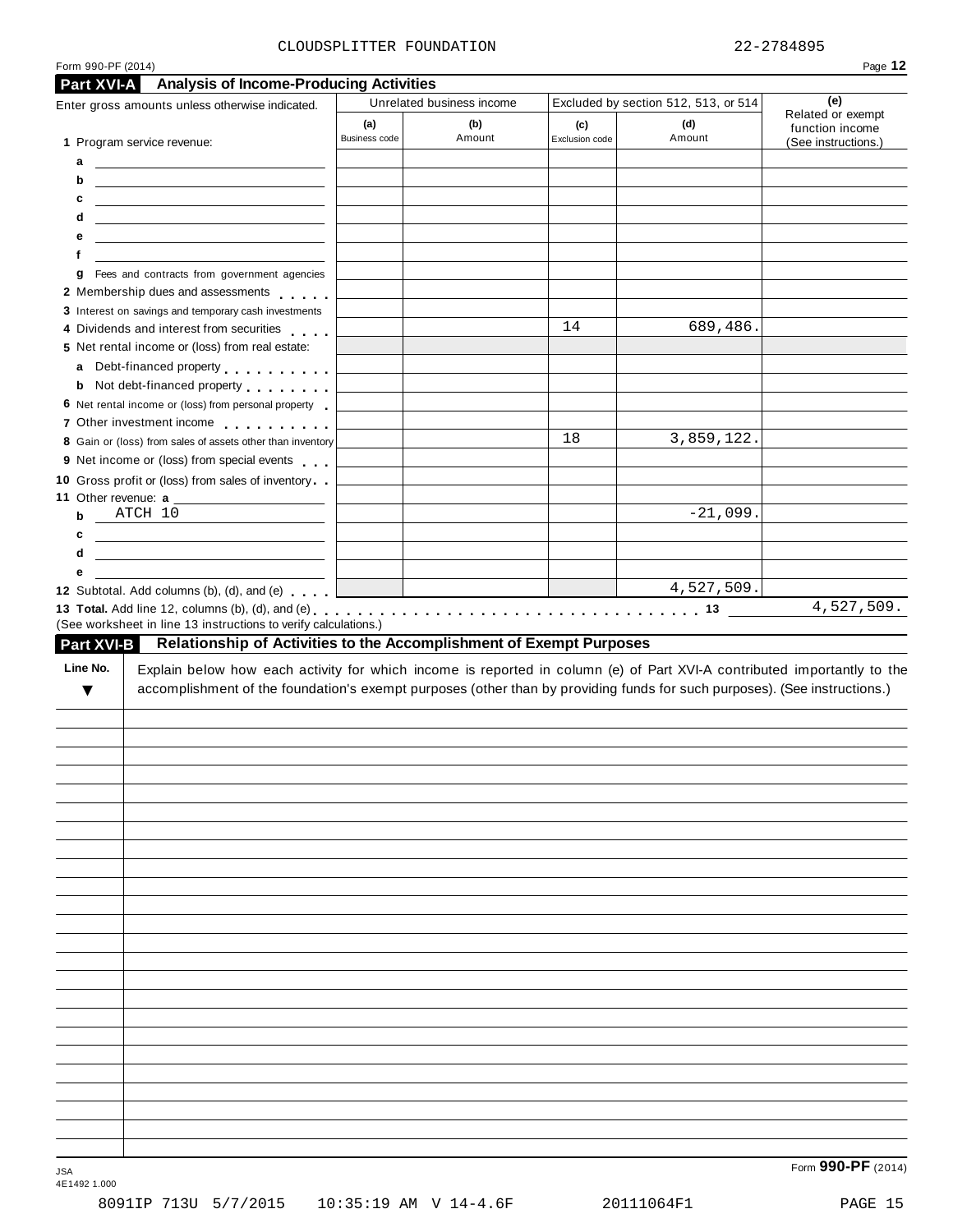| Part XVII       | <b>Exempt Organizations</b>                         |               | Information Regarding Transfers To and Transactions and Relationships With Noncharitable                                                                                                                                                                                                                                        |        |       |      |                                                                      |             |            |           |
|-----------------|-----------------------------------------------------|---------------|---------------------------------------------------------------------------------------------------------------------------------------------------------------------------------------------------------------------------------------------------------------------------------------------------------------------------------|--------|-------|------|----------------------------------------------------------------------|-------------|------------|-----------|
| 1               | organizations?                                      |               | Did the organization directly or indirectly engage in any of the following with any other organization described<br>in section 501(c) of the Code (other than section 501(c)(3) organizations) or in section 527, relating to political<br>a Transfers from the reporting foundation to a noncharitable exempt organization of: |        |       |      |                                                                      |             | <b>Yes</b> | No        |
|                 |                                                     |               |                                                                                                                                                                                                                                                                                                                                 |        |       |      |                                                                      | ∣1a(1)      |            | Χ         |
|                 |                                                     |               |                                                                                                                                                                                                                                                                                                                                 |        |       |      |                                                                      | 1a(2)       |            | X         |
|                 | <b>b</b> Other transactions:                        |               |                                                                                                                                                                                                                                                                                                                                 |        |       |      |                                                                      |             |            |           |
|                 |                                                     |               |                                                                                                                                                                                                                                                                                                                                 |        |       |      |                                                                      | 1b(1)       |            | Χ         |
|                 |                                                     |               |                                                                                                                                                                                                                                                                                                                                 |        |       |      |                                                                      | 1b(2)       |            | Χ         |
|                 |                                                     |               |                                                                                                                                                                                                                                                                                                                                 |        |       |      |                                                                      | 1b(3)       |            | Χ         |
|                 |                                                     |               |                                                                                                                                                                                                                                                                                                                                 |        |       |      |                                                                      | 1b(4)       |            | Χ         |
|                 |                                                     |               | (5) Loans or loan guarantees enterpreteration of the state of the state of the state of the state of the state of the state of the state of the state of the state of the state of the state of the state of the state of the                                                                                                   |        |       |      |                                                                      |             |            | Χ         |
|                 |                                                     |               |                                                                                                                                                                                                                                                                                                                                 |        |       |      |                                                                      |             |            | Χ<br>Χ    |
|                 |                                                     |               | c Sharing of facilities, equipment, mailing lists, other assets, or paid employees                                                                                                                                                                                                                                              |        |       |      |                                                                      | 1c          |            |           |
|                 |                                                     |               | d If the answer to any of the above is "Yes," complete the following schedule. Column (b) should always show the fair market<br>value of the goods, other assets, or services given by the reporting foundation. If the foundation received less than fair market                                                               |        |       |      |                                                                      |             |            |           |
|                 |                                                     |               | value in any transaction or sharing arrangement, show in column (d) the value of the goods, other assets, or services received.                                                                                                                                                                                                 |        |       |      |                                                                      |             |            |           |
| (a) Line no.    | (b) Amount involved                                 |               | (c) Name of noncharitable exempt organization                                                                                                                                                                                                                                                                                   |        |       |      | (d) Description of transfers, transactions, and sharing arrangements |             |            |           |
|                 | N/A                                                 |               |                                                                                                                                                                                                                                                                                                                                 |        | N/A   |      |                                                                      |             |            |           |
|                 |                                                     |               |                                                                                                                                                                                                                                                                                                                                 |        |       |      |                                                                      |             |            |           |
|                 |                                                     |               |                                                                                                                                                                                                                                                                                                                                 |        |       |      |                                                                      |             |            |           |
|                 |                                                     |               |                                                                                                                                                                                                                                                                                                                                 |        |       |      |                                                                      |             |            |           |
|                 |                                                     |               |                                                                                                                                                                                                                                                                                                                                 |        |       |      |                                                                      |             |            |           |
|                 |                                                     |               |                                                                                                                                                                                                                                                                                                                                 |        |       |      |                                                                      |             |            |           |
|                 |                                                     |               |                                                                                                                                                                                                                                                                                                                                 |        |       |      |                                                                      |             |            |           |
|                 |                                                     |               |                                                                                                                                                                                                                                                                                                                                 |        |       |      |                                                                      |             |            |           |
|                 |                                                     |               |                                                                                                                                                                                                                                                                                                                                 |        |       |      |                                                                      |             |            |           |
|                 |                                                     |               |                                                                                                                                                                                                                                                                                                                                 |        |       |      |                                                                      |             |            |           |
|                 |                                                     |               |                                                                                                                                                                                                                                                                                                                                 |        |       |      |                                                                      |             |            |           |
|                 |                                                     |               |                                                                                                                                                                                                                                                                                                                                 |        |       |      |                                                                      |             |            |           |
|                 |                                                     |               |                                                                                                                                                                                                                                                                                                                                 |        |       |      |                                                                      |             |            |           |
|                 |                                                     |               |                                                                                                                                                                                                                                                                                                                                 |        |       |      |                                                                      |             |            |           |
|                 |                                                     |               |                                                                                                                                                                                                                                                                                                                                 |        |       |      |                                                                      |             |            |           |
|                 | <b>b</b> If "Yes," complete the following schedule. |               | 2a Is the foundation directly or indirectly affiliated with, or related to, one or more tax-exempt organizations<br>described in section 501(c) of the Code (other than section 501(c)(3)) or in section 527?                                                                                                                   |        |       |      |                                                                      |             | Yes $X$ No |           |
|                 | (a) Name of organization                            |               | (b) Type of organization                                                                                                                                                                                                                                                                                                        |        |       |      | (c) Description of relationship                                      |             |            |           |
|                 |                                                     |               |                                                                                                                                                                                                                                                                                                                                 |        |       |      |                                                                      |             |            |           |
|                 |                                                     |               |                                                                                                                                                                                                                                                                                                                                 |        |       |      |                                                                      |             |            |           |
|                 |                                                     |               |                                                                                                                                                                                                                                                                                                                                 |        |       |      |                                                                      |             |            |           |
|                 |                                                     |               |                                                                                                                                                                                                                                                                                                                                 |        |       |      |                                                                      |             |            |           |
|                 |                                                     |               |                                                                                                                                                                                                                                                                                                                                 |        |       |      |                                                                      |             |            |           |
|                 |                                                     |               | Under penalties of perjury, I declare that I have examined this return, including accompanying schedules and statements, and to the best of my knowledge and belief, it is true,<br>correct, and complete. Declaration of preparer (other than taxpayer) is based on all information of which preparer has any knowledge.       |        |       |      |                                                                      |             |            |           |
| Sign            |                                                     |               |                                                                                                                                                                                                                                                                                                                                 |        |       |      | May the IRS discuss this return                                      |             |            |           |
| <b>Here</b>     |                                                     |               |                                                                                                                                                                                                                                                                                                                                 |        |       |      | the preparer shown below<br>with                                     |             |            |           |
|                 | Signature of officer or trustee                     |               | Date                                                                                                                                                                                                                                                                                                                            |        | Title |      | (see instructions)?                                                  |             | $X$ Yes    | <b>No</b> |
|                 | Print/Type preparer's name                          |               | Preparer's signature                                                                                                                                                                                                                                                                                                            |        |       | Date | if                                                                   | <b>PTIN</b> |            |           |
| Paid            | JOSEPH<br>VET JR                                    |               | JOSEPH                                                                                                                                                                                                                                                                                                                          | VET JR |       |      | Check<br>05/07/2015 self-employed                                    | P00355905   |            |           |
| Preparer        | Firm's name                                         |               | > BENDER LANE ADVISORY, LLC                                                                                                                                                                                                                                                                                                     |        |       |      | $\blacktriangleright$ 16-1627374<br>Firm's EIN                       |             |            |           |
| <b>Use Only</b> | Firm's address                                      |               | $\blacktriangleright$ 100 GREAT OAKS BLVD, STE 125                                                                                                                                                                                                                                                                              |        |       |      |                                                                      |             |            |           |
|                 |                                                     | ALBANY,<br>ΝY |                                                                                                                                                                                                                                                                                                                                 |        | 12203 |      | 518-218-1221<br>Phone no.                                            |             |            |           |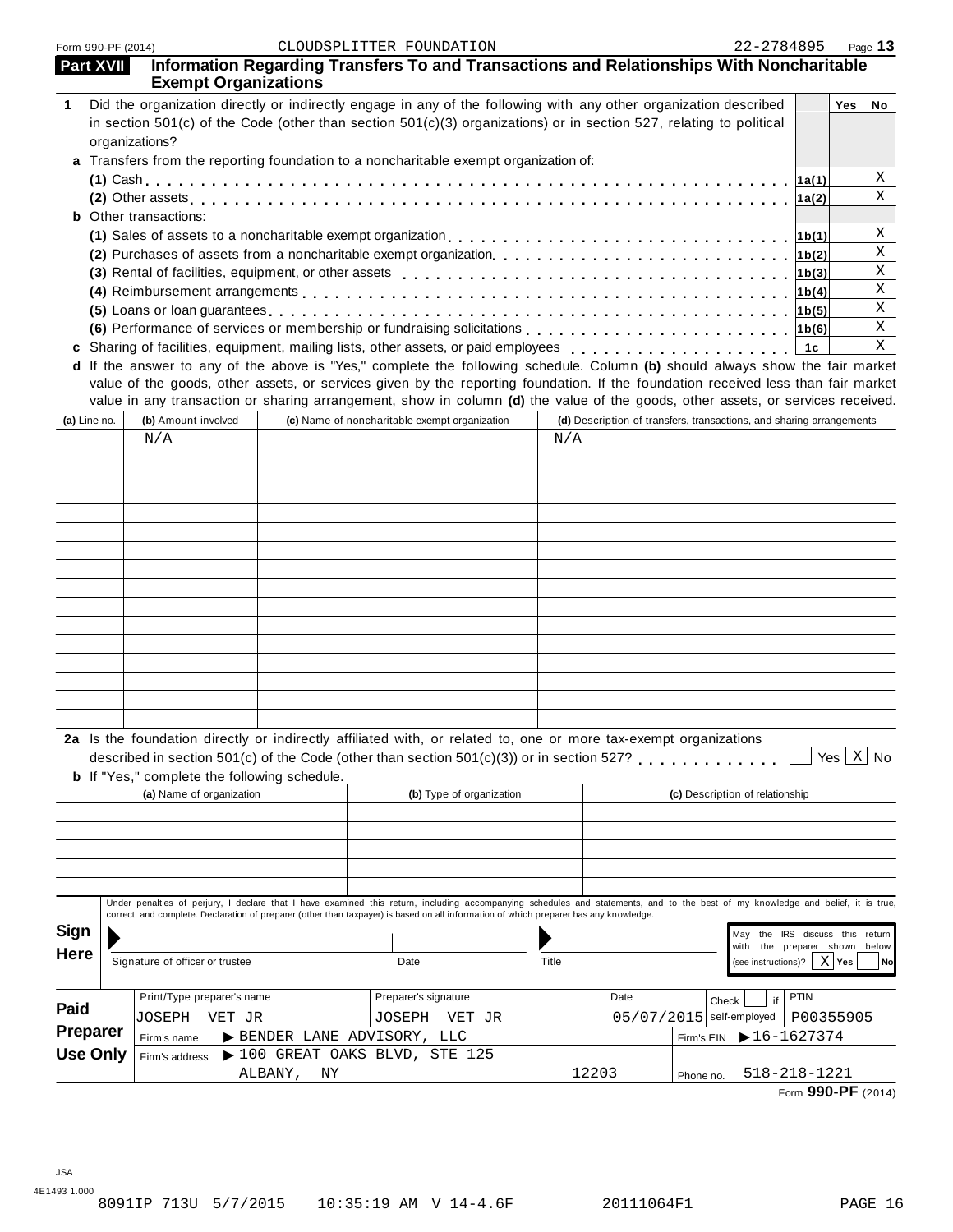# **FORM 990-PF - PART IV CAPITAL GAINS AND LOSSES FOR TAX ON INVESTMENT INCOME**

|                                              | Kind of Property                      |                                                             | Description                     |                                 |                                    | юr<br>n     | Date<br>acquired              | Date sold  |
|----------------------------------------------|---------------------------------------|-------------------------------------------------------------|---------------------------------|---------------------------------|------------------------------------|-------------|-------------------------------|------------|
| Gross sale<br>price less<br>expenses of sale | Depreciation<br>allowed/<br>allowable | Cost or<br>other<br>basis                                   | <b>FMV</b><br>as of<br>12/31/69 | Adj. basis<br>as of<br>12/31/69 | Excess of<br>FMV over<br>adj basis |             | Gain<br>or<br>$(\text{loss})$ |            |
|                                              |                                       | TOTAL CAPITAL GAIN DISTRIBUTIONS                            |                                 |                                 |                                    |             | 10,110.                       |            |
|                                              |                                       | ENERGY TRANSFER EQUITY, L.P.<br>PROPERTY TYPE: SECURITIES   |                                 |                                 |                                    | Þ           | <b>VAR</b>                    | <b>VAR</b> |
| 9,192.                                       |                                       |                                                             |                                 |                                 |                                    |             | 9,192.                        |            |
|                                              |                                       | ENERGY TRANSFER PARNTERS, L.P.<br>PROPERTY TYPE: SECURITIES |                                 |                                 |                                    | Þ           | <b>VAR</b>                    | <b>VAR</b> |
| 71,271.                                      |                                       |                                                             |                                 |                                 |                                    |             | 71,271.                       |            |
|                                              |                                       | CHARLES SCHWAB #5937<br>PROPERTY TYPE: SECURITIES           |                                 |                                 |                                    | $\mathbf P$ | <b>VAR</b>                    | <b>VAR</b> |
| 3,908,779.                                   |                                       | 2,197,508.                                                  |                                 |                                 |                                    |             | 1,711,271.                    |            |
|                                              |                                       | CHARLES SCHWAB #4285<br>PROPERTY TYPE: SECURITIES           |                                 |                                 |                                    | Þ           | <b>VAR</b>                    | <b>VAR</b> |
| 257,487.                                     |                                       | 200,009.                                                    |                                 |                                 |                                    |             | 57,478.                       |            |
|                                              |                                       | CHARLES SCHWAB #4285<br>PROPERTY TYPE: SECURITIES           |                                 |                                 |                                    | Þ           | <b>VAR</b>                    | <b>VAR</b> |
| 5,591,605.                                   |                                       | 3,591,805.                                                  |                                 |                                 |                                    |             | 1,999,800.                    |            |
| $ $ TOTAL GAIN(L $ $ DSS)                    |                                       |                                                             |                                 |                                 |                                    |             | 3,859,122.                    |            |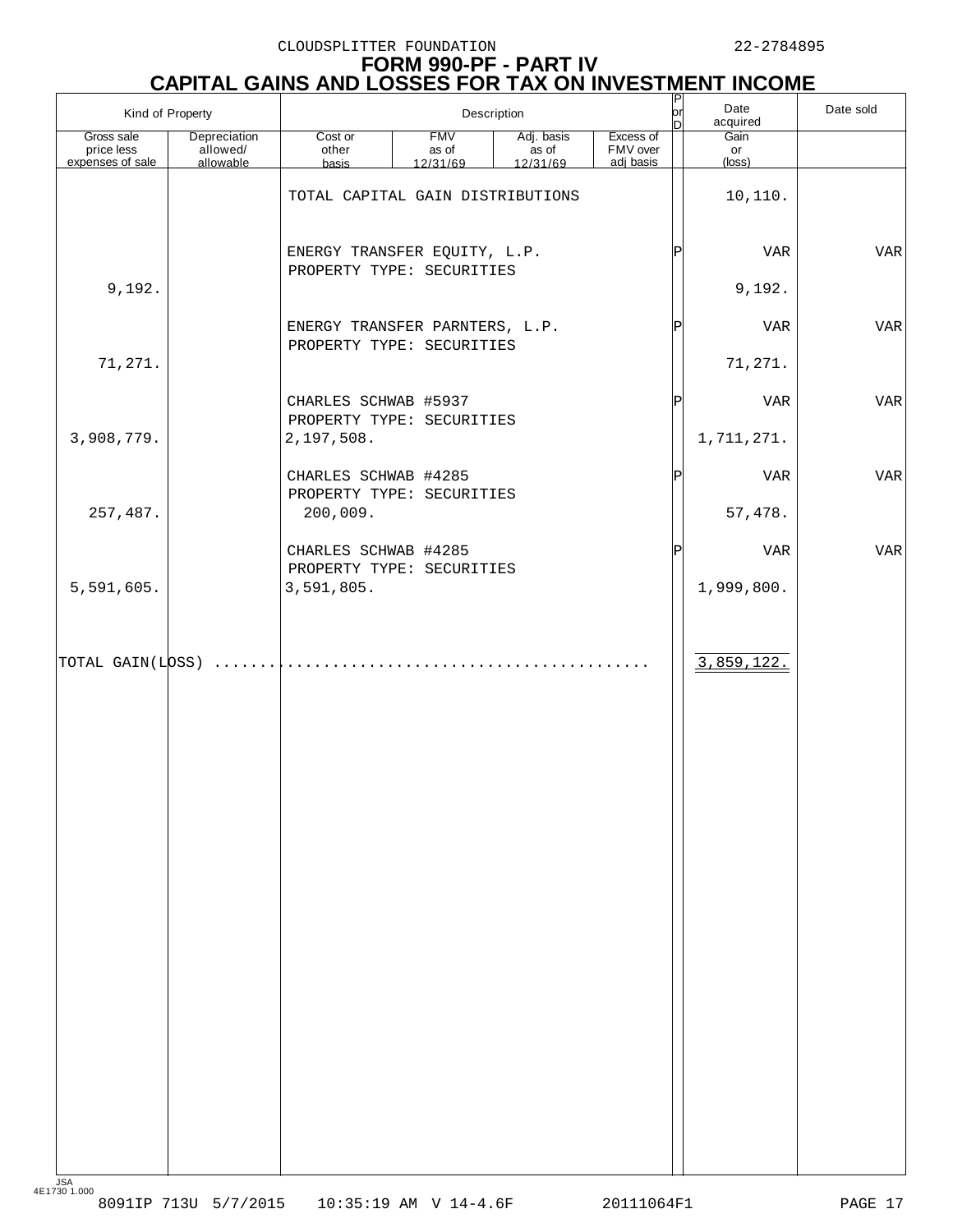### FORM 990PF, PART I - DIVIDENDS AND INTEREST FROM SECURITIES

<span id="page-14-0"></span>

|                                          | REVENUE   |            |
|------------------------------------------|-----------|------------|
|                                          | AND       | NET        |
|                                          | EXPENSES  | INVESTMENT |
| DESCRIPTION                              | PER BOOKS | INCOME     |
| SCHWAB #5937 - INTEREST                  | 112.      | 112.       |
| SCHWAB #4285 - INTEREST                  | 124.      | 124.       |
| SCHWAB #5937 - DIVIDENDS                 | 496,541.  | 496,541.   |
| SCHWAB #4285 - DIVIDENDS                 | 155,201.  | 155,201.   |
| ENERGY TRANSFER EQUITY LP - INTEREST     | 2,921.    | 2,921.     |
| ENERGY TRANSFER PARTNERS LP - INTEREST   | 13,713.   | 13,713.    |
| ENTERPRISE PRODUCTS PARTNERS LP-INTEREST | 53.       | 53.        |
| ENERGY TRANSFER EQUITY LP - DIVIDENDS    | 4,139.    | 4,139.     |
| ENERGY TRANSFER PARTNERS LP - DIVIDENDS  | 16,682.   | 16,682.    |
| TOTAL                                    | 689,486.  | 689,486.   |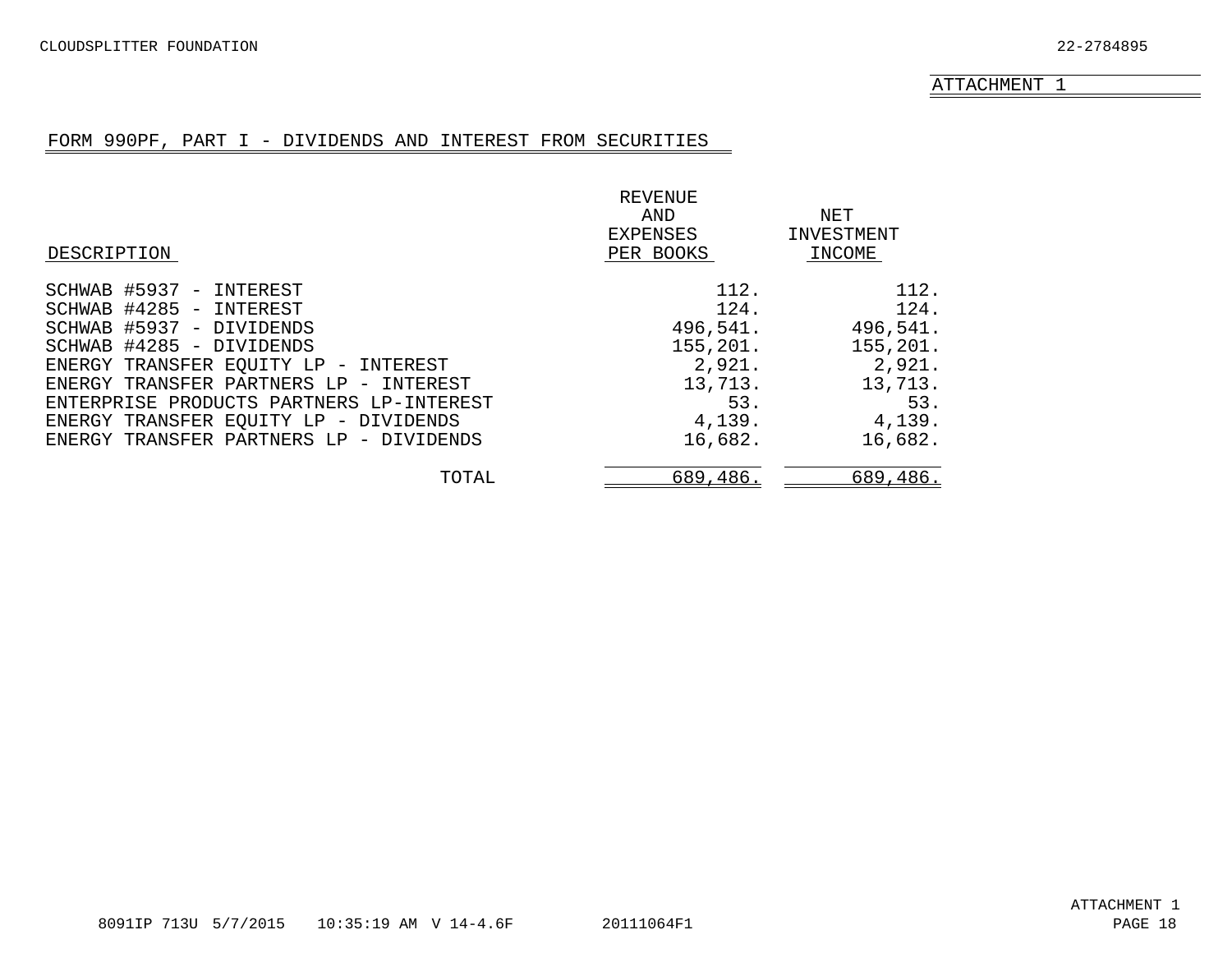### FORM 990PF, PART I - OTHER INCOME

<span id="page-15-0"></span>

|                                 |        | REVENUE     |            |
|---------------------------------|--------|-------------|------------|
|                                 |        | AND         | NET        |
|                                 |        | EXPENSES    | INVESTMENT |
| DESCRIPTION                     |        | PER BOOKS   | INCOME     |
| ENERGY TRANSFER EQUITY LP       |        | $-12, 116.$ | $-12,116.$ |
| ENERGY TRANSFER PARTNERS LP     |        | 11,062.     | 11,062.    |
| ENTERPRISE PRODUCTS PARTNERS LP |        | $-20,045.$  | $-20,045.$ |
|                                 | TOTALS | $-21,099.$  | $-21,099.$ |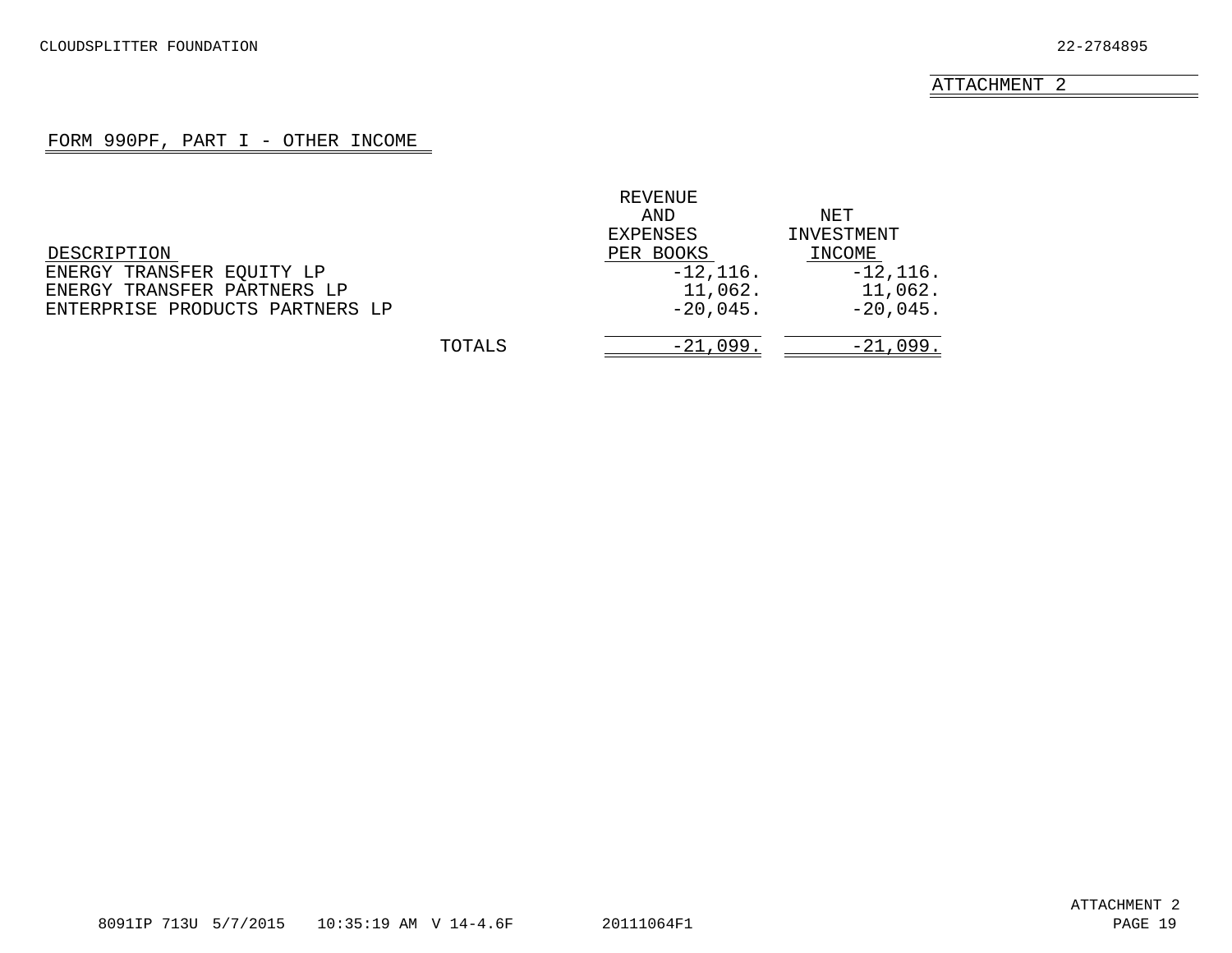### FORM 990PF, PART I - TAXES

<span id="page-16-0"></span>

|                              | REVENUE   |            |
|------------------------------|-----------|------------|
|                              | AND       | NET        |
|                              | EXPENSES  | INVESTMENT |
| DESCRIPTION                  | PER BOOKS | INCOME     |
| 2014 FEDERAL TAX ESTIMATE    | 45,000.   |            |
| SCHWAB #5937 - FOREIGN TAXES | 9,055.    | 9,055.     |
| SCHWAB #4285 - FOREIGN TAXES | 4,517.    | 4,517.     |
| TOTALS                       | 58,572.   | 13,572.    |
|                              |           |            |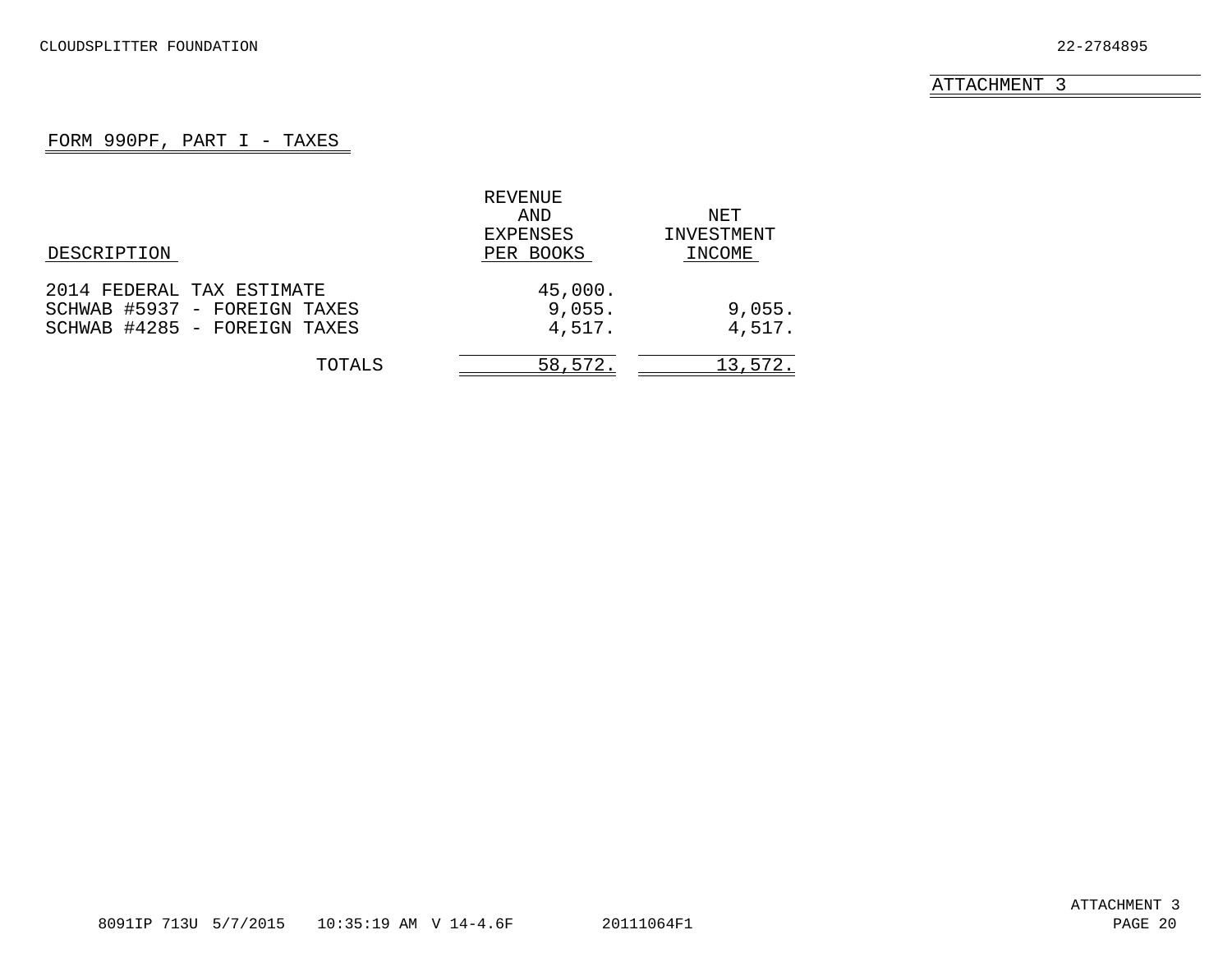## FORM 990PF, PART I - OTHER EXPENSES

<span id="page-17-0"></span>

|        | REVENUE   |            |
|--------|-----------|------------|
|        | AND       | NET        |
|        | EXPENSES  | INVESTMENT |
|        | PER BOOKS | INCOME     |
|        | 1,050.    | 1,050.     |
|        | 5,310.    | 5,310.     |
|        | 520.      |            |
|        | 750.      |            |
|        | 150.      |            |
| TOTALS | 7,780     | 6,360.     |
|        |           |            |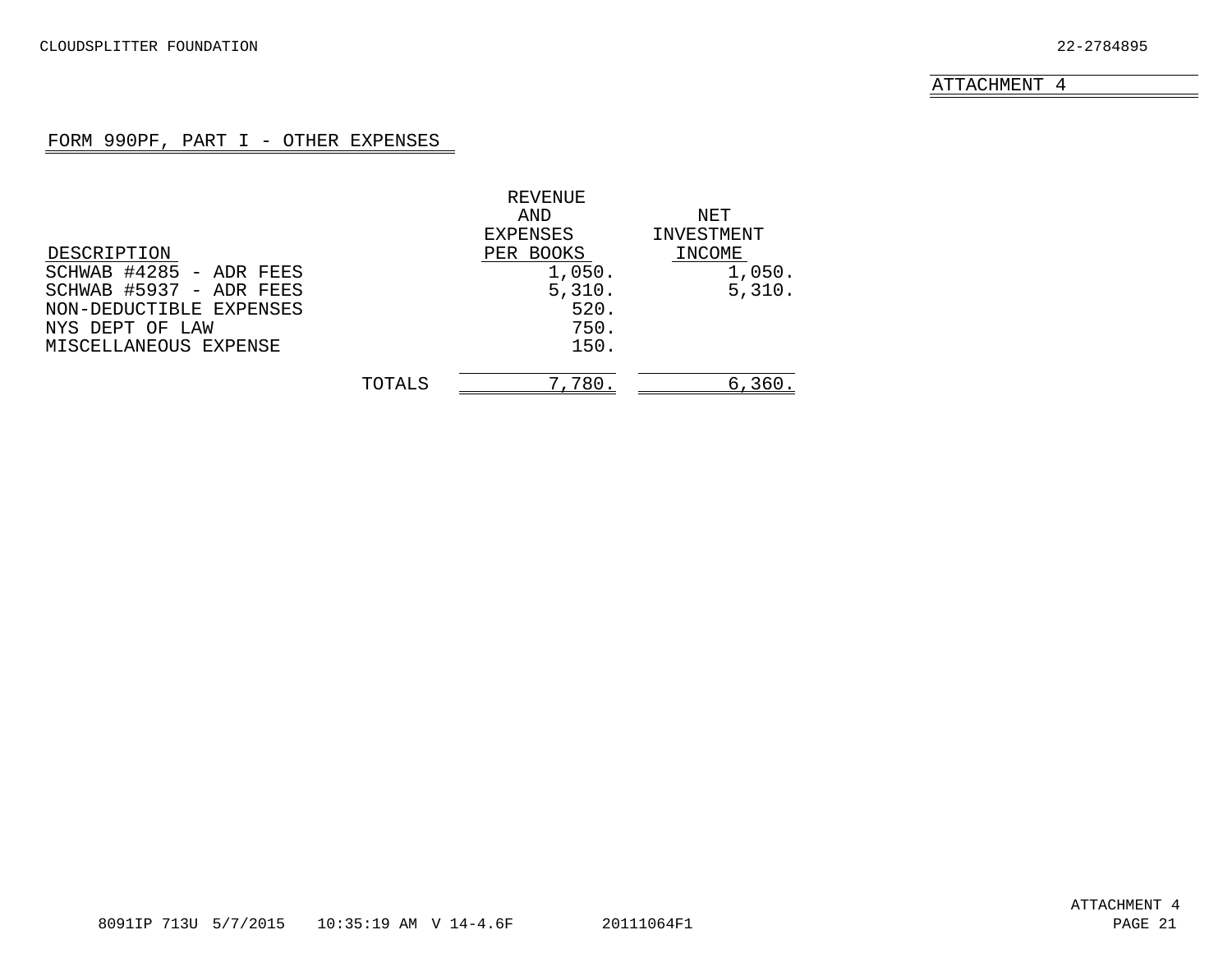# FORM 990PF, PART II - CORPORATE STOCK

<span id="page-18-0"></span>

| DESCRIPTION                  | ENDING<br>BOOK VALUE | ENDING<br>FMV |
|------------------------------|----------------------|---------------|
| SCHWAB #4285<br>SCHWAB #5937 | 4,949,209.           | 7,162,094.    |
| TOTALS                       | 4,949,209.           | 7,162,094.    |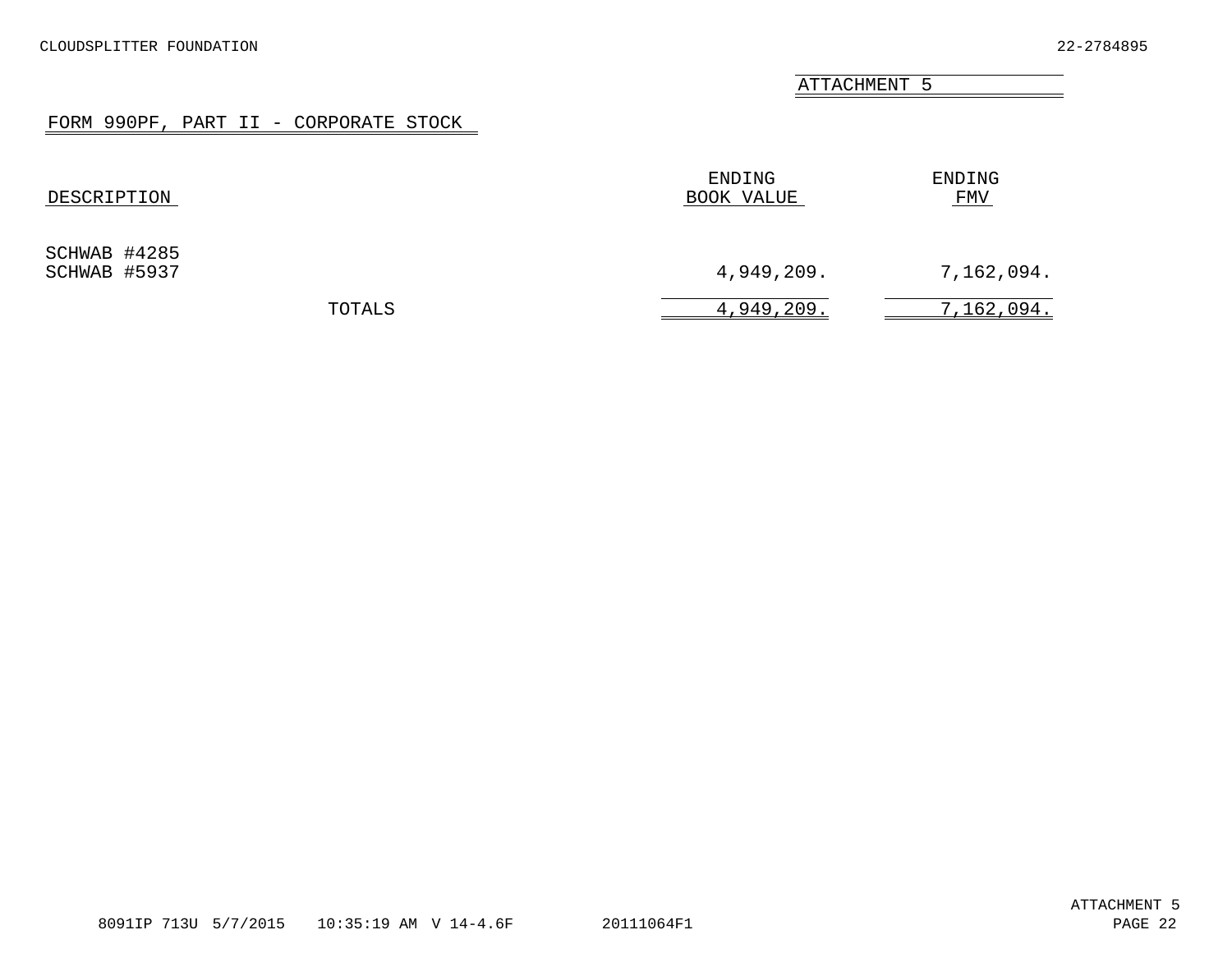# FORM 990PF, PART II - OTHER INVESTMENTS

<span id="page-19-0"></span>

| DESCRIPTION                                                         | ENDING<br>BOOK VALUE   | ENDING<br><b>FMV</b>     |
|---------------------------------------------------------------------|------------------------|--------------------------|
| SCHWAB #4285<br>SCHWAB #5937 - EQUITY FUNDS<br>SCHWAB #5937 - OTHER | 9,152,212.<br>980,748. | 9,959,549.<br>4,473,280. |
| TOTALS                                                              | 10,132,960.            | 14,432,829.              |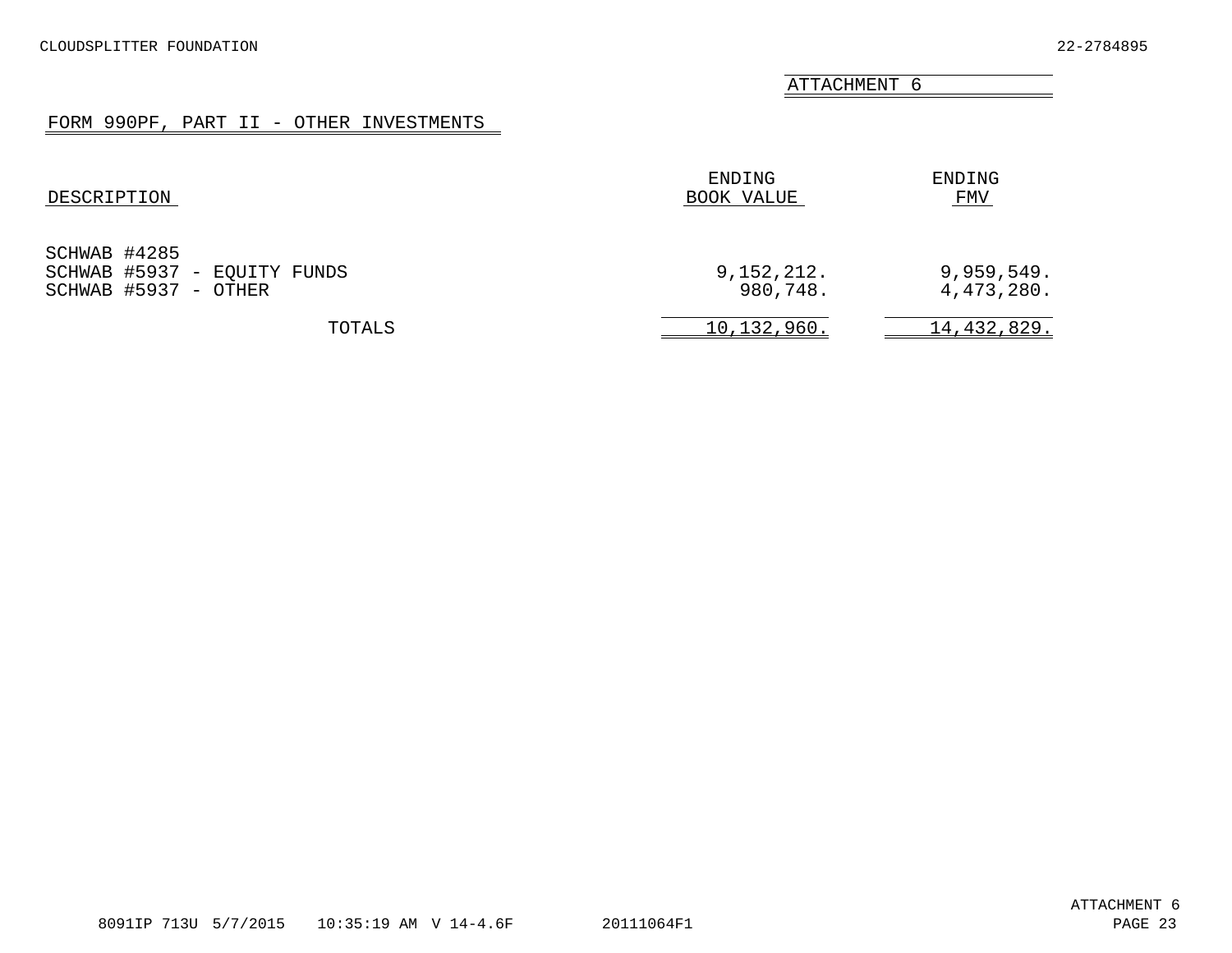<u> The Communication of the Communication of</u>

#### FORM 990PF, PART II - OTHER ASSETS

<span id="page-20-0"></span>

| DESCRIPTION         | ENDING<br>BOOK VALUE | ENDING<br><b>FMV</b> |
|---------------------|----------------------|----------------------|
| DIVIDEND RECEIVABLE |                      |                      |
| TOTALS              |                      |                      |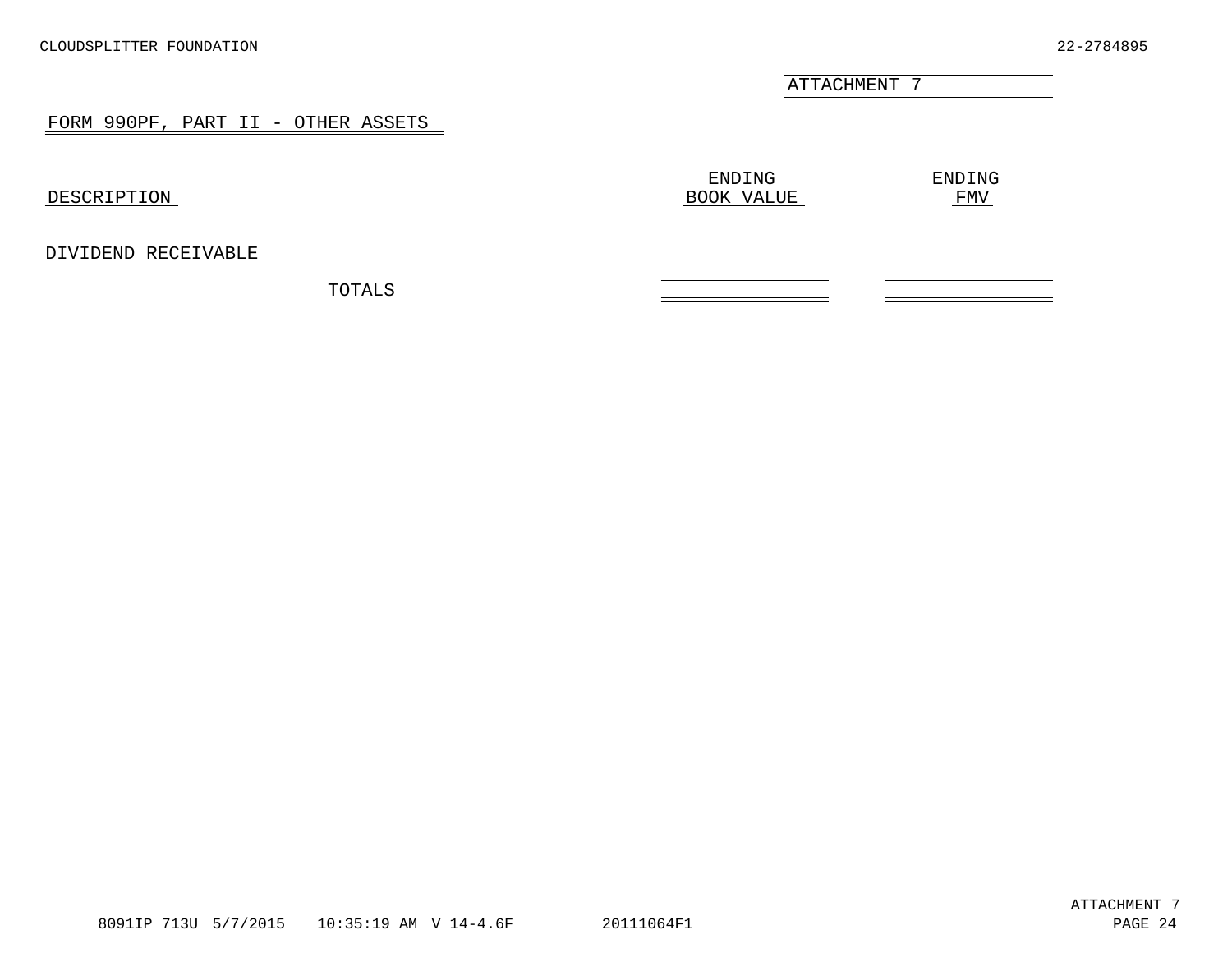#### FORM 990PF, PART VIII - LIST OF OFFICERS, DIRECTORS, AND TRUSTEES ATTACHMENT 8

<span id="page-21-0"></span>

| NAME AND ADDRESS                                                             | TITLE AND AVERAGE HOURS PER<br>WEEK DEVOTED TO POSITION | COMPENSATION | CONTRIBUTIONS<br>TO EMPLOYEE<br>BENEFIT PLANS | EXPENSE ACCT<br>AND OTHER<br>ALLOWANCES |
|------------------------------------------------------------------------------|---------------------------------------------------------|--------------|-----------------------------------------------|-----------------------------------------|
| ERNEST E KEET<br>PO BOX 1199, MOIR ROAD LAKE COLBY<br>SARANAC LAKE, NY 12983 | TRUSTEE                                                 | $\Omega$     | 0                                             | 0                                       |
| NANCY R KEET<br>PO BOX 1199, MOIR ROAD LAKE COLBY<br>SARANAC LAKE, NY 12983  | TRUSTEE                                                 | $\Omega$     | 0                                             | 0                                       |
| BONNIE FALKENSTINE KEET<br>3130 N MAIN STREET<br>SOQUEL, CA 95073            | TRUSTEE                                                 | $\Omega$     | $\Omega$                                      | 0                                       |
|                                                                              | GRAND TOTALS                                            |              | 0                                             |                                         |

8091IP 713U 5/7/2015 10:35:19 AM V 14-4.6F 20111064F1 PAGE 25

#### CLOUDSPLITTER FOUNDATION 22-2784895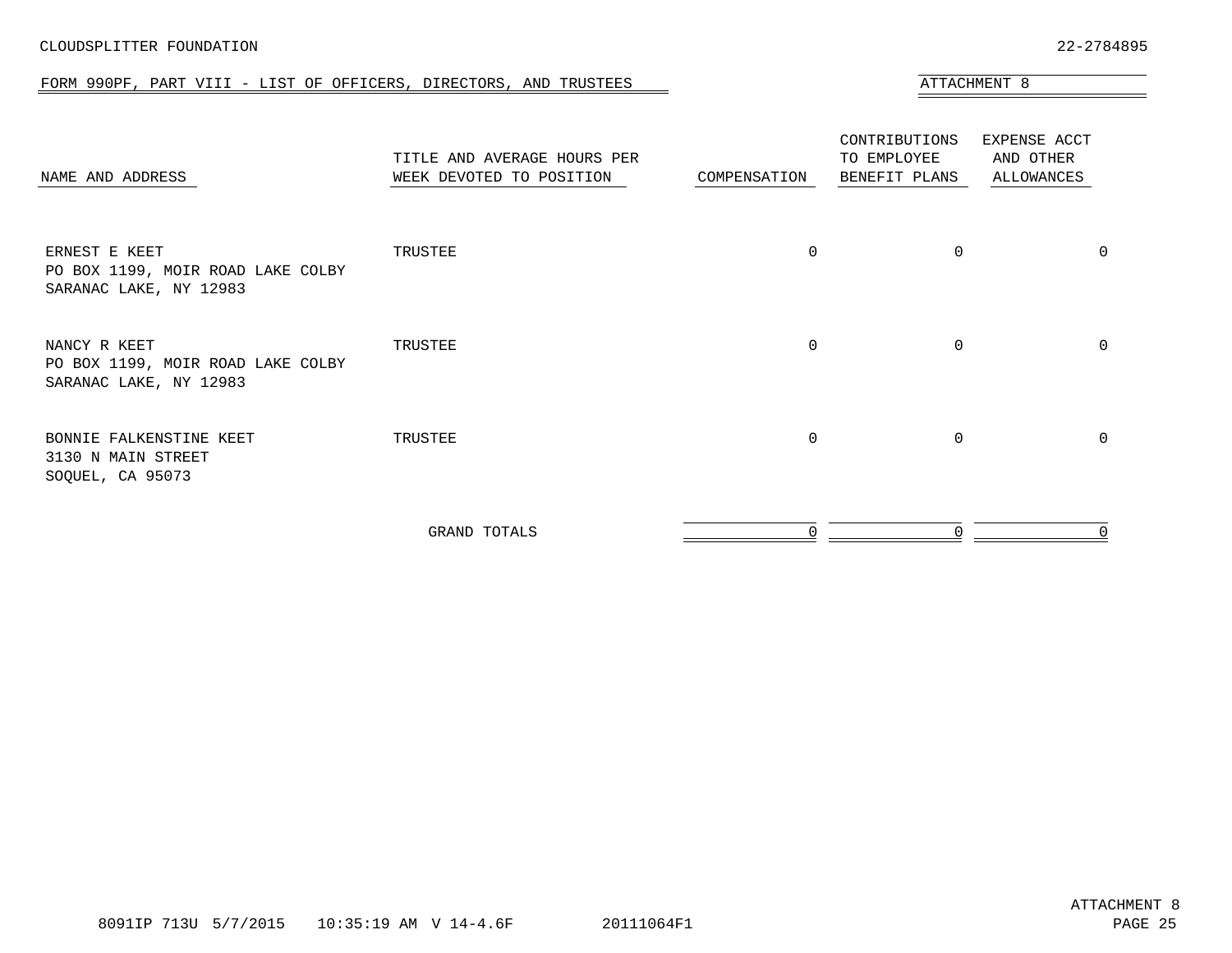<span id="page-22-0"></span>

|                                                | RELATIONSHIP TO SUBSTANTIAL CONTRIBUTOR |                                  |         |
|------------------------------------------------|-----------------------------------------|----------------------------------|---------|
|                                                | AND                                     |                                  |         |
| RECIPIENT NAME AND ADDRESS                     | FOUNDATION STATUS OF RECIPIENT          | PURPOSE OF GRANT OR CONTRIBUTION | AMOUNT  |
|                                                |                                         |                                  |         |
| ADIRONDACK WATERSHED INSTITUTE AT PAUL SMITH'S | NONE                                    | GENERAL CHARITABLE               | 41,000. |
| PO BOX 265                                     | PC                                      |                                  |         |
| PAUL SMITHS, NY 12970                          |                                         |                                  |         |
|                                                |                                         |                                  |         |
| SARANAC LAKE ROTARY FOUNDATION DEWEY APPEAL    | NONE                                    | GENERAL CHARITABLE               | 75,000. |
| PO BOX 645                                     | PC                                      |                                  |         |
| SARANAC LAKE, NY 12983                         |                                         |                                  |         |
|                                                |                                         |                                  |         |
| NATURAL HISTORY MUSEUM OF THE ADIRONDACKS      | <b>NONE</b>                             | GENERAL CHARITABLE               | 500.    |
| 45 MUSEUM DRIVE                                | PC                                      |                                  |         |
| TUPPER LAKE, NY 12986                          |                                         |                                  |         |
|                                                |                                         |                                  |         |
| ADIRONDACK EXPLORER FUND                       | <b>NONE</b>                             | GENERAL CHARITABLE               | 15,000. |
| 36 CHURCH STREET                               | PC                                      |                                  |         |
| SARANAC LAKE, NY 12983                         |                                         |                                  |         |
|                                                |                                         |                                  |         |
| CHARLES BABBAGE INSTITUTE                      | <b>NONE</b>                             | GENERAL CHARITABLE               | 600.    |
| 200 OAK ST, SE STE 500                         | PC                                      |                                  |         |
| MINNEAPOLIS, MN 55455                          |                                         |                                  |         |
|                                                |                                         |                                  |         |
| ALL HANDS VOLUNTEERS                           | NONE                                    | GENERAL CHARITABLE               | 35,000. |
| 8 COUNTY ROAD, STE 6                           | PC                                      |                                  |         |
| MATTAPOISETT, MA 02739                         |                                         |                                  |         |

ATTACHMENT 9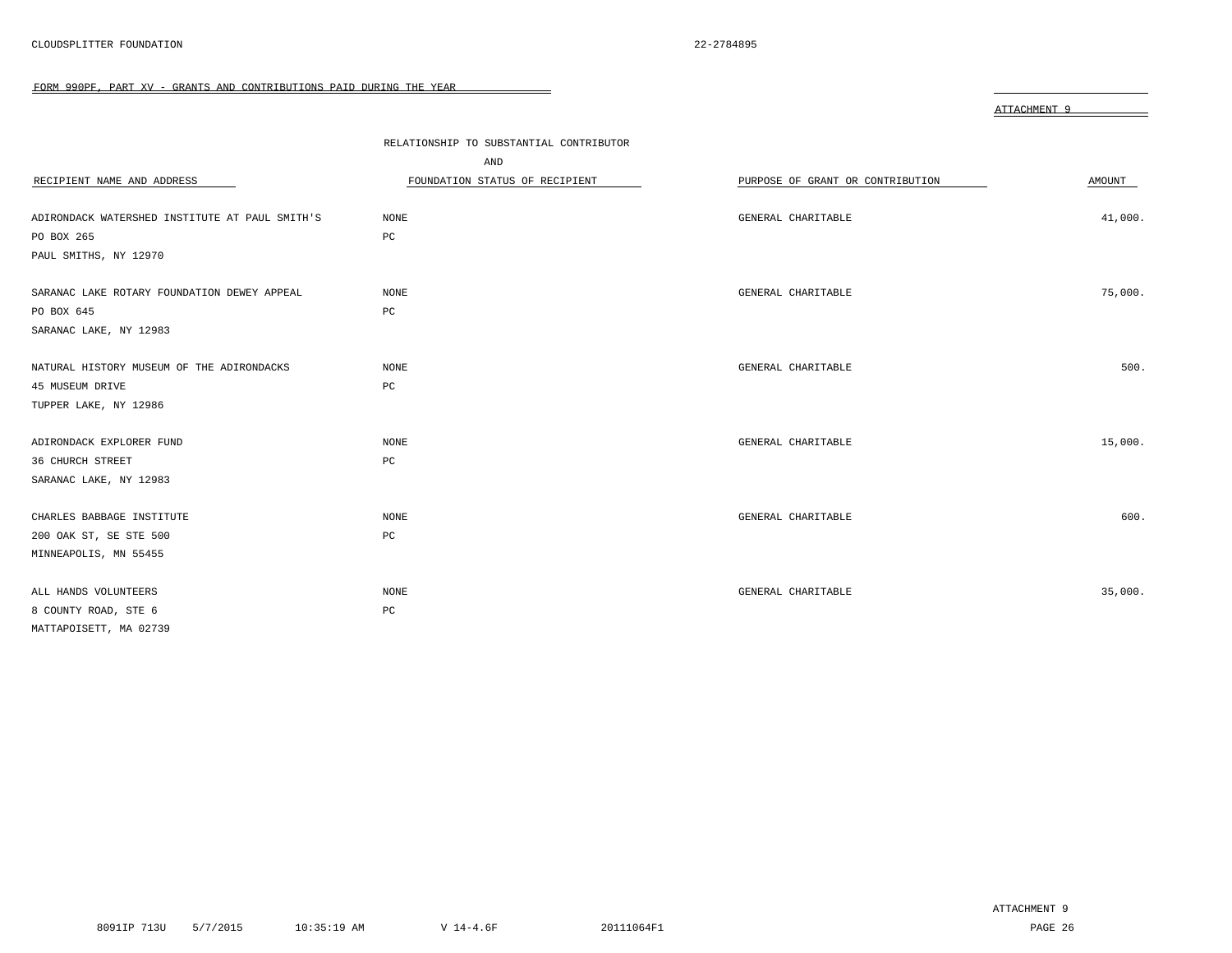|                                      | RELATIONSHIP TO SUBSTANTIAL CONTRIBUTOR<br>AND |                                  |          |
|--------------------------------------|------------------------------------------------|----------------------------------|----------|
| RECIPIENT NAME AND ADDRESS           | FOUNDATION STATUS OF RECIPIENT                 | PURPOSE OF GRANT OR CONTRIBUTION | AMOUNT   |
| COOPER HEWITT MUSEUM                 | NONE                                           | GENERAL CHARITABLE               | 200.     |
| 2E 91ST ST                           | PC                                             |                                  |          |
| NEW YORK, NY 10128                   |                                                |                                  |          |
|                                      |                                                |                                  |          |
| FAIRFIELD UNIVERSITY                 | NONE                                           | GENERAL CHARITABLE               | 2,000.   |
| 1073 NORTH BENSON ROAD               | $_{\rm PC}$                                    |                                  |          |
| FAIRFIELD, CT 06824                  |                                                |                                  |          |
|                                      |                                                |                                  |          |
| MCDOWELL COLONY                      | NONE                                           | GENERAL CHARITABLE               | 1,000.   |
| 163 EAST 81ST ST                     | PC                                             |                                  |          |
| NEW YORK, NY 10028                   |                                                |                                  |          |
|                                      |                                                |                                  |          |
| SKY FOUNDATION                       | NONE                                           | GENERAL CHARITABLE               | 500.     |
| 33 BLOOMFIELD HILLS PKWY, STE 275    | $_{\rm PC}$                                    |                                  |          |
| BLOOMFIELD HILLS, MI 48304           |                                                |                                  |          |
|                                      |                                                |                                  |          |
| NATURE CONSERVANCY                   | NONE                                           | GENERAL CHARITABLE               | 25,000.  |
| PO BOX 65                            | $_{\rm PC}$                                    |                                  |          |
| KEENE VALLEY, NY 12943               |                                                |                                  |          |
|                                      |                                                |                                  |          |
| ADIRONDACK MUSEUM (CAPITAL CAMPAIGN) | NONE                                           | GENERAL CHARITABLE               | 200,000. |
| 9097 STATE ROUTE 30                  | PC                                             |                                  |          |
| BLUE MOUNTAIN LAKE, NY 12812         |                                                |                                  |          |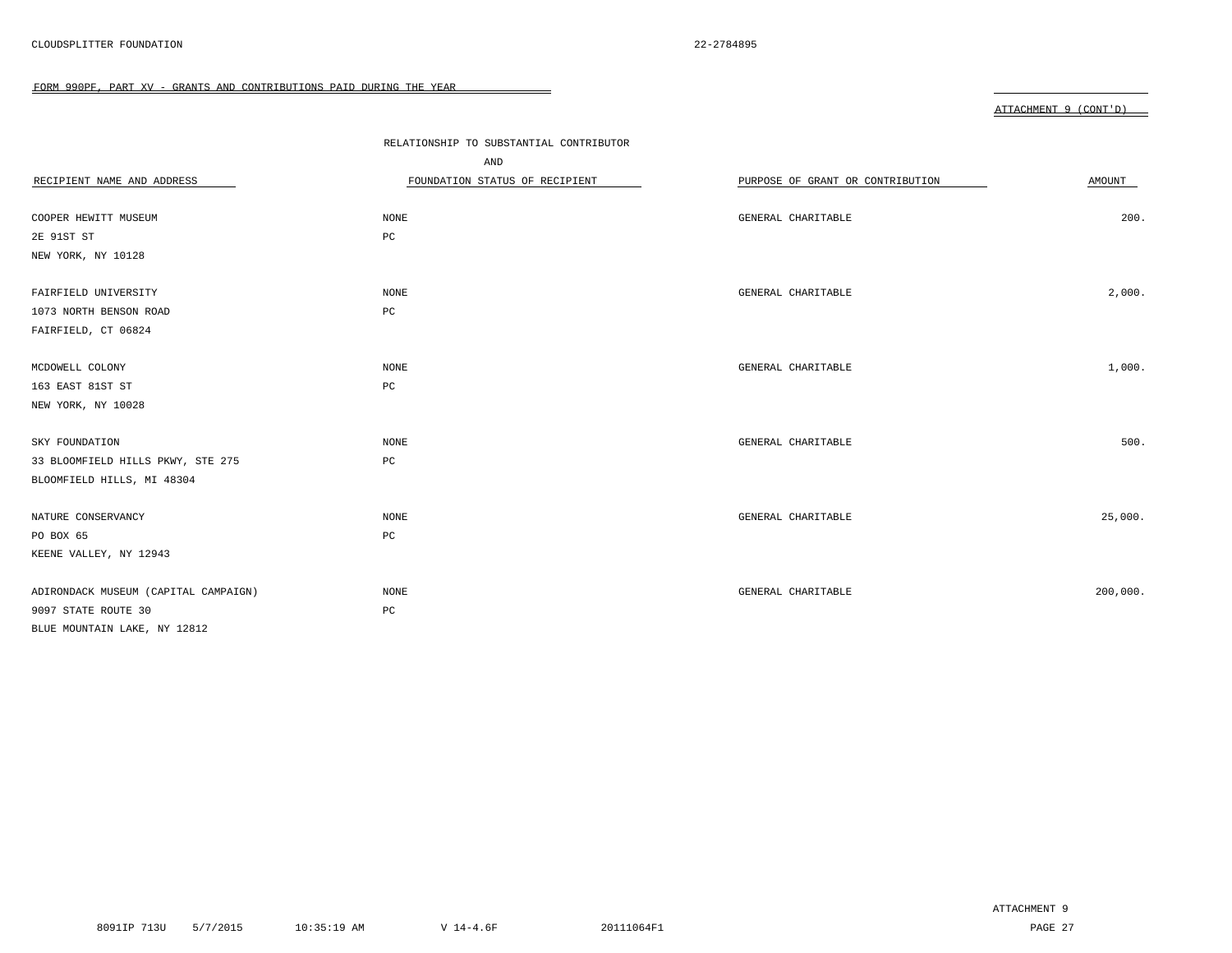|--|

| RECIPIENT NAME AND ADDRESS              | RELATIONSHIP TO SUBSTANTIAL CONTRIBUTOR<br>AND<br>FOUNDATION STATUS OF RECIPIENT | PURPOSE OF GRANT OR CONTRIBUTION | AMOUNT  |
|-----------------------------------------|----------------------------------------------------------------------------------|----------------------------------|---------|
| PLANNED PARENTHOOD                      | NONE                                                                             | GENERAL CHARITABLE               | 100.    |
| 66 BRINKERHOFF ST                       | PC                                                                               |                                  |         |
| PLATTSBURGH, NY 12901                   |                                                                                  |                                  |         |
| ADIRONDACK FOUNDATION (ECD)             | $\rm{NONE}$                                                                      | GENERAL CHARITABLE               | 50,000. |
| PO BOX 288                              | $_{\rm PC}$                                                                      |                                  |         |
| LAKE PLACID, NY 12946                   |                                                                                  |                                  |         |
| ADIRONDACK RECREATIONAL TRAIL ADVOCATES | <b>NONE</b>                                                                      | GENERAL CHARITABLE               | 5,000.  |
| 29 ELK ST                               | PC                                                                               |                                  |         |
| ALBANY, NY 12207                        |                                                                                  |                                  |         |
| ADIRONDACK LIFE LIGHT                   | $\rm{NONE}$                                                                      | GENERAL CHARITABLE               | 500.    |
| PO BOX 994                              | $_{\rm PC}$                                                                      |                                  |         |
| SARANAC LAKE, NY 12983                  |                                                                                  |                                  |         |
| ADIRONDACK PARK INSTITUTE               | $\rm{NONE}$                                                                      | GENERAL CHARITABLE               | 1,000.  |
| PO BOX 67                               | PC                                                                               |                                  |         |
| NEWCOMB, NY 12852                       |                                                                                  |                                  |         |
| MEDECINS SANS FRONTIERS                 | <b>NONE</b>                                                                      | GENERAL CHARITABLE               | 500.    |
| 333 SEVENTH AVE                         | $_{\rm PC}$                                                                      |                                  |         |
| NEW YORK, NY 10001                      |                                                                                  |                                  |         |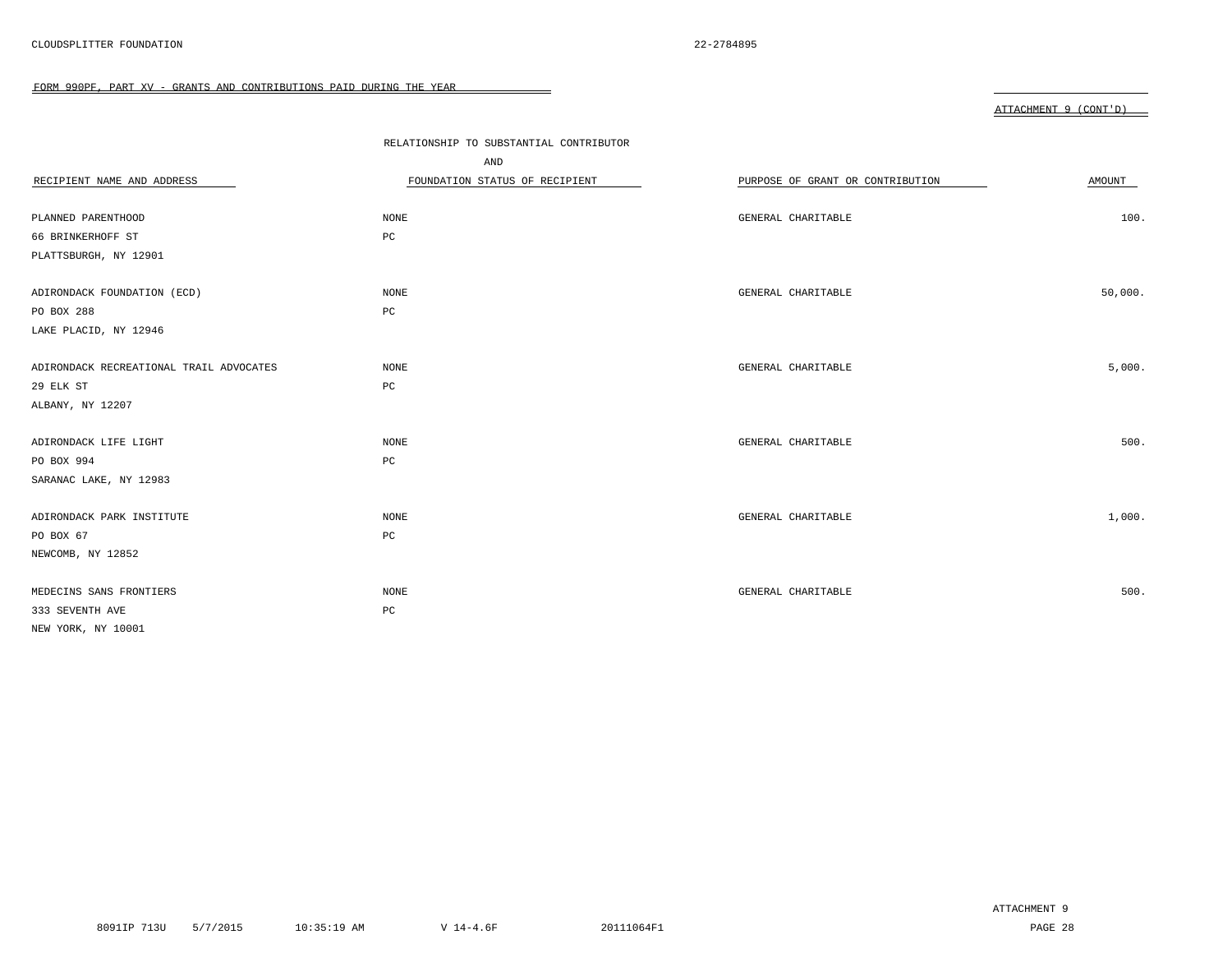|                               | RELATIONSHIP TO SUBSTANTIAL CONTRIBUTOR<br>AND |                                  |        |
|-------------------------------|------------------------------------------------|----------------------------------|--------|
| RECIPIENT NAME AND ADDRESS    | FOUNDATION STATUS OF RECIPIENT                 | PURPOSE OF GRANT OR CONTRIBUTION | AMOUNT |
|                               |                                                |                                  |        |
| ADIRONDACK WILDLIFE           | NONE                                           | GENERAL CHARITABLE               | 100.   |
| PO BOX 555                    | PC                                             |                                  |        |
| WILMINGTON, NY 12997          |                                                |                                  |        |
|                               |                                                |                                  |        |
| PARKS & TRAILS NY             | NONE                                           | GENERAL CHARITABLE               | 5,000. |
| 29 ELK ST                     | $_{\rm PC}$                                    |                                  |        |
| ALBANY, NY 12207              |                                                |                                  |        |
|                               |                                                |                                  |        |
| SCHOENBERG INSTITUTE          | NONE                                           | GENERAL CHARITABLE               | 500.   |
| 3451 WALNUT ST                | PC                                             |                                  |        |
| PHILADELPHIA, PA 19104        |                                                |                                  |        |
|                               |                                                |                                  |        |
| WILDLIFE CONSERVATION SOCIETY | NONE                                           | GENERAL CHARITABLE               | 500.   |
| 2300 SOUTHERN BOULEVARD       | PC                                             |                                  |        |
| BRONX, NY 10460               |                                                |                                  |        |
|                               |                                                |                                  |        |
| ADIRONDACK MOUNTAIN CLUB      | NONE                                           | GENERAL CHARITABLE               | 250.   |
| 814 GOGGINS ROAD              | $_{\rm PC}$                                    |                                  |        |
| LAKE GEORGE, NY 12845         |                                                |                                  |        |
|                               |                                                |                                  |        |
| <b>BLUSEED STUDIOS</b>        | NONE                                           | GENERAL CHARITABLE               | 250.   |
| 24 CEDAR STREET               | PC                                             |                                  |        |
| SARANAC LAKE, NY 12983        |                                                |                                  |        |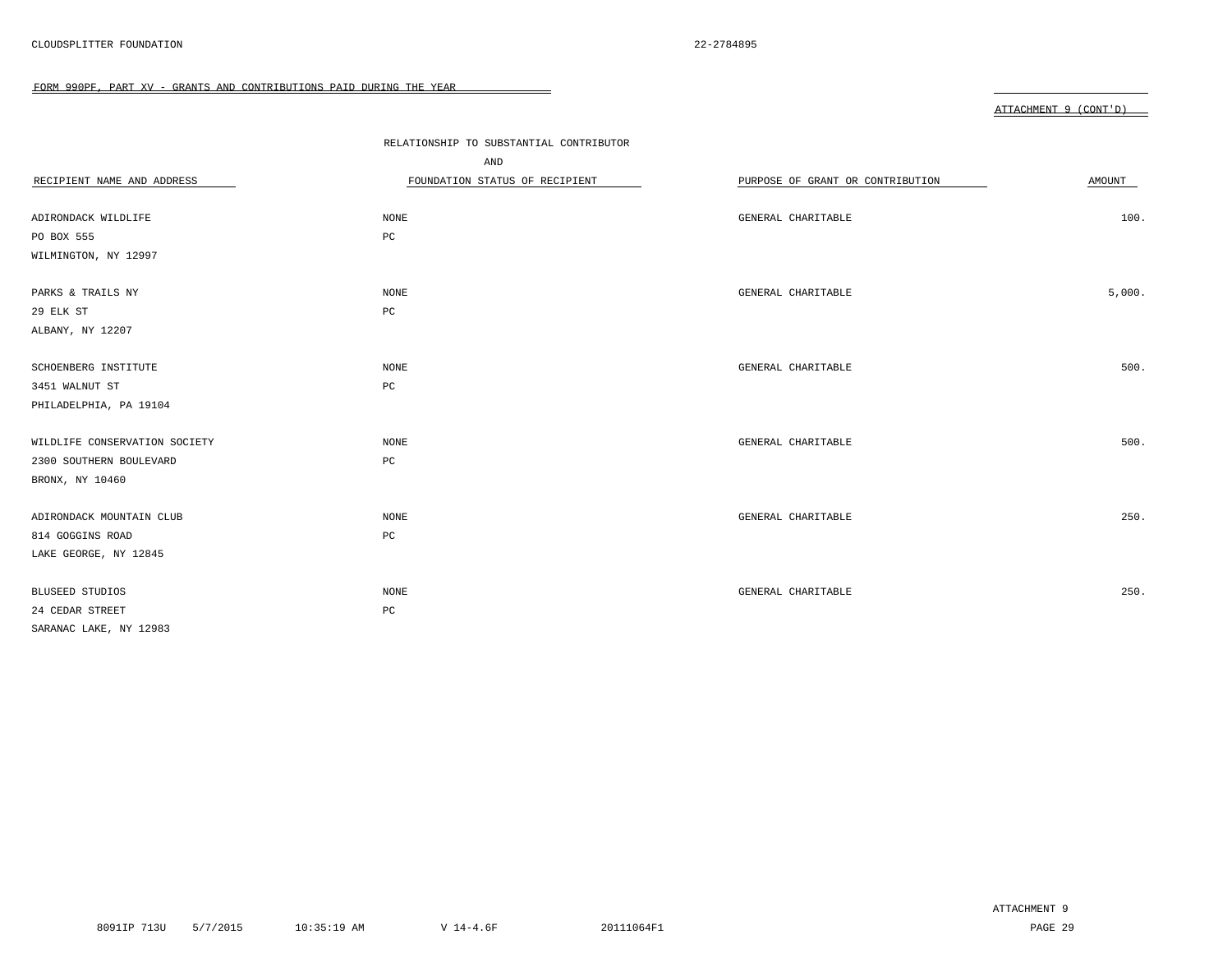|                                  | RELATIONSHIP TO SUBSTANTIAL CONTRIBUTOR<br>AND |                                  |        |
|----------------------------------|------------------------------------------------|----------------------------------|--------|
| RECIPIENT NAME AND ADDRESS       | FOUNDATION STATUS OF RECIPIENT                 | PURPOSE OF GRANT OR CONTRIBUTION | AMOUNT |
| NATURE CONSERVANCY - ADIRONDACKS | NONE                                           | GENERAL CHARITABLE               | 250.   |
| PO BOX 65                        | $_{\rm PC}$                                    |                                  |        |
| KEENE VALLEY, NY 12943           |                                                |                                  |        |
| ADKACTION.ORG                    | NONE                                           | GENERAL CHARITABLE               | 5,000. |
| PO BOX 655                       | $_{\rm PC}$                                    |                                  |        |
| SARANAC LAKE, NY 12983           |                                                |                                  |        |
| NORTHERN FOREST CENTER           | NONE                                           | GENERAL CHARITABLE               | 2,000. |
| PO BOX 210                       | PC                                             |                                  |        |
| CONCORD, NH 03302                |                                                |                                  |        |
| ADIRONDACK COUNCIL               | $\rm{NONE}$                                    | GENERAL CHARITABLE               | 100.   |
| 103 HAND AVENUE                  | $_{\rm PC}$                                    |                                  |        |
| ELIZABETHTOWN, NY 12932          |                                                |                                  |        |
| CREATIVE HEALING CONNECTIONS     | $\rm{NONE}$                                    | GENERAL CHARITABLE               | 2,000. |
| PO BOX 69                        | $_{\rm PC}$                                    |                                  |        |
| BAKERS MILLS, NY 12811           |                                                |                                  |        |
| LPCA                             | NONE                                           | GENERAL CHARITABLE               | 500.   |
| 17 ALGONQUIN DRIVE               | $_{\rm PC}$                                    |                                  |        |
| LAKE PLACID, NY 12946            |                                                |                                  |        |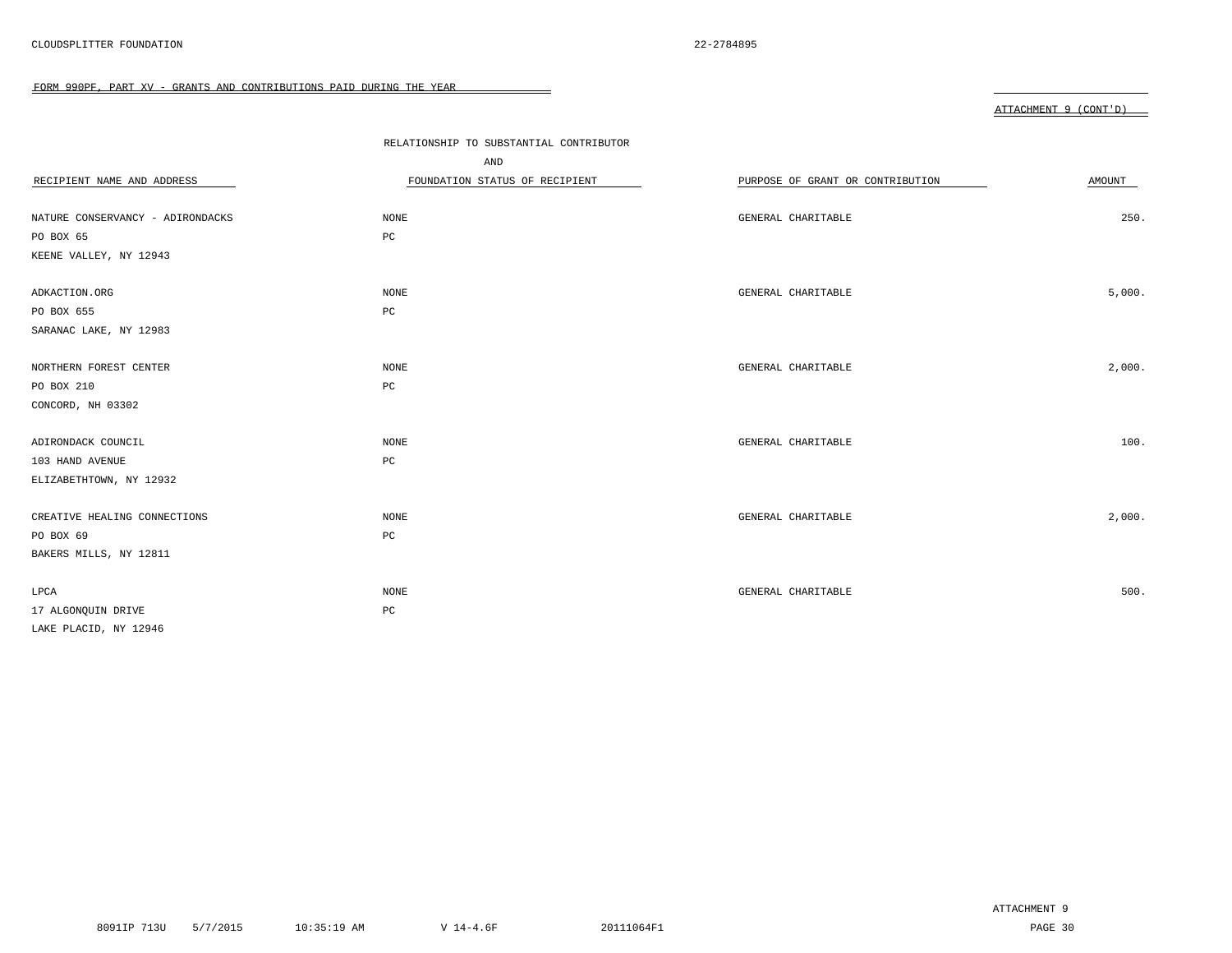|                                            | RELATIONSHIP TO SUBSTANTIAL CONTRIBUTOR |                                  |        |
|--------------------------------------------|-----------------------------------------|----------------------------------|--------|
|                                            | AND                                     |                                  |        |
| RECIPIENT NAME AND ADDRESS                 | FOUNDATION STATUS OF RECIPIENT          | PURPOSE OF GRANT OR CONTRIBUTION | AMOUNT |
| SARANAC LAKE VILLAGE IMPROVEMENT SOCIETY   | <b>NONE</b>                             | GENERAL CHARITABLE               | 500.   |
| PO BOX 702                                 | PC                                      |                                  |        |
| SARANAC LAKE, NY 12983                     |                                         |                                  |        |
|                                            |                                         |                                  |        |
| NCPR                                       | <b>NONE</b>                             | GENERAL CHARITABLE               | 300.   |
| ST. LAWRENCE UNIVERSITY                    | PC                                      |                                  |        |
| CANTON, NY 13617                           |                                         |                                  |        |
|                                            |                                         |                                  |        |
| SARANAC LAKE VOLUNTEER FIRE DEPT           | <b>NONE</b>                             | GENERAL CHARITABLE               | 200.   |
| 100 BROADWAY                               | PC                                      |                                  |        |
| SARANAC LAKE, NY 12983                     |                                         |                                  |        |
|                                            |                                         |                                  |        |
| SARANAC LAKE LOCAL DEVELOPMENT CORPORATION | NONE                                    | GENERAL CHARITABLE               | 5,000. |
| 39 MAIN ST                                 | PC                                      |                                  |        |
| SARANAC LAKE, NY 12983                     |                                         |                                  |        |
|                                            |                                         |                                  |        |
| SARANAC LAKE YOUTH CENTER                  | <b>NONE</b>                             | GENERAL CHARITABLE               | 500.   |
| PO BOX 1003                                | PC                                      |                                  |        |
| SARANAC LAKE, NY 12983                     |                                         |                                  |        |
|                                            |                                         |                                  |        |
| RAIL TO TRAILS CONSERVANCY                 | NONE                                    | GENERAL CHARITABLE               | 1,000. |
| 2121 WARD COURT                            | $_{\rm PC}$                             |                                  |        |
| WASHINGTON, DC 20037                       |                                         |                                  |        |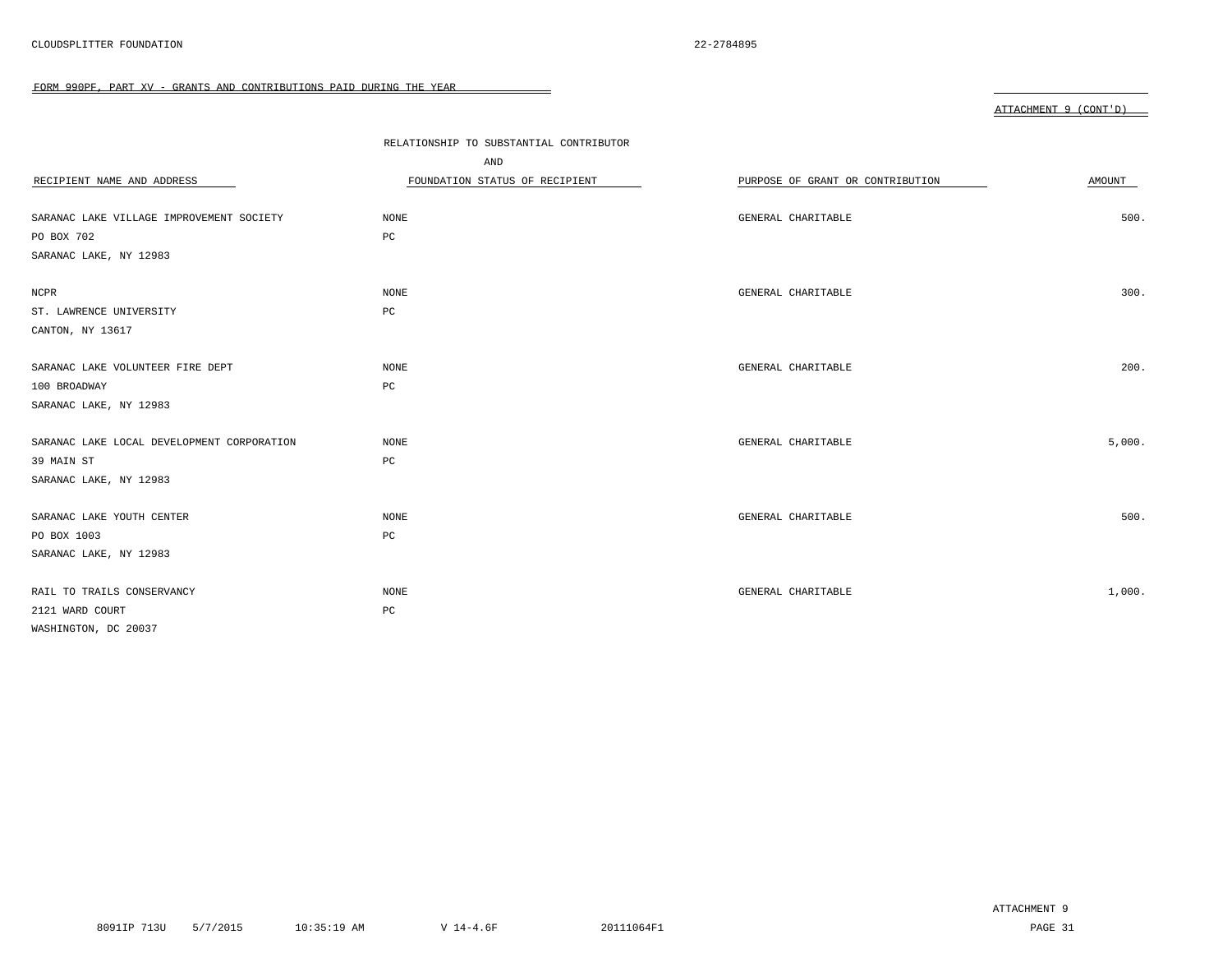|                                                    |                                         |                                  | ATTACHMENT 9 (CONT'D) |
|----------------------------------------------------|-----------------------------------------|----------------------------------|-----------------------|
|                                                    |                                         |                                  |                       |
|                                                    | RELATIONSHIP TO SUBSTANTIAL CONTRIBUTOR |                                  |                       |
|                                                    | AND                                     |                                  |                       |
| RECIPIENT NAME AND ADDRESS                         | FOUNDATION STATUS OF RECIPIENT          | PURPOSE OF GRANT OR CONTRIBUTION | AMOUNT                |
|                                                    |                                         |                                  |                       |
| WILD CENTER                                        | <b>NONE</b>                             | GENERAL CHARITABLE               | 100.                  |
| 45 MUSEUM DRIVE                                    | PC                                      |                                  |                       |
| TUPPER LAKE, NY 12986                              |                                         |                                  |                       |
|                                                    |                                         |                                  |                       |
| CANTON COLLEGE FOUNDATION AGAINST ALL ODDS FUND    | NONE                                    | GENERAL CHARITABLE               | 5,000.                |
| 34 CORNELL DR                                      | $_{\rm PC}$                             |                                  |                       |
| CANTON, NY 13617                                   |                                         |                                  |                       |
|                                                    |                                         |                                  |                       |
| SARANAC LAKE FREE LIBRARY F/B/O KOLLECKER FILM COL | NONE                                    | GENERAL CHARITABLE               | 500.                  |
| PO BOX 1130                                        | $_{\rm PC}$                             |                                  |                       |
| SARANAC LAKE, NY 12983                             |                                         |                                  |                       |
|                                                    |                                         |                                  |                       |
| ALL HANDS VOLUNTEERS IMPACT FUND                   | NONE                                    | GENERAL CHARITABLE               | 580,000.              |
| 8 COUNTY ROAD, STE 6                               | PC                                      |                                  |                       |
| MATTAPOISETT, MA 02739                             |                                         |                                  |                       |
|                                                    |                                         |                                  |                       |
| ADIRONDACK COUNCIL ANNUAL FUND                     | NONE                                    | GENERAL CHARITABLE               | 30,000.               |
| 103 HAND AVENUE                                    | $_{\rm PC}$                             |                                  |                       |
| ELIZABETHTOWN, NY 12932                            |                                         |                                  |                       |
|                                                    |                                         |                                  |                       |
| HIGH COUNTRY CONSERVATION ADVOCATES                | <b>NONE</b>                             | GENERAL CHARITABLE               | 2,000.                |
| PO BOX 1066                                        | PC                                      |                                  |                       |
| CRESTED BUTTE, CO 81224                            |                                         |                                  |                       |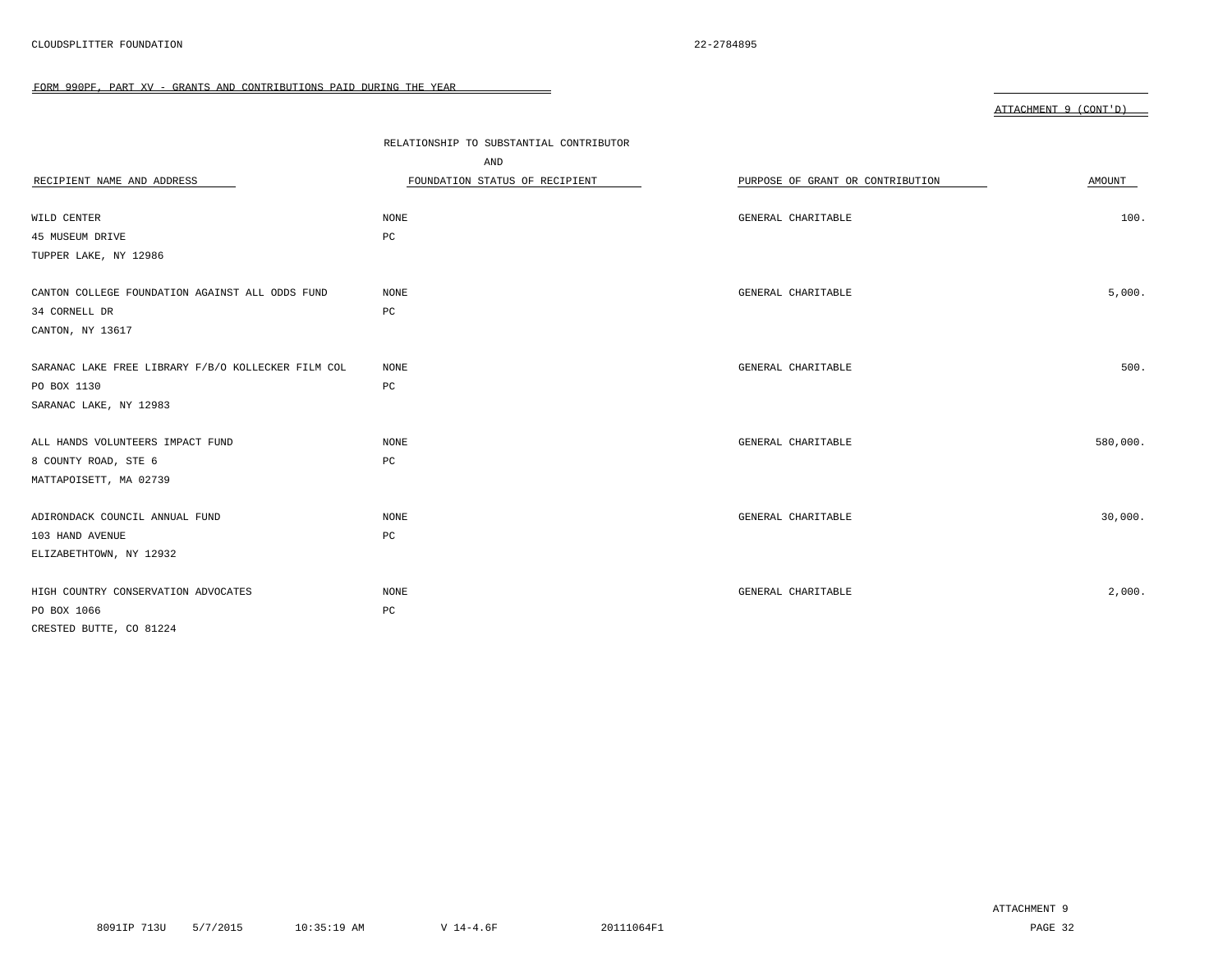|  | ΔΤΤΔCΗΜΕΝΤ |  | $($ $\cap$ $\cap$ $\cap$ $\cap$ $\cap$ |
|--|------------|--|----------------------------------------|
|--|------------|--|----------------------------------------|

|                                          | RELATIONSHIP TO SUBSTANTIAL CONTRIBUTOR<br>AND |                                  |        |
|------------------------------------------|------------------------------------------------|----------------------------------|--------|
| RECIPIENT NAME AND ADDRESS               | FOUNDATION STATUS OF RECIPIENT                 | PURPOSE OF GRANT OR CONTRIBUTION | AMOUNT |
| SANTA CRUZ CHILDRENS MUSEUM OF DISCOVERY | NONE                                           | GENERAL CHARITABLE               | 5,000. |
| 1855 41ST AVE                            | $_{\rm PC}$                                    |                                  |        |
| CAPITOLA, CA 95010                       |                                                |                                  |        |
| HUDSON HEADWATERS FOUNDATION             | NONE                                           | GENERAL CHARITABLE               | 1,000. |
| 9 CAREY ROAD                             | $_{\rm PC}$                                    |                                  |        |
| QUEENSBURY, NY 12804                     |                                                |                                  |        |
| ADKACTION.ORG                            | NONE                                           | GENERAL CHARITABLE               | 1,000. |
| PO BOX 655                               | PC                                             |                                  |        |
| SARANAC LAKE, NY 12983                   |                                                |                                  |        |
| ELECTRONIC FRONTIE FOUNDATION            | NONE                                           | GENERAL CHARITABLE               | 2,000. |
| 815 EDDY ST                              | PC                                             |                                  |        |
| SAN FRANCISCO, CA 94109                  |                                                |                                  |        |
| ENVIRONMENTAL ADVOCATES OF NEW YORK      | $\rm{NONE}$                                    | GENERAL CHARITABLE               | 1,000. |
| 353 HAMILTON ST                          | PC                                             |                                  |        |
| ALBANY, NY 12210                         |                                                |                                  |        |
| AMERICARES                               | NONE                                           | GENERAL CHARITABLE               | 1,000. |
| 88 HAMILTON AVE                          | $_{\rm PC}$                                    |                                  |        |
| STAMFORD, CT 06902                       |                                                |                                  |        |

ATTACHMENT 9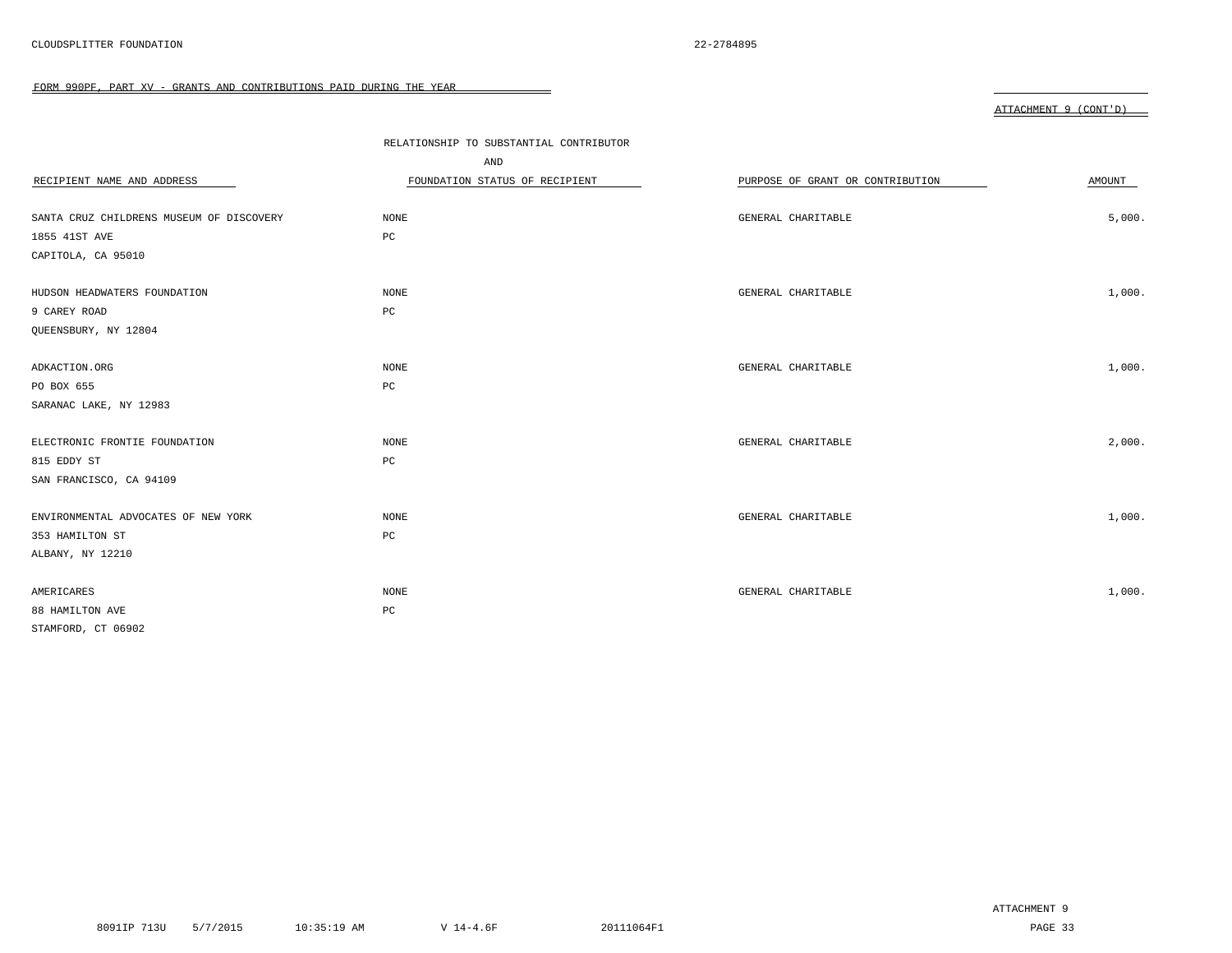FORM 990PF, PART XV - GRANTS AND CONTRIBUTIONS PAID DURING THE YEAR 

|                                              |                                         |                                  | ATTACHMENT 9 (CONT'D) |
|----------------------------------------------|-----------------------------------------|----------------------------------|-----------------------|
|                                              |                                         |                                  |                       |
|                                              | RELATIONSHIP TO SUBSTANTIAL CONTRIBUTOR |                                  |                       |
|                                              | AND                                     |                                  |                       |
| RECIPIENT NAME AND ADDRESS                   | FOUNDATION STATUS OF RECIPIENT          | PURPOSE OF GRANT OR CONTRIBUTION | AMOUNT                |
|                                              |                                         |                                  |                       |
| U.S. SKIJUMP DEVELOPMENT FUND                | NONE                                    | GENERAL CHARITABLE               | 5,000.                |
| PO BOX 683757                                | $_{\rm PC}$                             |                                  |                       |
| PARK CITY, UT 84068                          |                                         |                                  |                       |
|                                              |                                         |                                  |                       |
| ADIRONDACK NATURE CONSERVANCY FOLLENSBY SUDY | NONE                                    | GENERAL CHARITABLE               | 75,000.               |
| PO BOX 67                                    | $_{\rm PC}$                             |                                  |                       |
| KEENE VALLEY, NY 12943                       |                                         |                                  |                       |
|                                              |                                         |                                  |                       |
| ADIRONDACK MUSEUM ANNUAL FUND                | <b>NONE</b>                             | GENERAL CHARITABLE               | 20,000.               |
| 9097 STATE ROUTE 30                          | PC                                      |                                  |                       |
| BLUE MOUNTAIN LAKE, NY 12812                 |                                         |                                  |                       |
|                                              |                                         |                                  |                       |
| HIGH PEAKS HOSPICE                           | NONE                                    | GENERAL CHARITABLE               | 2,000.                |
| PO BOX 840                                   | $_{\rm PC}$                             |                                  |                       |
| SARANAC LAKE, NY 12983                       |                                         |                                  |                       |
|                                              |                                         |                                  |                       |
| SARANAC LAKE ROTARY FOUNDATION DEWEY APPEAL  | NONE                                    | GENERAL CHARITABLE               | 40,000.               |
| PO BOX 645                                   | $_{\rm PC}$                             |                                  |                       |
| SARANAC LAKE, NY 12983                       |                                         |                                  |                       |
|                                              |                                         |                                  |                       |
| COLBY FOUNDATION                             | NONE                                    | GENERAL CHARITABLE               | 10,000.               |

SARANAC LAKE, NY 12983

PO BOX 934 PC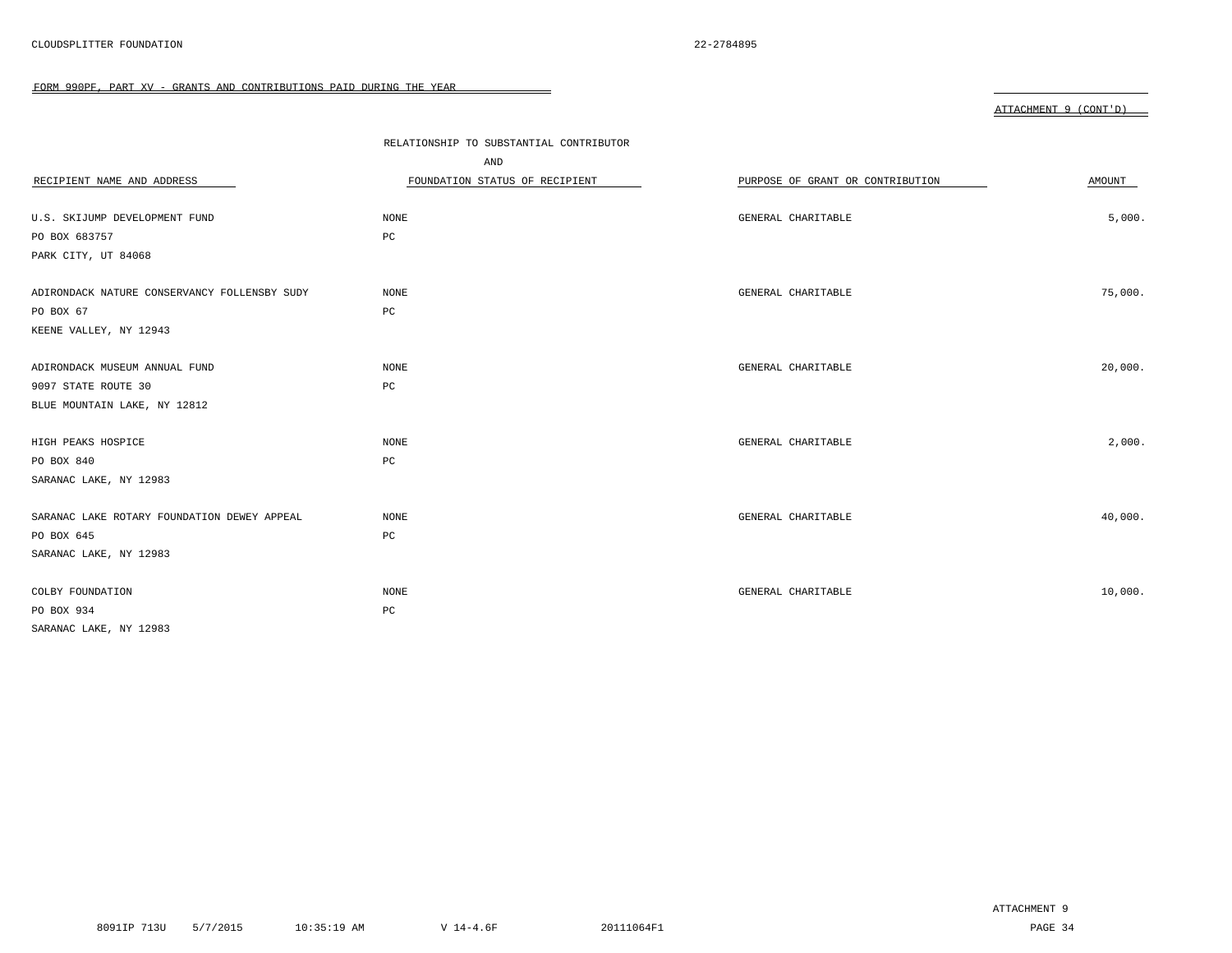|--|

| RECIPIENT NAME AND ADDRESS               | RELATIONSHIP TO SUBSTANTIAL CONTRIBUTOR<br>AND<br>FOUNDATION STATUS OF RECIPIENT | PURPOSE OF GRANT OR CONTRIBUTION | AMOUNT  |
|------------------------------------------|----------------------------------------------------------------------------------|----------------------------------|---------|
| CENTER FOR CONSTITUTIONAL RIGHTS         | $\rm{NONE}$                                                                      | GENERAL CHARITABLE               | 500.    |
| 666 BROADWAY                             | $_{\rm PC}$                                                                      |                                  |         |
| NEW YORK, NY 10012                       |                                                                                  |                                  |         |
| REGIONAL FOOD BANK OF NE NEW YORK        | NONE                                                                             | GENERAL CHARITABLE               | 5,000.  |
| 965 ALBANY SHAKER RD                     | $_{\rm PC}$                                                                      |                                  |         |
| LATHAM, NY 12110                         |                                                                                  |                                  |         |
| SARANAC LAKE FREE LIBRARY                | $\rm{NONE}$                                                                      | GENERAL CHARITABLE               | 500.    |
| 109 MAIN ST                              | PC                                                                               |                                  |         |
| SARANAC LAKE, NY 12983                   |                                                                                  |                                  |         |
| ADIRONDACK PUBLIC OBSERVATORY            | NONE                                                                             | GENERAL CHARITABLE               | 200.    |
| 178 BIG WOLF RD                          | PC                                                                               |                                  |         |
| TUPPER LAKE, NY 12986                    |                                                                                  |                                  |         |
| SANTA CRUZ CHILDRENS MUSEUM OF DISCOVERY | NONE                                                                             | GENERAL CHARITABLE               | 20,000. |
| 1855 41ST AVE                            | PC                                                                               |                                  |         |
| CAPITOLA, CA 95010                       |                                                                                  |                                  |         |
| OPEN SPACE INSTITUTE                     | NONE                                                                             | GENERAL CHARITABLE               | 5,000.  |
| 1350 BROADWAY                            | $_{\rm PC}$                                                                      |                                  |         |
| NEW YORK, NY 10018                       |                                                                                  |                                  |         |

ATTACHMENT 9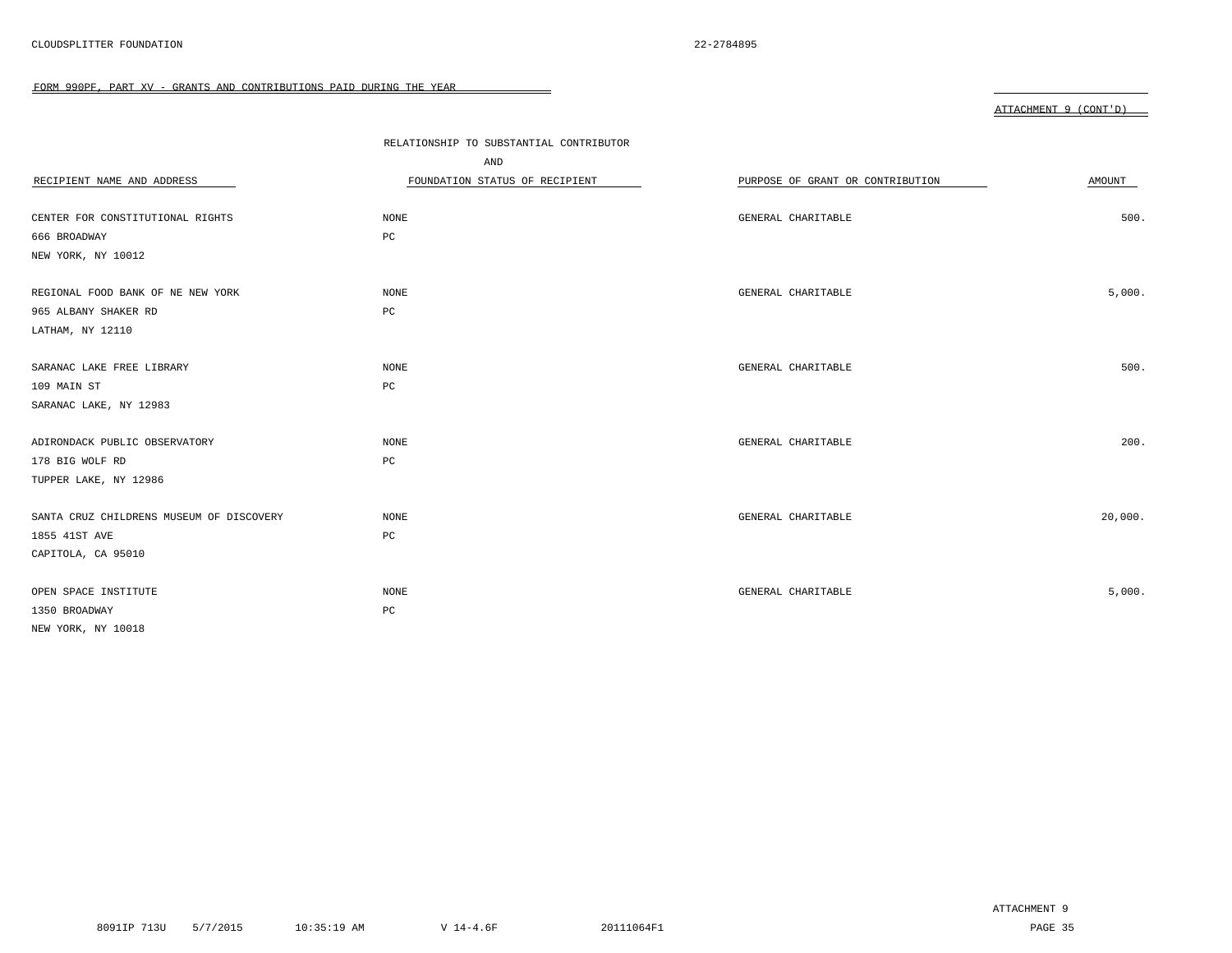|  | ΔΤΤΔCΗΜΕΝΤ |  | $($ $\cap$ $\cap$ $\cap$ $\cap$ $\cap$ |
|--|------------|--|----------------------------------------|
|--|------------|--|----------------------------------------|

| RECIPIENT NAME AND ADDRESS           | RELATIONSHIP TO SUBSTANTIAL CONTRIBUTOR<br>AND<br>FOUNDATION STATUS OF RECIPIENT | PURPOSE OF GRANT OR CONTRIBUTION | AMOUNT   |
|--------------------------------------|----------------------------------------------------------------------------------|----------------------------------|----------|
| PREP FOR PREP                        | <b>NONE</b>                                                                      | GENERAL CHARITABLE               | 1,000.   |
| 328 WEST 71ST ST                     | $_{\rm PC}$                                                                      |                                  |          |
| NEW YORK, NY 10023                   |                                                                                  |                                  |          |
| BIODIVERSITY RESEARCH INSTITUTE      | <b>NONE</b>                                                                      | GENERAL CHARITABLE               | 2,000.   |
| 276 CONCO ROAD                       | PC                                                                               |                                  |          |
| PORTLAND, ME 04103                   |                                                                                  |                                  |          |
| NO MORE GAUNTANAMOS                  | <b>NONE</b>                                                                      | GENERAL CHARITABLE               | 1,000.   |
| PO BOX 618                           | $_{\rm PC}$                                                                      |                                  |          |
| WHATELY, MA 01093                    |                                                                                  |                                  |          |
| BILL OF RIGHTS DEFENSE COMMITTEE     | NONE                                                                             | GENERAL CHARITABLE               | 1,000.   |
| 8 BRIDGE ST                          | $_{\rm PC}$                                                                      |                                  |          |
| NORTHAMPTON, MA 01060                |                                                                                  |                                  |          |
| CENTRAL PARK CONSERVANCY             | <b>NONE</b>                                                                      | GENERAL CHARITABLE               | 250.     |
| 14 E 60TH ST                         | PC                                                                               |                                  |          |
| NEW YORK, NY 10012                   |                                                                                  |                                  |          |
| ADIRONDACK COUNCIL FOREVER WILD FUND | NONE                                                                             | GENERAL CHARITABLE               | 250,000. |
| 103 HAND AVENUE                      | PC                                                                               |                                  |          |
| ELIZABETHTOWN, NY 12932              |                                                                                  |                                  |          |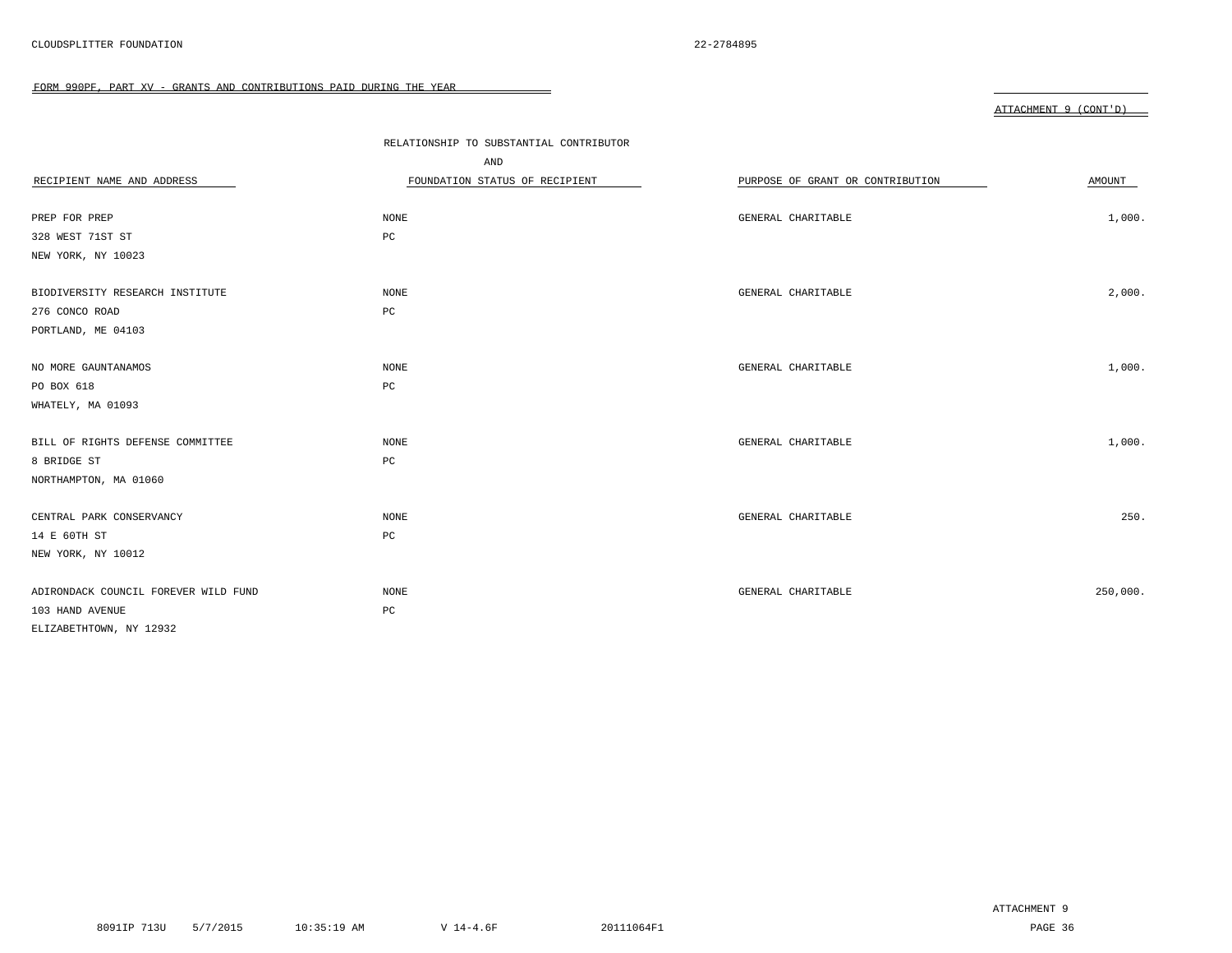ATTACHMENT 9 (CONT'D)

| RECIPIENT NAME AND ADDRESS                   | RELATIONSHIP TO SUBSTANTIAL CONTRIBUTOR<br>AND<br>FOUNDATION STATUS OF RECIPIENT | PURPOSE OF GRANT OR CONTRIBUTION | AMOUNT |
|----------------------------------------------|----------------------------------------------------------------------------------|----------------------------------|--------|
| SKY FOUNDATION                               | <b>NONE</b>                                                                      | GENERAL CHARITABLE               | 500.   |
| 33 BLOOMFIELD HILLS PKWY, STE 275            | PC                                                                               |                                  |        |
| BLOOMFIELD HILLS, MI 48304                   |                                                                                  |                                  |        |
| NATIONAL PARKS FOUNDATION                    | <b>NONE</b>                                                                      | GENERAL CHARITABLE               | 2,000. |
| 1201 EYE ST NW                               | PC                                                                               |                                  |        |
| WASHINGTON, DC 20005                         |                                                                                  |                                  |        |
|                                              |                                                                                  |                                  |        |
| TRUDEAU INSTITUTE                            | NONE                                                                             | GENERAL CHARITABLE               | 5,000. |
| 154 ALGONQUIN AVE                            | PC                                                                               |                                  |        |
| SARANAC LAKE, NY 12983                       |                                                                                  |                                  |        |
|                                              |                                                                                  |                                  |        |
| SMALL GRANTS FOR SMALL PEOPLE                | <b>NONE</b>                                                                      | GENERAL CHARITABLE               | 5,000. |
| PO BOX 288                                   | PC                                                                               |                                  |        |
| LAKE PLACID, NY 12946                        |                                                                                  |                                  |        |
|                                              |                                                                                  |                                  |        |
| ADIRONDACK NATURE CONSERVANCY FOLLENSBY SUDY | NONE                                                                             | GENERAL CHARITABLE               | 5,000. |
| PO BOX 67                                    | $_{\rm PC}$                                                                      |                                  |        |
| KEENE VALLEY, NY 12943                       |                                                                                  |                                  |        |

TOTAL CONTRIBUTIONS PAID 1,561,400.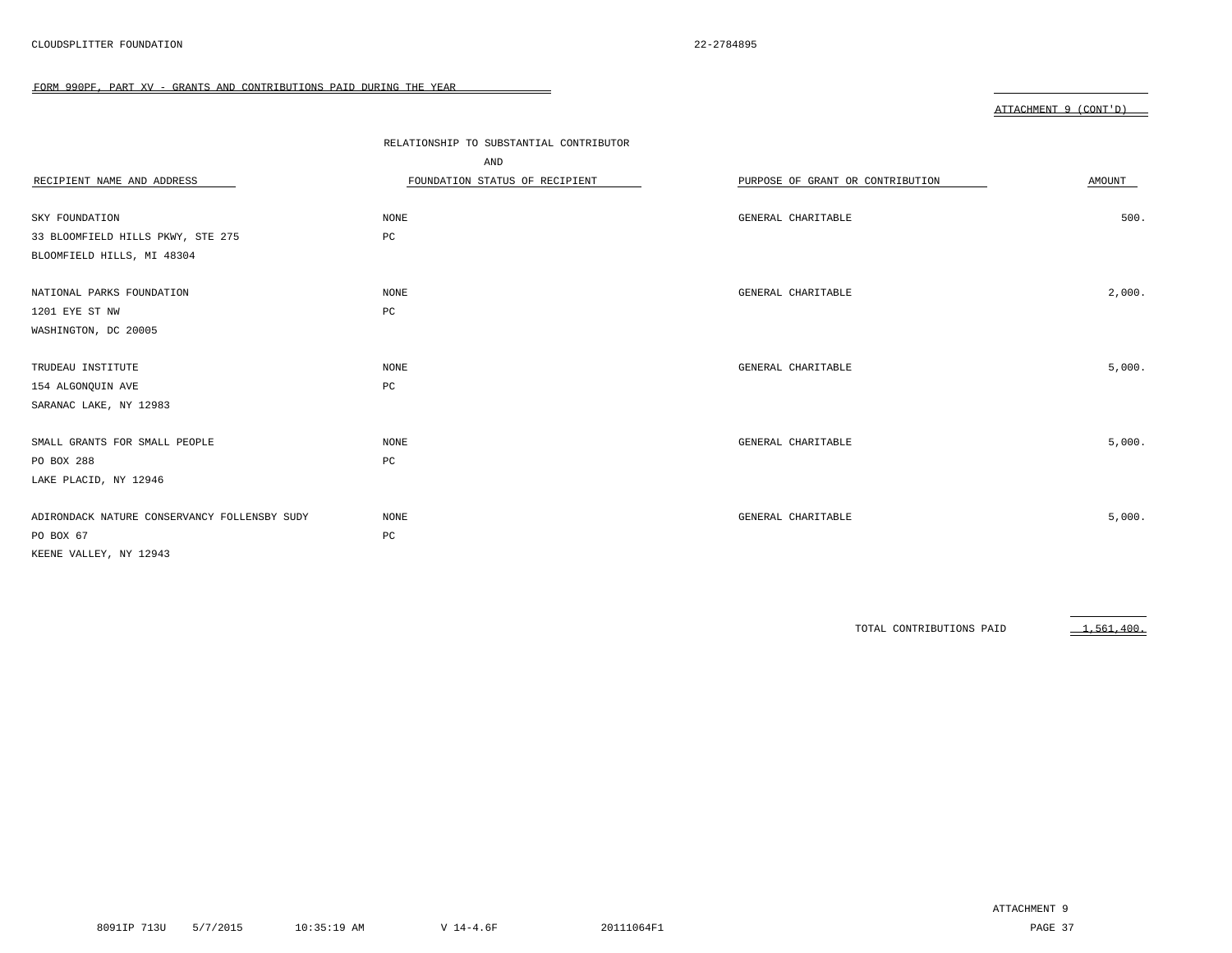### FORM 990-PF, PART XVI-A - ANALYSIS OF OTHER REVENUE

<span id="page-34-0"></span>

|                                 |                         |        |                   | ATTACHMENT 10 |                                      |
|---------------------------------|-------------------------|--------|-------------------|---------------|--------------------------------------|
| DESCRIPTION                     | <b>BUSINESS</b><br>CODE | AMOUNT | EXCLUSION<br>CODE | AMOUNT        | RELATED OR EXEMPT<br>FUNCTION INCOME |
| ENERGY TRANSFER EQUITY LP       |                         |        | 01                | $-12, 116.$   |                                      |
| ENERGY TRANSFER PARTNERS LP     |                         |        | 01                | 11,062.       |                                      |
| ENTERPRISE PRODUCTS PARTNERS LP |                         |        | 01                | $-20,045.$    |                                      |
| TOTALS                          |                         |        |                   | $-21,099.$    |                                      |

 $\overline{\phantom{a}}$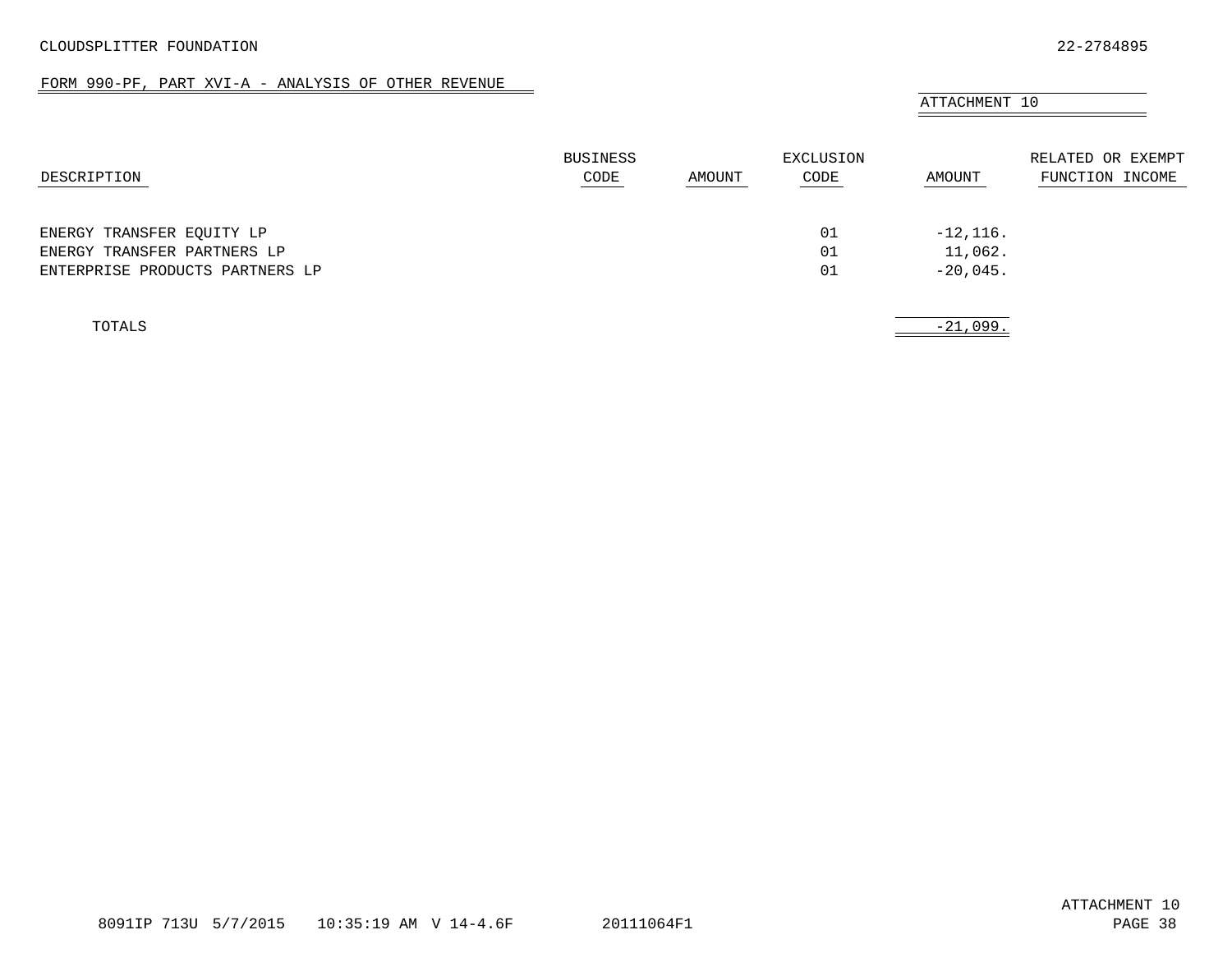| <b>SCHEDULE D</b> |  |
|-------------------|--|
| (Form 1041)       |  |

JSA 4F1210 1.000

| Department of the Treasury |
|----------------------------|
| Internal Revenue Service   |

SCHEDULE D<br>
(Form 1041)<br>
Lettach to Form 1041, Form 5227, or Form 990-T.<br>
Lettach to Form 1041, Form 5227, or Form 990-T.<br>
Lettach to Form 8949 to list your transactions for lines 1b, 2, 3, 8b, 9 and 10.<br>
Lettach to Form Department of the Treasury<br>Department of the Treasury<br>Internal Revenue Service **Department of the Treasury**<br>Information about Schedule D and its separate instructions is at *www.irs.gov/form1041*.<br>Name of estate or trust<br>

| CLOUDSPLITTER FOUNDATION                                                                                                                                                                                                                                                                       | 22-2784895                                                                              |                                                                                                           |                                                                                                 |    |                                                                                                           |
|------------------------------------------------------------------------------------------------------------------------------------------------------------------------------------------------------------------------------------------------------------------------------------------------|-----------------------------------------------------------------------------------------|-----------------------------------------------------------------------------------------------------------|-------------------------------------------------------------------------------------------------|----|-----------------------------------------------------------------------------------------------------------|
| Note: Form 5227 filers need to complete only Parts I and II.                                                                                                                                                                                                                                   |                                                                                         |                                                                                                           |                                                                                                 |    |                                                                                                           |
| Part I<br>Short-Term Capital Gains and Losses - Assets Held One Year or Less                                                                                                                                                                                                                   |                                                                                         |                                                                                                           |                                                                                                 |    |                                                                                                           |
| See instructions for how to figure the amounts to enter on<br>the lines below.<br>This form may be easier to complete if you round off cents<br>to whole dollars.                                                                                                                              | Adjustments<br>to gain or loss from<br>Form(s) 8949, Part I,<br>line $2$ , column $(g)$ | (h) Gain or (loss)<br>Subtract column (e)<br>from column (d) and<br>combine the result with<br>column (g) |                                                                                                 |    |                                                                                                           |
| 1a Totals for all short-term transactions reported on Form<br>1099-B for which basis was reported to the IRS and<br>for which you have no adjustments (see instructions).<br>However, if you choose to report all these transactions<br>on Form 8949, leave this line blank and go to line 1b. |                                                                                         |                                                                                                           |                                                                                                 |    |                                                                                                           |
| 1b Totals for all transactions reported on Form(s) 8949<br>with Box A checked                                                                                                                                                                                                                  |                                                                                         |                                                                                                           |                                                                                                 |    |                                                                                                           |
| 2 Totals for all transactions reported on Form(s) 8949<br>with Box B checked<br>Totals for all transactions reported on Form(s) 8949<br>3<br>with Box C checked                                                                                                                                |                                                                                         |                                                                                                           |                                                                                                 |    |                                                                                                           |
| Short-term capital gain or (loss) from Forms 4684, 6252, 6781, and 8824 $\dots \dots \dots$<br>4                                                                                                                                                                                               |                                                                                         |                                                                                                           |                                                                                                 | 4  |                                                                                                           |
| Net short-term gain or (loss) from partnerships, S corporations, and other estates or trusts<br>5                                                                                                                                                                                              |                                                                                         |                                                                                                           |                                                                                                 | 5  |                                                                                                           |
| Short-term capital loss carryover. Enter the amount, if any, from line 9 of the 2013 Capital Loss<br>6<br>Carryover Worksheet <b>Carryover Worksheet</b>                                                                                                                                       |                                                                                         |                                                                                                           |                                                                                                 | 6  |                                                                                                           |
| Net short-term capital gain or (loss). Combine lines 1a through 6 in column (h). Enter here and on<br>7                                                                                                                                                                                        |                                                                                         |                                                                                                           |                                                                                                 | 7  |                                                                                                           |
| Long-Term Capital Gains and Losses - Assets Held More Than One Year<br>Part II                                                                                                                                                                                                                 |                                                                                         |                                                                                                           |                                                                                                 |    |                                                                                                           |
| See instructions for how to figure the amounts to enter on<br>the lines below.<br>This form may be easier to complete if you round off cents<br>to whole dollars.                                                                                                                              | (d)<br>Proceeds<br>(sales price)                                                        | (e)<br>Cost<br>(or other basis)                                                                           | (g)<br>Adjustments<br>to gain or loss from<br>Form(s) 8949, Part II,<br>line $2$ , column $(g)$ |    | (h) Gain or (loss)<br>Subtract column (e)<br>from column (d) and<br>combine the result with<br>column (g) |
| 8a Totals for all long-term transactions reported on Form<br>1099-B for which basis was reported to the IRS and<br>for which you have no adjustments (see instructions).<br>However, if you choose to report all these transactions<br>on Form 8949, leave this line blank and go to line 8b   |                                                                                         |                                                                                                           |                                                                                                 |    |                                                                                                           |
| 8b Totals for all transactions reported on Form(s) 8949<br>with Box D checked                                                                                                                                                                                                                  | 257,487.                                                                                | 200,009.                                                                                                  |                                                                                                 |    | 57,478.                                                                                                   |
| 9 Totals for all transactions reported on Form(s) 8949                                                                                                                                                                                                                                         | 9,500,384.                                                                              | 5,789,313.                                                                                                |                                                                                                 |    | 3,711,071.                                                                                                |
| 10 Totals for all transactions reported on Form(s) 8949                                                                                                                                                                                                                                        | 80,463.                                                                                 |                                                                                                           |                                                                                                 |    | 80,463.                                                                                                   |
| Long-term capital gain or (loss) from Forms 2439, 4684, 6252, 6781, and 8824<br>11                                                                                                                                                                                                             |                                                                                         |                                                                                                           |                                                                                                 | 11 |                                                                                                           |
| Net long-term gain or (loss) from partnerships, S corporations, and other estates or trusts<br>12                                                                                                                                                                                              |                                                                                         |                                                                                                           |                                                                                                 | 12 |                                                                                                           |
| 13                                                                                                                                                                                                                                                                                             |                                                                                         |                                                                                                           |                                                                                                 | 13 | 10, 110.                                                                                                  |
| 14                                                                                                                                                                                                                                                                                             |                                                                                         |                                                                                                           |                                                                                                 | 14 |                                                                                                           |
| Long-term capital loss carryover. Enter the amount, if any, from line 14 of the 2013 Capital Loss<br>15                                                                                                                                                                                        |                                                                                         |                                                                                                           |                                                                                                 | 15 |                                                                                                           |
| Net long-term capital gain or (loss). Combine lines 8a through 15 in column (h). Enter here and on<br>16<br>line 18a, column (3) on the back $\ldots \ldots \ldots \ldots \ldots \ldots \ldots \ldots \ldots \ldots \ldots \ldots$                                                             |                                                                                         |                                                                                                           |                                                                                                 | 16 | 3,859,122.                                                                                                |
| For Paperwork Reduction Act Notice, see the Instructions for Form 1041.                                                                                                                                                                                                                        |                                                                                         |                                                                                                           |                                                                                                 |    | Schedule D (Form 1041) 2014                                                                               |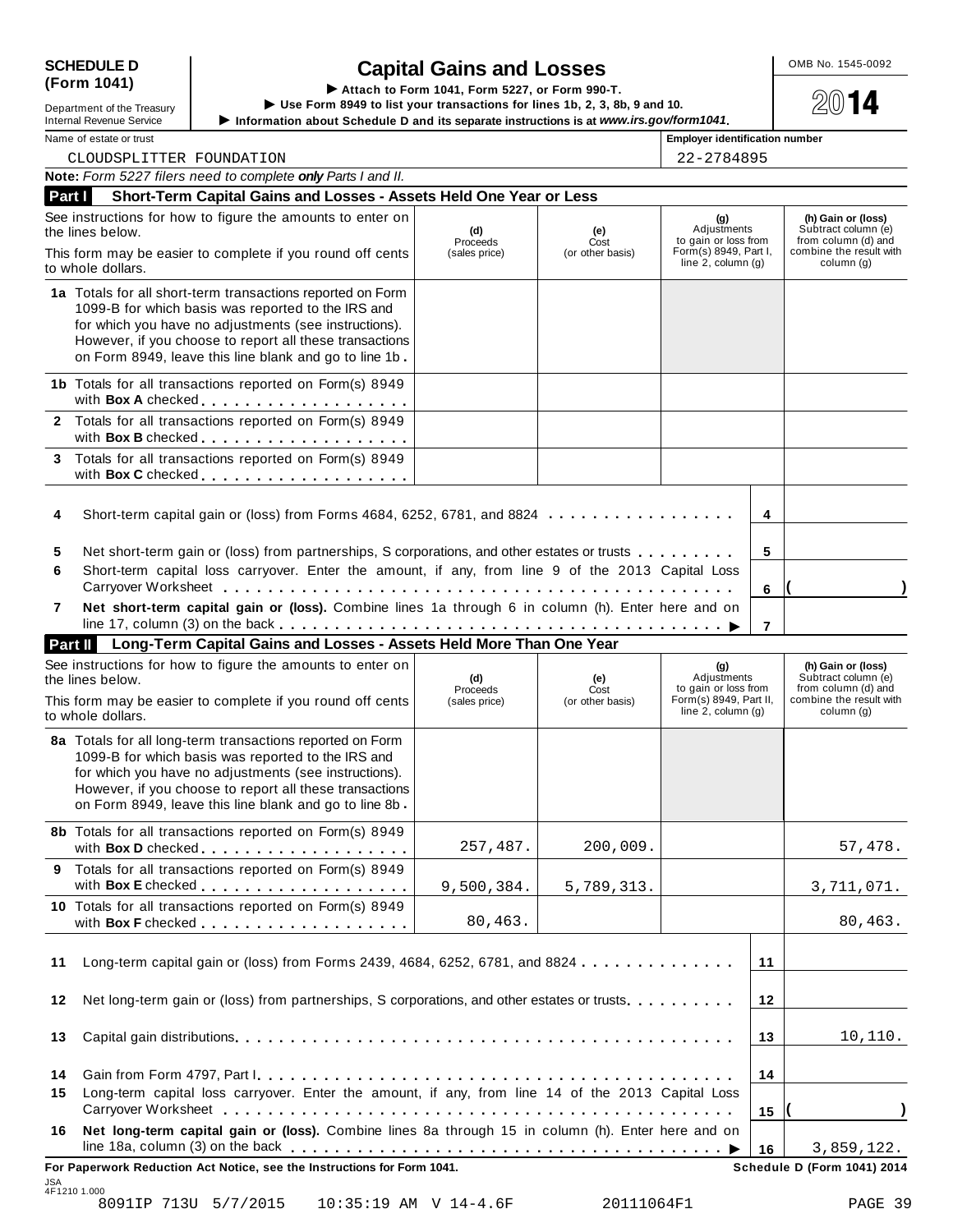|               | Schedule D (Form 1041) 2014                                                                                                                                                                                                                       |     |                    |              | Page 2      |
|---------------|---------------------------------------------------------------------------------------------------------------------------------------------------------------------------------------------------------------------------------------------------|-----|--------------------|--------------|-------------|
|               | <b>Summary of Parts I and II</b><br>Part III                                                                                                                                                                                                      |     | (1) Beneficiaries' | (2) Estate's |             |
|               | <b>Caution:</b> Read the instructions <b>before</b> completing this part.                                                                                                                                                                         |     | (see instr.)       | or trust's   | $(3)$ Total |
| 17            |                                                                                                                                                                                                                                                   | 17  |                    |              |             |
| 18            | Net long-term gain or (loss):                                                                                                                                                                                                                     |     |                    |              |             |
|               |                                                                                                                                                                                                                                                   | 18a |                    |              | 3,859,122.  |
|               | <b>b</b> Unrecaptured section 1250 gain (see line 18 of the wrksht.)                                                                                                                                                                              | 18b |                    |              |             |
|               |                                                                                                                                                                                                                                                   | 18c |                    |              |             |
| 19            | Total net gain or (loss). Combine lines 17 and 18a                                                                                                                                                                                                | 19  |                    |              | 3,859,122.  |
|               | Note: If line 19, column (3), is a net gain, enter the gain on Form 1041, line 4 (or Form 990-T, Part I, line 4a). If lines 18a and 19, column (2), are net                                                                                       |     |                    |              |             |
|               | gains, go to Part V, and do not complete Part IV. If line 19, column (3), is a net loss, complete Part IV and the Capital Loss Carryover Worksheet, as<br>necessary.                                                                              |     |                    |              |             |
|               | <b>Capital Loss Limitation</b><br><b>Part IV</b>                                                                                                                                                                                                  |     |                    |              |             |
| 20            | Enter here and enter as a (loss) on Form 1041, line 4 (or Form 990-T, Part I, line 4c, if a trust), the smaller of:                                                                                                                               |     |                    |              |             |
|               |                                                                                                                                                                                                                                                   |     |                    | 20           |             |
|               | Note: If the loss on line 19, column (3), is more than \$3,000, or if Form 1041, page 1, line 22 (or Form 990-T, line 34), is a loss, complete the Capital<br>Loss Carryover Worksheet in the instructions to figure your capital loss carryover. |     |                    |              |             |
| <b>Part V</b> | <b>Tax Computation Using Maximum Capital Gains Rates</b>                                                                                                                                                                                          |     |                    |              |             |
|               | Form 1041 filers. Complete this part only if both lines 18a and 19 in column (2) are gains, or an amount is entered in Part I or Part II and                                                                                                      |     |                    |              |             |
|               | there is an entry on Form 1041, line $2b(2)$ , and Form 1041, line 22, is more than zero.                                                                                                                                                         |     |                    |              |             |
|               | Caution: Skip this part and complete the Schedule D Tax Worksheet in the instructions if:                                                                                                                                                         |     |                    |              |             |
|               | • Either line 18b, col. (2) or line 18c, col. (2) is more than zero, or                                                                                                                                                                           |     |                    |              |             |
|               | • Both Form 1041, line 2b(1), and Form 4952, line 4g are more than zero.                                                                                                                                                                          |     |                    |              |             |
|               | Form 990-T trusts. Complete this part only if both lines 18a and 19 are gains, or qualified dividends are included in income in Part I                                                                                                            |     |                    |              |             |
|               | of Form 990-T, and Form 990-T, line 34, is more than zero. Skip this part and complete the Schedule D Tax Worksheet in the instructions                                                                                                           |     |                    |              |             |
|               | if either line 18b, col. (2) or line 18c, col. (2) is more than zero.                                                                                                                                                                             |     |                    |              |             |
| 21            | Enter taxable income from Form 1041, line 22 (or Form 990-T, line 34)                                                                                                                                                                             |     | 21                 |              |             |
| 22            | Enter the smaller of line 18a or 19 in column (2)                                                                                                                                                                                                 |     |                    |              |             |
|               | 22<br>but not less than zero                                                                                                                                                                                                                      |     |                    |              |             |
| 23            | Enter the estate's or trust's qualified dividends                                                                                                                                                                                                 |     |                    |              |             |
|               | from Form 1041, line 2b(2) (or enter the qualified                                                                                                                                                                                                |     |                    |              |             |
|               | dividends included in income in Part I of Form 990-T)<br>23                                                                                                                                                                                       |     |                    |              |             |
| 24            | 24<br>Add lines 22 and 23                                                                                                                                                                                                                         |     |                    |              |             |
| 25            | If the estate or trust is filing Form 4952, enter the                                                                                                                                                                                             |     |                    |              |             |
|               | amount from line 4g; otherwise, enter -0- ▶<br>25                                                                                                                                                                                                 |     |                    |              |             |
| 26            | Subtract line 25 from line 24. If zero or less, enter -0-<br>di di di di di di di d                                                                                                                                                               |     | 26                 |              |             |
| 27            | Subtract line 26 from line 21. If zero or less, enter -0-                                                                                                                                                                                         |     | 27                 |              |             |
| 28            | Enter the smaller of the amount on line 21 or $$2,500$                                                                                                                                                                                            |     | 28                 |              |             |
| 29            | Enter the smaller of the amount on line 27 or line 28                                                                                                                                                                                             |     | 29                 |              |             |
| 30            | Subtract line 29 from line 28. If zero or less, enter -0-. This amount is taxed at 0%.                                                                                                                                                            |     | .                  | 30           |             |
| 31            | Enter the smaller of line 21 or line 26                                                                                                                                                                                                           |     | 31                 |              |             |
| 32            |                                                                                                                                                                                                                                                   |     | 32                 |              |             |
| 33            |                                                                                                                                                                                                                                                   |     | 33                 |              |             |
| 34            |                                                                                                                                                                                                                                                   |     | 34                 |              |             |
| 35            |                                                                                                                                                                                                                                                   |     | 35                 |              |             |
| 36            |                                                                                                                                                                                                                                                   |     | 36                 |              |             |
| 37            |                                                                                                                                                                                                                                                   |     |                    | 37           |             |
| 38            |                                                                                                                                                                                                                                                   |     | 38                 |              |             |
| 39            |                                                                                                                                                                                                                                                   |     | 39                 |              |             |
| 40            | Subtract line 39 from line 38. If zero or less, enter -0-                                                                                                                                                                                         |     | 40                 |              |             |
| 41            | Multiply line 40 by 20% $\dots \dots \dots \dots \dots \dots \dots \dots \dots \dots \dots \dots$                                                                                                                                                 |     |                    | 41           |             |
| 42            | Figure the tax on the amount on line 27. Use the 2014 Tax Rate Schedule for Estates                                                                                                                                                               |     |                    |              |             |
|               | and Trusts (see the Schedule G instructions in the instructions for Form 1041)                                                                                                                                                                    |     | 42                 |              |             |
| 43            | Add lines 37, 41, and 42                                                                                                                                                                                                                          |     | 43                 |              |             |
| 44            | Figure the tax on the amount on line 21. Use the 2014 Tax Rate Schedule for Estates                                                                                                                                                               |     |                    |              |             |
|               | and Trusts (see the Schedule G instructions in the instructions for Form 1041).                                                                                                                                                                   |     | 44                 |              |             |
|               | Tax on all taxable income. Enter the smaller of line 43 or line 44 here and on Form 1041, Schedule                                                                                                                                                |     |                    |              |             |
| 45            |                                                                                                                                                                                                                                                   |     |                    |              |             |

**Schedule D (Form 1041) 2014**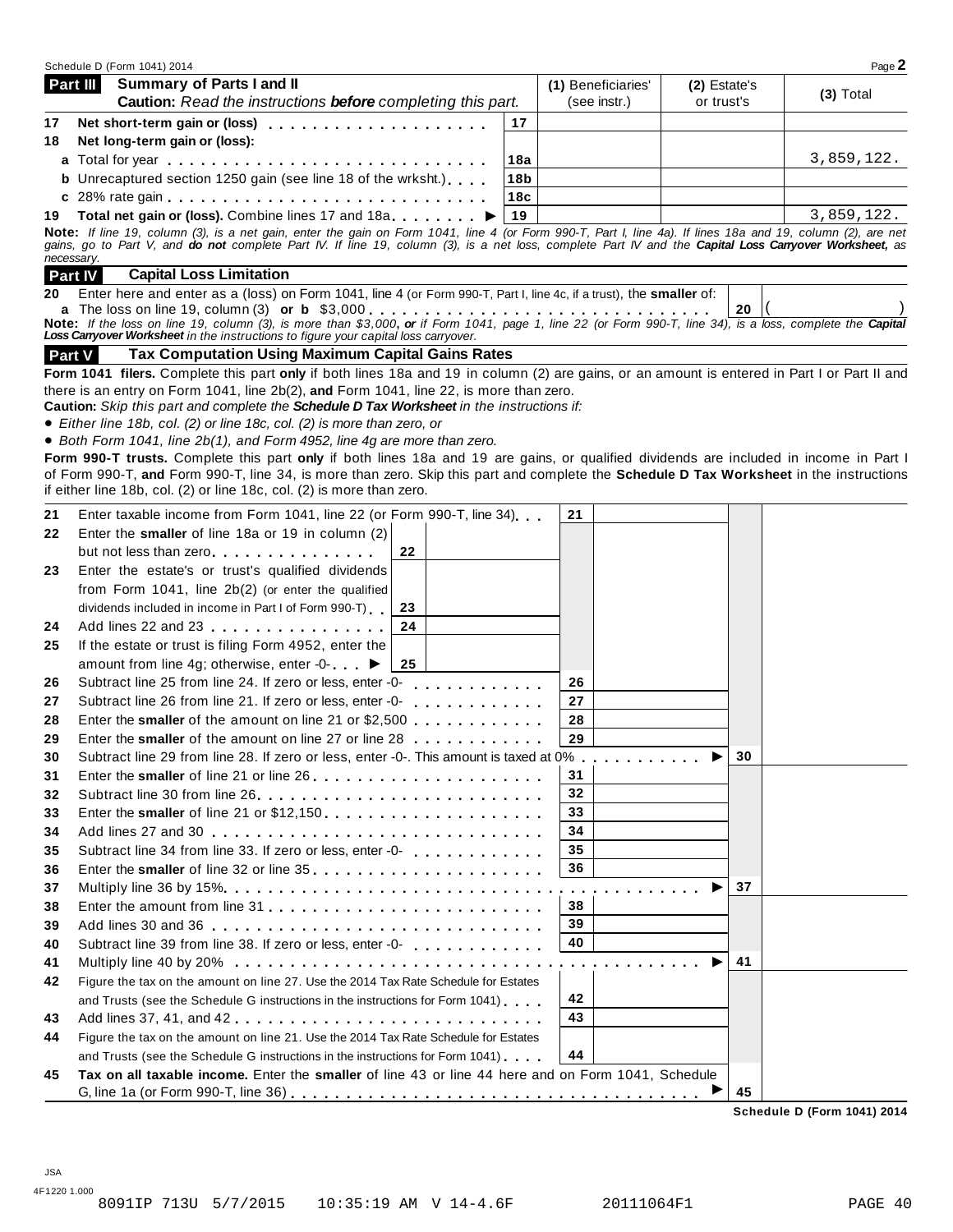| Form 8949<br>(2014)                                                                                                                    | Attachmen <sup>®</sup><br>Sequence No.                                          | $P$ age. |
|----------------------------------------------------------------------------------------------------------------------------------------|---------------------------------------------------------------------------------|----------|
| Name(s)<br>Name and SSN or taxpaver in<br>n return.<br>, shown on<br>on other side ו<br>r identification no.<br>not required if shown. | $-0.00$<br>So<br>r identification number.<br>, number or taxpaver<br>l security |          |

Before you check Box D, E, or F below, see whether you received any Form(s) 1099-B or substitute statement(s) from your broker. A substitute statement will have the same information as Form 1099-B. Either may show your basis (usually your cost) even if your broker did not report it to the IRS. Brokers must report basis to the IRS for most stock you bought in 2011 or later (and for certain debt instruments you bought in 2014 or later).

**Long-Term.** Transactions involving capital assets you held more than 1 year are long term. For short-term transactions, see page 1. **Part II**

**Note.** You may aggregate all long-term transactions reported on Form(s) 1099-B showing basis was reported to the IRS and for which no adjustments or codes are required. Enter the total directly on Schedule D, line 8a; you are not required to report these transactions on Form 8949 (see instructions).

**You** *must* **check Box D, E,** *or* **F below. Check only one box.** If more than one box applies for your long-term transactions, complete a separate Form 8949, page 2, for each applicable box. If you have more long-term transactions than will fit on this page for one or more of the boxes, complete as many forms with the same box checked as you need.

 $\underline{X}$  (**D)** Long-term transactions reported on Form(s) 1099-B showing basis was reported to the IRS (see **Note** above)

**(E)** Long-term transactions reported on Form(s) 1099-B showing basis was **not** reported to the IRS

**(F)** Long-term transactions not reported to you on Form 1099-B

| 1<br>(a)<br>Description of property                                                                                                                                                                                                                                                | (b)<br>Date acquired | (e)<br>(c)<br>(d)<br>Cost or other<br>Date sold or<br>Proceeds<br>disposed<br>(sales price)<br>(Mo., day, yr.)<br>(see instructions) |                                                                     | basis. See the                      | Adjustment, if any, to gain or loss.<br>If you enter an amount in column (g),<br>enter a code in column (f).<br>See the separate instructions. | (h)<br>Gain or (loss).<br>Subtract column (e)<br>from column (d) and<br>combine the result<br>with column (g) |         |
|------------------------------------------------------------------------------------------------------------------------------------------------------------------------------------------------------------------------------------------------------------------------------------|----------------------|--------------------------------------------------------------------------------------------------------------------------------------|---------------------------------------------------------------------|-------------------------------------|------------------------------------------------------------------------------------------------------------------------------------------------|---------------------------------------------------------------------------------------------------------------|---------|
| (Example: 100 sh. XYZ Co.)                                                                                                                                                                                                                                                         | (Mo., day, yr.)      |                                                                                                                                      | Note below and<br>see Column (e)<br>in the separate<br>instructions | (f)<br>Code(s) from<br>instructions | (g)<br>Amount of<br>adjustment                                                                                                                 |                                                                                                               |         |
| CHARLES SCHWAB #4285                                                                                                                                                                                                                                                               |                      |                                                                                                                                      | 257,487.                                                            | 200,009.                            |                                                                                                                                                |                                                                                                               | 57,478. |
|                                                                                                                                                                                                                                                                                    |                      |                                                                                                                                      |                                                                     |                                     |                                                                                                                                                |                                                                                                               |         |
|                                                                                                                                                                                                                                                                                    |                      |                                                                                                                                      |                                                                     |                                     |                                                                                                                                                |                                                                                                               |         |
|                                                                                                                                                                                                                                                                                    |                      |                                                                                                                                      |                                                                     |                                     |                                                                                                                                                |                                                                                                               |         |
|                                                                                                                                                                                                                                                                                    |                      |                                                                                                                                      |                                                                     |                                     |                                                                                                                                                |                                                                                                               |         |
|                                                                                                                                                                                                                                                                                    |                      |                                                                                                                                      |                                                                     |                                     |                                                                                                                                                |                                                                                                               |         |
|                                                                                                                                                                                                                                                                                    |                      |                                                                                                                                      |                                                                     |                                     |                                                                                                                                                |                                                                                                               |         |
|                                                                                                                                                                                                                                                                                    |                      |                                                                                                                                      |                                                                     |                                     |                                                                                                                                                |                                                                                                               |         |
|                                                                                                                                                                                                                                                                                    |                      |                                                                                                                                      |                                                                     |                                     |                                                                                                                                                |                                                                                                               |         |
|                                                                                                                                                                                                                                                                                    |                      |                                                                                                                                      |                                                                     |                                     |                                                                                                                                                |                                                                                                               |         |
|                                                                                                                                                                                                                                                                                    |                      |                                                                                                                                      |                                                                     |                                     |                                                                                                                                                |                                                                                                               |         |
|                                                                                                                                                                                                                                                                                    |                      |                                                                                                                                      |                                                                     |                                     |                                                                                                                                                |                                                                                                               |         |
| 2 Totals. Add the amounts in columns (d), (e), (g), and (h)<br>(subtract negative amounts). Enter each total here and<br>include on your Schedule D, line 8b (if Box D above is                                                                                                    |                      |                                                                                                                                      |                                                                     |                                     |                                                                                                                                                |                                                                                                               |         |
| checked), line 9 (if Box E above is checked), or line 10<br>(if Box $\overline{F}$ above is checked) $\blacktriangleright$<br>Note. If you checked Box D above but the basis reported to the IRS was incorrect, enter in column (e) the basis as reported to the IRS, and enter an |                      |                                                                                                                                      | 257,487.                                                            | 200,009.                            |                                                                                                                                                |                                                                                                               | 57,478. |

adjustment in column (g) to correct the basis. See *Column (g)* in the separate instructions for how to figure the amount of the adjustment.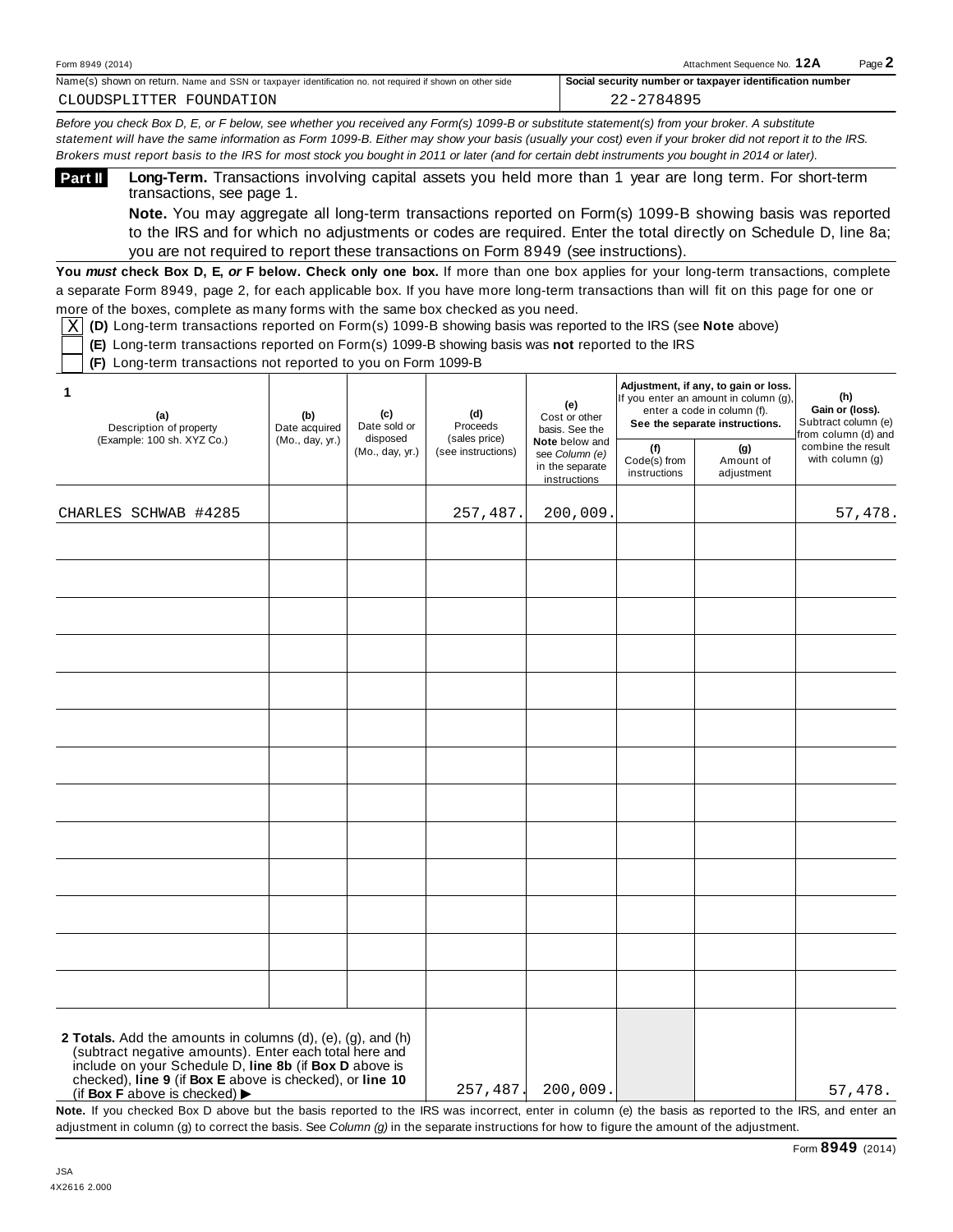| Form 8949 (2014)                                                                                                           | $Page \triangle$<br>12A<br>Attachment Sequence No.                  |  |
|----------------------------------------------------------------------------------------------------------------------------|---------------------------------------------------------------------|--|
| Name(s)<br>. Name and SSN or taxpaver<br>∩ shown on return. .<br>r identification no. not required if shown on other side. | r identification number.<br>Social<br>l security number or taxpaver |  |

Before you check Box D, E, or F below, see whether you received any Form(s) 1099-B or substitute statement(s) from your broker. A substitute statement will have the same information as Form 1099-B. Either may show your basis (usually your cost) even if your broker did not report it to the IRS. Brokers must report basis to the IRS for most stock you bought in 2011 or later (and for certain debt instruments you bought in 2014 or later).

**Long-Term.** Transactions involving capital assets you held more than 1 year are long term. For short-term transactions, see page 1. **Part II**

**Note.** You may aggregate all long-term transactions reported on Form(s) 1099-B showing basis was reported to the IRS and for which no adjustments or codes are required. Enter the total directly on Schedule D, line 8a; you are not required to report these transactions on Form 8949 (see instructions).

**You** *must* **check Box D, E,** *or* **F below. Check only one box.** If more than one box applies for your long-term transactions, complete a separate Form 8949, page 2, for each applicable box. If you have more long-term transactions than will fit on this page for one or more of the boxes, complete as many forms with the same box checked as you need.

**(D)** Long-term transactions reported on Form(s) 1099-B showing basis was reported to the IRS (see **Note** above)

**(E)** Long-term transactions reported on Form(s) 1099-B showing basis was **not** reported to the IRS X

**(F)** Long-term transactions not reported to you on Form 1099-B

| (b)<br>Date acquired | (c)<br>Date sold or | (d)<br>Proceeds                                                                                                                                                                                                                                         | (e)<br>Cost or other<br>basis. See the<br>Note below and<br>see Column (e)<br>in the separate<br>instructions | Adjustment, if any, to gain or loss. | (h)<br>Gain or (loss).<br>Subtract column (e)<br>from column (d) and |                                                                                                        |
|----------------------|---------------------|---------------------------------------------------------------------------------------------------------------------------------------------------------------------------------------------------------------------------------------------------------|---------------------------------------------------------------------------------------------------------------|--------------------------------------|----------------------------------------------------------------------|--------------------------------------------------------------------------------------------------------|
|                      | (Mo., day, yr.)     | (see instructions)                                                                                                                                                                                                                                      |                                                                                                               | (f)<br>Code(s) from<br>instructions  | (g)<br>Amount of<br>adjustment                                       | combine the result<br>with column (g)                                                                  |
|                      |                     | 3,908,779.                                                                                                                                                                                                                                              | 2197508.                                                                                                      |                                      |                                                                      | 1,711,271.                                                                                             |
|                      |                     | 5,591,605.                                                                                                                                                                                                                                              | 3591805.                                                                                                      |                                      |                                                                      | 1,999,800.                                                                                             |
|                      |                     |                                                                                                                                                                                                                                                         |                                                                                                               |                                      |                                                                      |                                                                                                        |
|                      |                     |                                                                                                                                                                                                                                                         |                                                                                                               |                                      |                                                                      |                                                                                                        |
|                      |                     |                                                                                                                                                                                                                                                         |                                                                                                               |                                      |                                                                      |                                                                                                        |
|                      |                     |                                                                                                                                                                                                                                                         |                                                                                                               |                                      |                                                                      |                                                                                                        |
|                      |                     |                                                                                                                                                                                                                                                         |                                                                                                               |                                      |                                                                      |                                                                                                        |
|                      |                     |                                                                                                                                                                                                                                                         |                                                                                                               |                                      |                                                                      |                                                                                                        |
|                      |                     |                                                                                                                                                                                                                                                         |                                                                                                               |                                      |                                                                      |                                                                                                        |
|                      |                     |                                                                                                                                                                                                                                                         |                                                                                                               |                                      |                                                                      |                                                                                                        |
|                      |                     | 9,500,384.                                                                                                                                                                                                                                              | 5789313.                                                                                                      |                                      |                                                                      | 3,711,071.                                                                                             |
|                      | (Mo., day, yr.)     | disposed<br>2 Totals. Add the amounts in columns (d), (e), (g), and (h)<br>(subtract negative amounts). Enter each total here and<br>include on your Schedule D, line 8b (if Box D above is<br>checked), line 9 (if Box E above is checked), or line 10 | (sales price)                                                                                                 |                                      |                                                                      | If you enter an amount in column (g).<br>enter a code in column (f).<br>See the separate instructions. |

adjustment in column (g) to correct the basis. See *Column (g)* in the separate instructions for how to figure the amount of the adjustment.